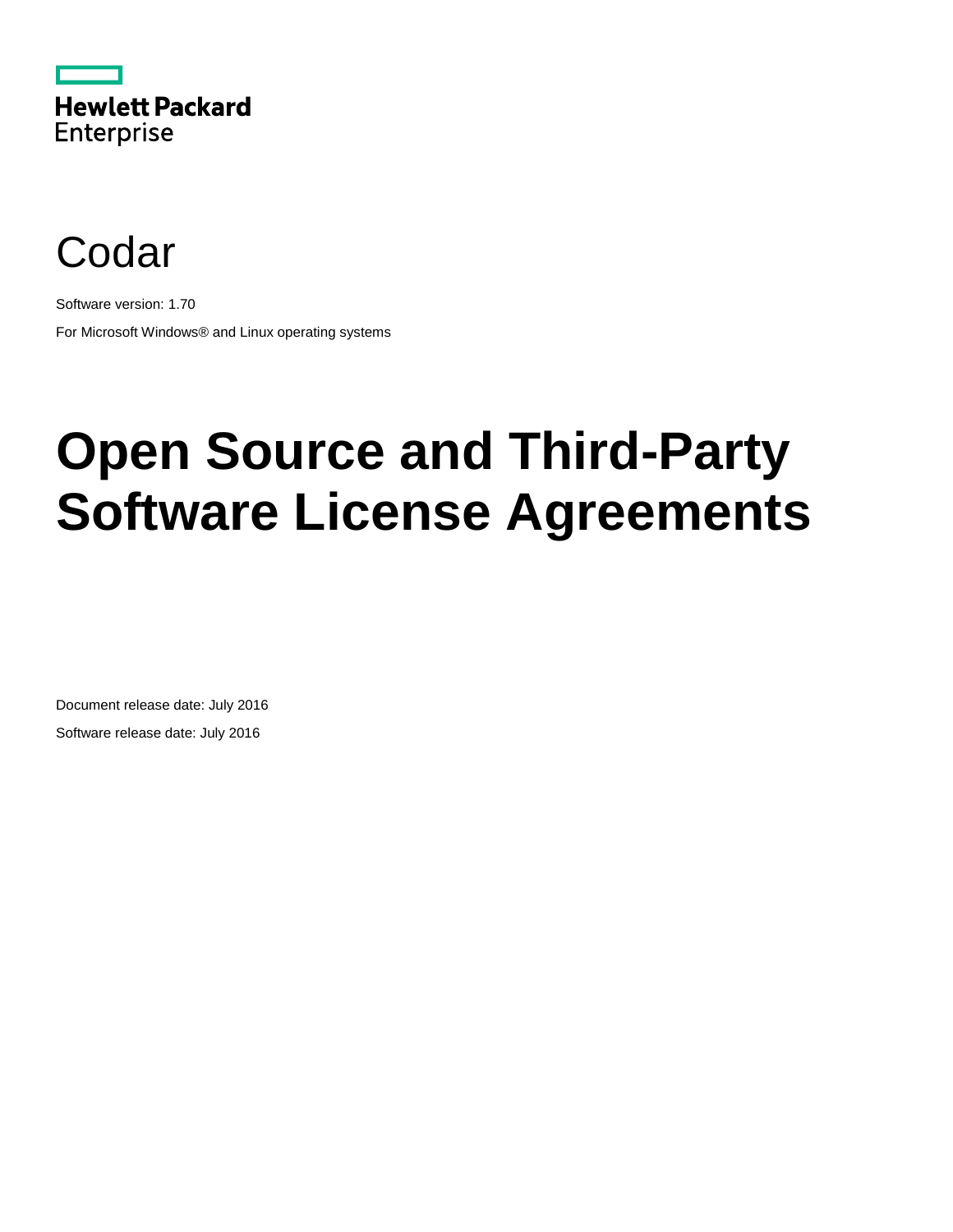# **Contents**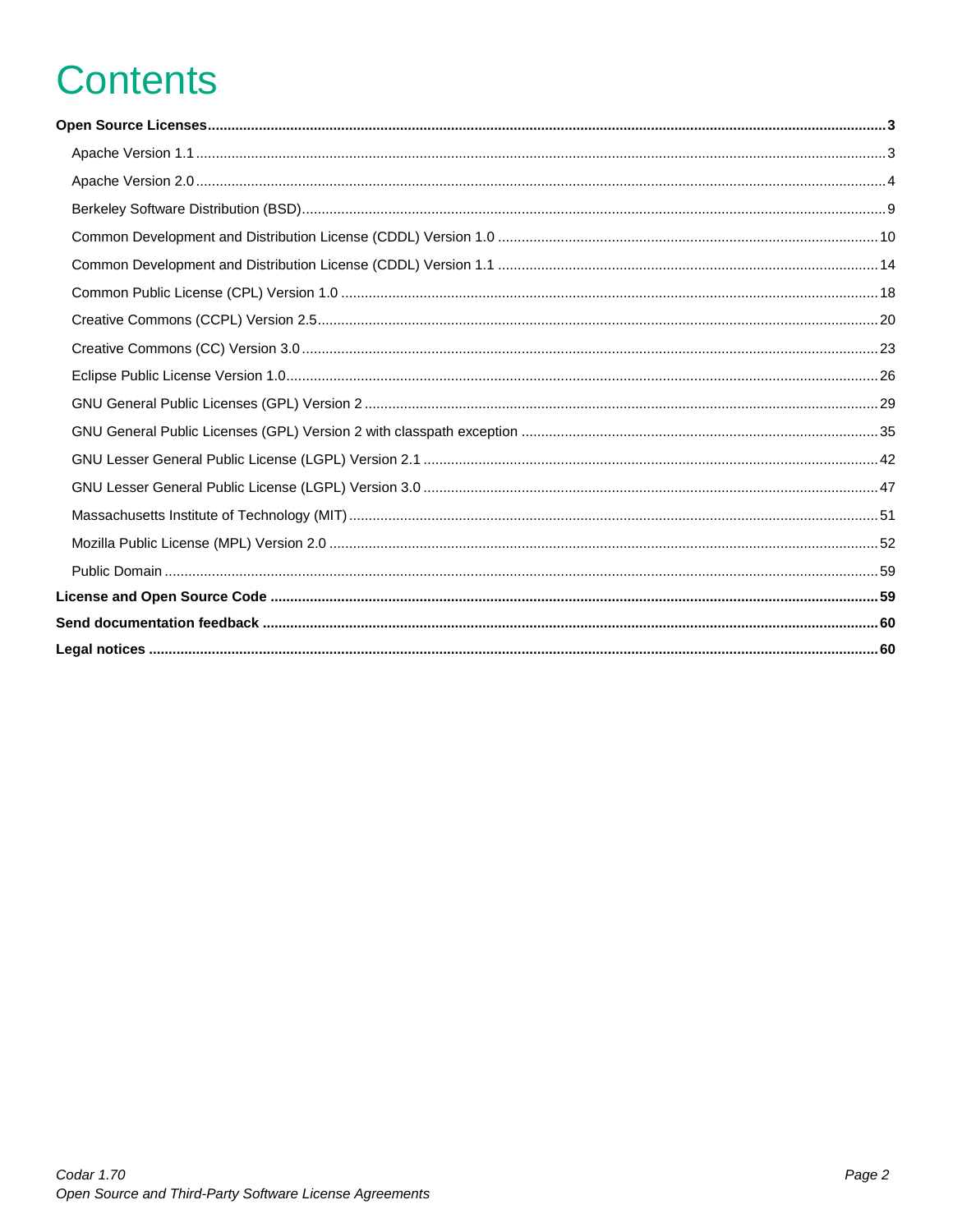# <span id="page-2-0"></span>Open Source Licenses

HP acknowledges the redistribution of the following open source components under the licenses shown below.

# <span id="page-2-1"></span>Apache Version 1.1

HP acknowledges the redistribution of the following open source components that are provided under this license:

 Hessian, ........................................................................Version 4.0.7 Jdom2, ....................................................................................... 2.0.4 Xpp3, .......................................................................... Version 1.1.4c Aspectj, .........................................................................Version 1.7.1 /\* ==================================================================== \* The Apache Software License, Version 1.1 \* \* Copyright (c) 2000 The Apache Software Foundation. All rights \* reserved. \* \* Redistribution and use in source and binary forms, with or without \* modification, are permitted provided that the following conditions \* are met: \* \* 1. Redistributions of source code must retain the above copyright notice, this list of conditions and the following disclaimer. \* \* 2. Redistributions in binary form must reproduce the above copyright \* notice, this list of conditions and the following disclaimer in \* the documentation and/or other materials provided with the distribution. \* \* 3. The end-user documentation included with the redistribution, if any, must include the following acknowledgment: \* "This product includes software developed by the \* Apache Software Foundation (http://www.apache.org/)." \* Alternately, this acknowledgment may appear in the software itself, \* if and wherever such third-party acknowledgments normally appear. \* \* 4. The names "Apache" and "Apache Software Foundation" must not be used to endorse or promote products derived from this software without prior written permission. For written permission, please contact apache@apache.org. \* \* 5. Products derived from this software may not be called "Apache", nor may "Apache" appear in their name, without prior written permission of the Apache Software Foundation. \* \* THIS SOFTWARE IS PROVIDED ``AS IS'' AND ANY EXPRESSED OR IMPLIED \* WARRANTIES, INCLUDING, BUT NOT LIMITED TO, THE IMPLIED WARRANTIES \* OF MERCHANTABILITY AND FITNESS FOR A PARTICULAR PURPOSE ARE \* DISCLAIMED. IN NO EVENT SHALL THE APACHE SOFTWARE FOUNDATION OR \* ITS CONTRIBUTORS BE LIABLE FOR ANY DIRECT, INDIRECT, INCIDENTAL, \* SPECIAL, EXEMPLARY, OR CONSEQUENTIAL DAMAGES (INCLUDING, BUT NOT \* LIMITED TO, PROCUREMENT OF SUBSTITUTE GOODS OR SERVICES; LOSS OF \* USE, DATA, OR PROFITS; OR BUSINESS INTERRUPTION) HOWEVER CAUSED AND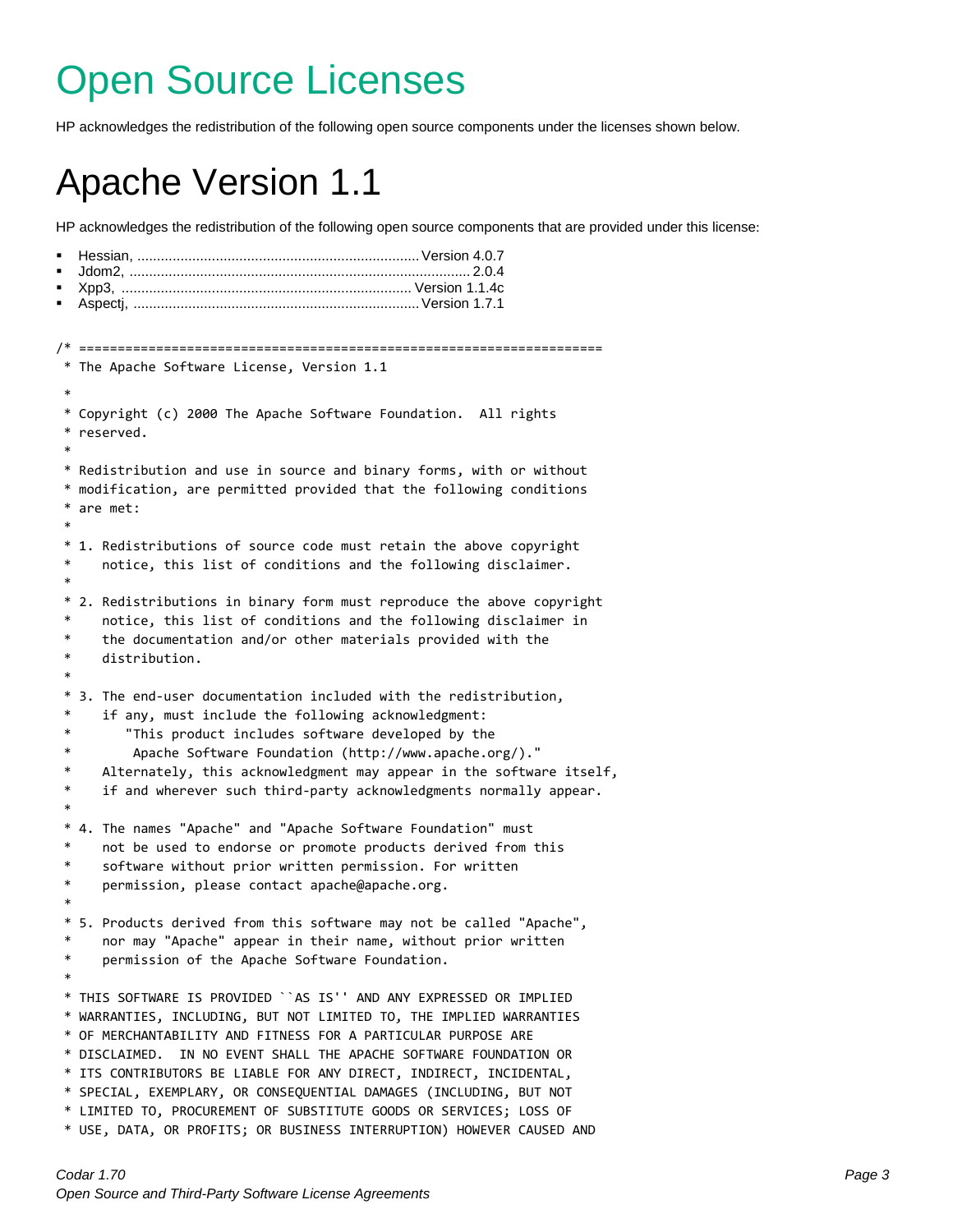```
* ON ANY THEORY OF LIABILITY, WHETHER IN CONTRACT, STRICT LIABILITY,
* OR TORT (INCLUDING NEGLIGENCE OR OTHERWISE) ARISING IN ANY WAY OUT
* OF THE USE OF THIS SOFTWARE, EVEN IF ADVISED OF THE POSSIBILITY OF
* SUCH DAMAGE.
* ====================================================================
*
* This software consists of voluntary contributions made by many
* individuals on behalf of the Apache Software Foundation. For more
* information on the Apache Software Foundation, please see
* <http://www.apache.org/>.
*
* Portions of this software are based upon public domain software
* originally written at the National Center for Supercomputing Applications,
* University of Illinois, Urbana-Champaign.
*/
```
### <span id="page-3-0"></span>Apache Version 2.0

HP acknowledges the redistribution of the following open source components that are provided under this license:

|        | Apache commons : libcommons-cli-java,  Version 1.2   |
|--------|------------------------------------------------------|
|        | Apache Commons Collections,  Version 3.2.2           |
| ■      | Apache Commons Configuration,  Version 1.5           |
| ■      | Apache Commons httpclient,  Version 4.3.3            |
|        |                                                      |
|        | Apache commons: libcommons-beanutils-java,  Version  |
|        | 1.8.3                                                |
|        | Apache commons: libcommons-codec-java,  Version 1.6  |
|        | Apache commons: libcommons-dbcp_java,  Version 1.4   |
|        | Apache commons: libcommons-fileupload-java:  Version |
|        | 1.2.2                                                |
|        | Apache commons: libcommons-io-java,  Version 2.4     |
|        | Apache Directory Studio,  Version 1.5.3              |
|        |                                                      |
| ■      | Apache HttpComponents client,  Version 4.0           |
| ■      |                                                      |
| Ξ      | apache-commons-discovery,  Version 0.2               |
|        |                                                      |
|        |                                                      |
|        |                                                      |
|        | apache-kafka-clients,  Version 0.10.0                |
|        |                                                      |
| ■      |                                                      |
|        | apache-xalan-for-java-xslt-processor,  Version 2.7.2 |
|        |                                                      |
|        |                                                      |
| ■      |                                                      |
| ■      | angular-bootstrap-switch  Version 0.5.0              |
| Ξ      | Bean Scripting Framework (BSF),  Version 2.4.1       |
|        |                                                      |
| Ξ      |                                                      |
| π      |                                                      |
|        |                                                      |
| ■<br>■ |                                                      |
|        |                                                      |
|        |                                                      |
|        |                                                      |
|        |                                                      |

| ■ cglib, ……………………………………………………… Version 2.2 ■ javaruntype, …………………………………………… Version 1. |  |        |
|----------------------------------------------------------------------------------------|--|--------|
|                                                                                        |  |        |
|                                                                                        |  |        |
|                                                                                        |  |        |
|                                                                                        |  |        |
|                                                                                        |  |        |
| Codar 1.70                                                                             |  | Page 4 |
| Open Course and Third Darty Coffware Lisenes Agreements                                |  |        |

|                | ients triat are provided under this license.    |  |
|----------------|-------------------------------------------------|--|
| Ξ              | elasticsearch-search-guard,  Version 0.6        |  |
|                |                                                 |  |
| п              |                                                 |  |
| Ξ              |                                                 |  |
|                | granite-essentials-swc,  Version 2.3.0          |  |
|                |                                                 |  |
|                |                                                 |  |
| $\blacksquare$ |                                                 |  |
| Ξ              |                                                 |  |
| $\blacksquare$ |                                                 |  |
| $\blacksquare$ |                                                 |  |
| ×              |                                                 |  |
| Ξ              |                                                 |  |
| Е              |                                                 |  |
| $\blacksquare$ | Jackson Data format XML,  Version 2.4.1         |  |
| $\blacksquare$ |                                                 |  |
| $\blacksquare$ | Jackson Java JSON-processor,  Version 1.5.3     |  |
| ٠              |                                                 |  |
|                |                                                 |  |
|                |                                                 |  |
| ×              |                                                 |  |
| Ξ              |                                                 |  |
| Ξ              | jackson-dataformat-xml,  Version 2.4.1          |  |
| Ξ              | .<br>jackson-jaxrs-providers,  Version 2.4.1    |  |
| ٠              |                                                 |  |
| Ξ              | jackson-module-jaxb-annotations,  Version 2.4.1 |  |
| Ξ              | jackson-module-jsonschema,  Version 2.1.0       |  |
| Ξ              |                                                 |  |
| Ξ              |                                                 |  |
| Ξ              | Jakarta Taglibs Standard,  Version 1.1.2        |  |
|                | jakarta-taglibs-standard,  Version 1.1.2        |  |
| Ξ              |                                                 |  |
|                |                                                 |  |
| Ξ              |                                                 |  |
| Ξ              |                                                 |  |
| Ξ              |                                                 |  |
| Ξ              |                                                 |  |
| $\blacksquare$ |                                                 |  |
| Ξ              |                                                 |  |
| Ξ              |                                                 |  |
|                |                                                 |  |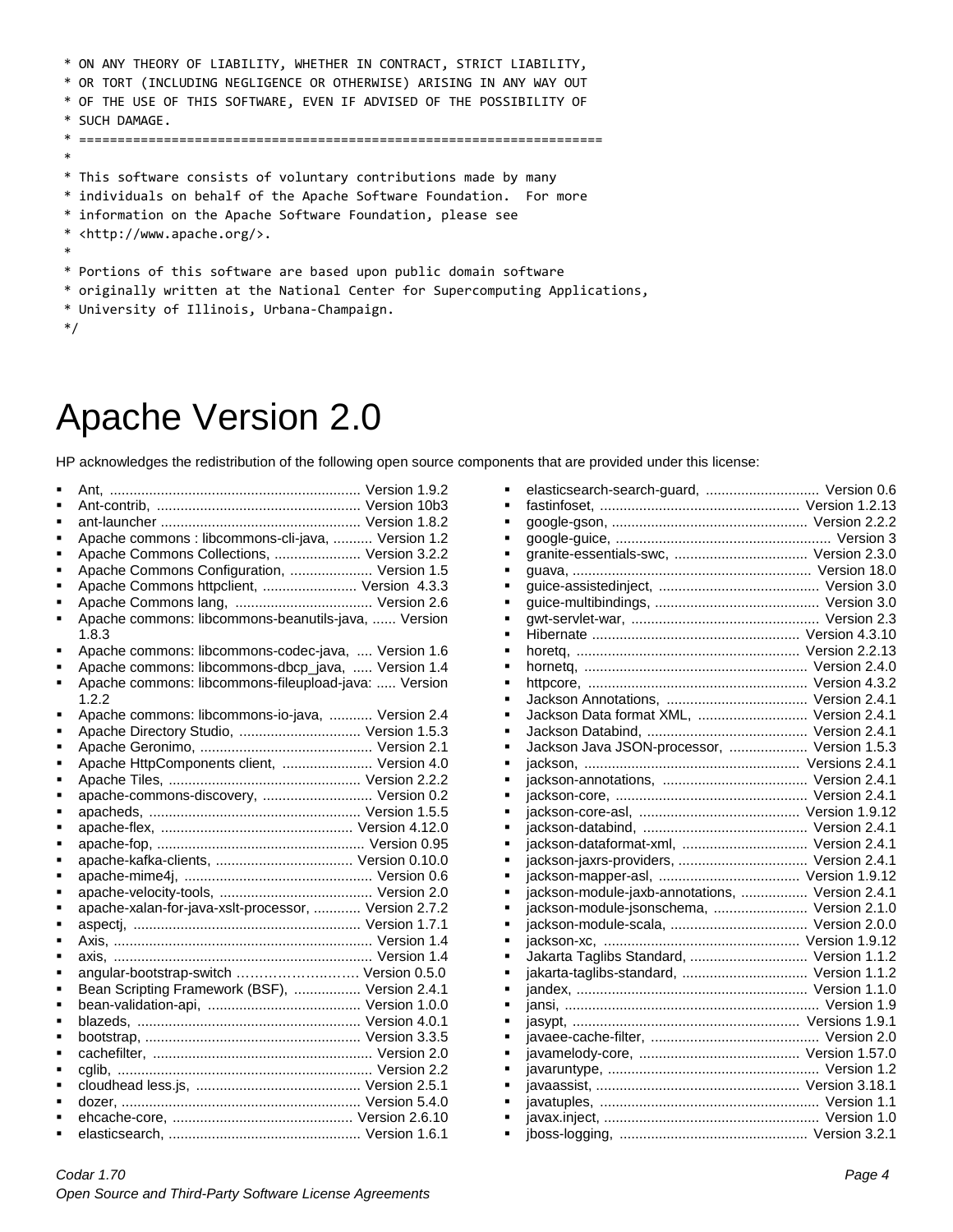| Version 2.0, January 2004<br>http://www.apache.org/licenses/                                                                             |
|------------------------------------------------------------------------------------------------------------------------------------------|
| TERMS AND CONDITIONS FOR USE, REPRODUCTION, AND DISTRIBUTION                                                                             |
| 1. Definitions.                                                                                                                          |
| "License" shall mean the terms and conditions for use, reproductio<br>and distribution as defined by Sections 1 through 9 of this docume |
| "Licensor" shall mean the copyright owner or entity authorized by<br>the copyright owner that is granting the License.                   |
| Codar 1.70<br>Open Source and Third-Party Software License Agreements                                                                    |
|                                                                                                                                          |
|                                                                                                                                          |
|                                                                                                                                          |

| jboss-transaction-api_spec,  Version 1.0.0       |  |
|--------------------------------------------------|--|
|                                                  |  |
|                                                  |  |
|                                                  |  |
|                                                  |  |
|                                                  |  |
|                                                  |  |
|                                                  |  |
|                                                  |  |
|                                                  |  |
|                                                  |  |
|                                                  |  |
|                                                  |  |
|                                                  |  |
|                                                  |  |
|                                                  |  |
|                                                  |  |
|                                                  |  |
|                                                  |  |
|                                                  |  |
|                                                  |  |
|                                                  |  |
|                                                  |  |
| libcommons-beanutils-java,  Version 1.8.3        |  |
| libcommons-digester-java,  Version 1.8.1         |  |
|                                                  |  |
|                                                  |  |
|                                                  |  |
|                                                  |  |
|                                                  |  |
|                                                  |  |
|                                                  |  |
| libspring-security-core-2.0-java,  Version 2.0.5 |  |
|                                                  |  |
|                                                  |  |
|                                                  |  |
|                                                  |  |
| log4j,  Versions 1.2.16, 1.2.17, 1.2.17, 2.2     |  |
|                                                  |  |
|                                                  |  |
|                                                  |  |
|                                                  |  |
|                                                  |  |
|                                                  |  |
|                                                  |  |
|                                                  |  |
|                                                  |  |
|                                                  |  |

| nostalgiaz-bootstrap-switch,  Version 3.3.2   |  |
|-----------------------------------------------|--|
|                                               |  |
|                                               |  |
|                                               |  |
|                                               |  |
| opensaml-java-openws,  Version 1.1.0          |  |
|                                               |  |
|                                               |  |
|                                               |  |
| .<br>PostgreSQL JDBC Driver,  Version 9.1.901 |  |
|                                               |  |
|                                               |  |
|                                               |  |
|                                               |  |
|                                               |  |
|                                               |  |
|                                               |  |
| SeleniumHQ (selenium-java),  Version 2.19.0   |  |
|                                               |  |
|                                               |  |
|                                               |  |
|                                               |  |
|                                               |  |
|                                               |  |
|                                               |  |
| spring-framework-security,  Versions 3.2.5    |  |
|                                               |  |
|                                               |  |
| swagger-jaxrs,  Version 1.2.0-patch.hp-2      |  |
|                                               |  |
|                                               |  |
|                                               |  |
|                                               |  |
|                                               |  |
|                                               |  |
|                                               |  |
|                                               |  |
|                                               |  |
|                                               |  |
|                                               |  |
| xml-commons-apis,  Versions 1.4.01, 1.3.04    |  |
| xml-commons-apis-ext,  Version 1.3.04         |  |
|                                               |  |
|                                               |  |
|                                               |  |
|                                               |  |
|                                               |  |
|                                               |  |

Apache License

ons for use, reproduction, through 9 of this document.

icense.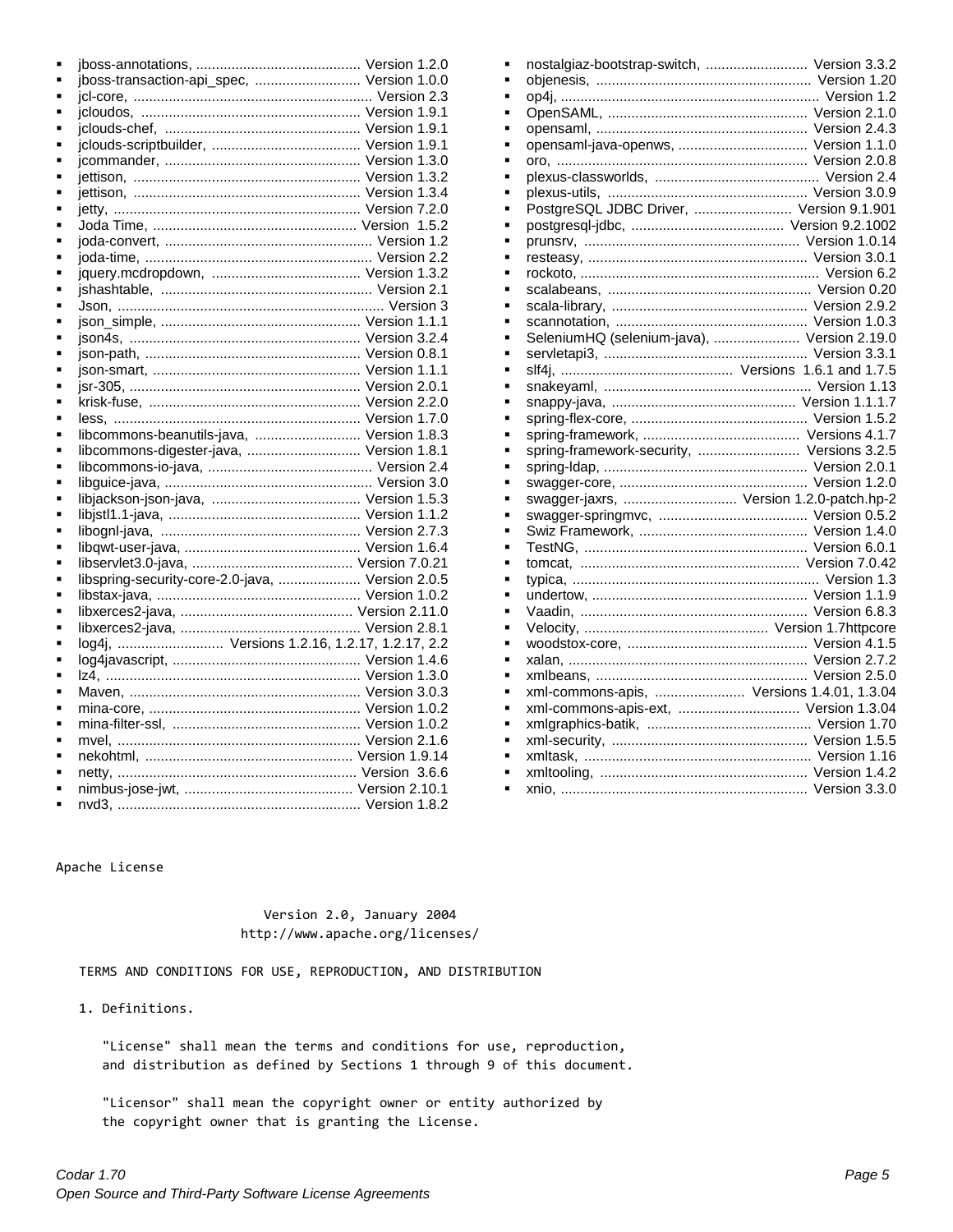"Legal Entity" shall mean the union of the acting entity and all other entities that control, are controlled by, or are under common control with that entity. For the purposes of this definition, "control" means (i) the power, direct or indirect, to cause the direction or management of such entity, whether by contract or otherwise, or (ii) ownership of fifty percent (50%) or more of the outstanding shares, or (iii) beneficial ownership of such entity.

 "You" (or "Your") shall mean an individual or Legal Entity exercising permissions granted by this License.

 "Source" form shall mean the preferred form for making modifications, including but not limited to software source code, documentation source, and configuration files.

 "Object" form shall mean any form resulting from mechanical transformation or translation of a Source form, including but not limited to compiled object code, generated documentation, and conversions to other media types.

 "Work" shall mean the work of authorship, whether in Source or Object form, made available under the License, as indicated by a copyright notice that is included in or attached to the work (an example is provided in the Appendix below).

 "Derivative Works" shall mean any work, whether in Source or Object form, that is based on (or derived from) the Work and for which the editorial revisions, annotations, elaborations, or other modifications represent, as a whole, an original work of authorship. For the purposes of this License, Derivative Works shall not include works that remain separable from, or merely link (or bind by name) to the interfaces of, the Work and Derivative Works thereof.

 "Contribution" shall mean any work of authorship, including the original version of the Work and any modifications or additions to that Work or Derivative Works thereof, that is intentionally submitted to Licensor for inclusion in the Work by the copyright owner or by an individual or Legal Entity authorized to submit on behalf of the copyright owner. For the purposes of this definition, "submitted" means any form of electronic, verbal, or written communication sent to the Licensor or its representatives, including but not limited to communication on electronic mailing lists, source code control systems, and issue tracking systems that are managed by, or on behalf of, the Licensor for the purpose of discussing and improving the Work, but excluding communication that is conspicuously marked or otherwise designated in writing by the copyright owner as "Not a Contribution."

 "Contributor" shall mean Licensor and any individual or Legal Entity on behalf of whom a Contribution has been received by Licensor and subsequently incorporated within the Work.

 2. Grant of Copyright License. Subject to the terms and conditions of this License, each Contributor hereby grants to You a perpetual, worldwide, non-exclusive, no-charge, royalty-free, irrevocable copyright license to reproduce, prepare Derivative Works of, publicly display, publicly perform, sublicense, and distribute the Work and such Derivative Works in Source or Object form.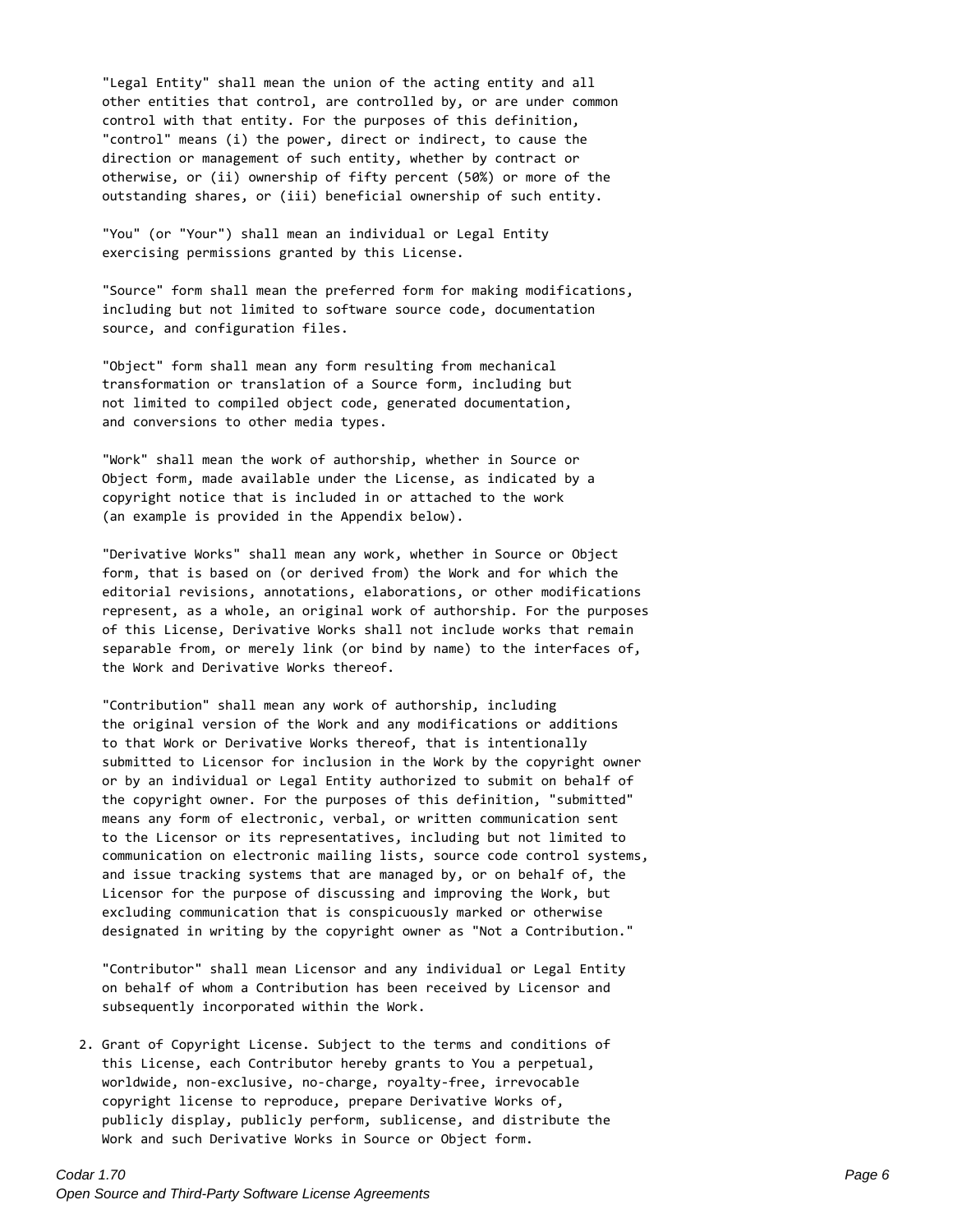- 3. Grant of Patent License. Subject to the terms and conditions of this License, each Contributor hereby grants to You a perpetual, worldwide, non-exclusive, no-charge, royalty-free, irrevocable (except as stated in this section) patent license to make, have made, use, offer to sell, sell, import, and otherwise transfer the Work, where such license applies only to those patent claims licensable by such Contributor that are necessarily infringed by their Contribution(s) alone or by combination of their Contribution(s) with the Work to which such Contribution(s) was submitted. If You institute patent litigation against any entity (including a cross-claim or counterclaim in a lawsuit) alleging that the Work or a Contribution incorporated within the Work constitutes direct or contributory patent infringement, then any patent licenses granted to You under this License for that Work shall terminate as of the date such litigation is filed.
- 4. Redistribution. You may reproduce and distribute copies of the Work or Derivative Works thereof in any medium, with or without modifications, and in Source or Object form, provided that You meet the following conditions:
	- (a) You must give any other recipients of the Work or Derivative Works a copy of this License; and
	- (b) You must cause any modified files to carry prominent notices stating that You changed the files; and
	- (c) You must retain, in the Source form of any Derivative Works that You distribute, all copyright, patent, trademark, and attribution notices from the Source form of the Work, excluding those notices that do not pertain to any part of the Derivative Works; and
	- (d) If the Work includes a "NOTICE" text file as part of its distribution, then any Derivative Works that You distribute must include a readable copy of the attribution notices contained within such NOTICE file, excluding those notices that do not pertain to any part of the Derivative Works, in at least one of the following places: within a NOTICE text file distributed as part of the Derivative Works; within the Source form or documentation, if provided along with the Derivative Works; or, within a display generated by the Derivative Works, if and wherever such third-party notices normally appear. The contents of the NOTICE file are for informational purposes only and do not modify the License. You may add Your own attribution notices within Derivative Works that You distribute, alongside or as an addendum to the NOTICE text from the Work, provided that such additional attribution notices cannot be construed as modifying the License.

 You may add Your own copyright statement to Your modifications and may provide additional or different license terms and conditions for use, reproduction, or distribution of Your modifications, or for any such Derivative Works as a whole, provided Your use, reproduction, and distribution of the Work otherwise complies with the conditions stated in this License.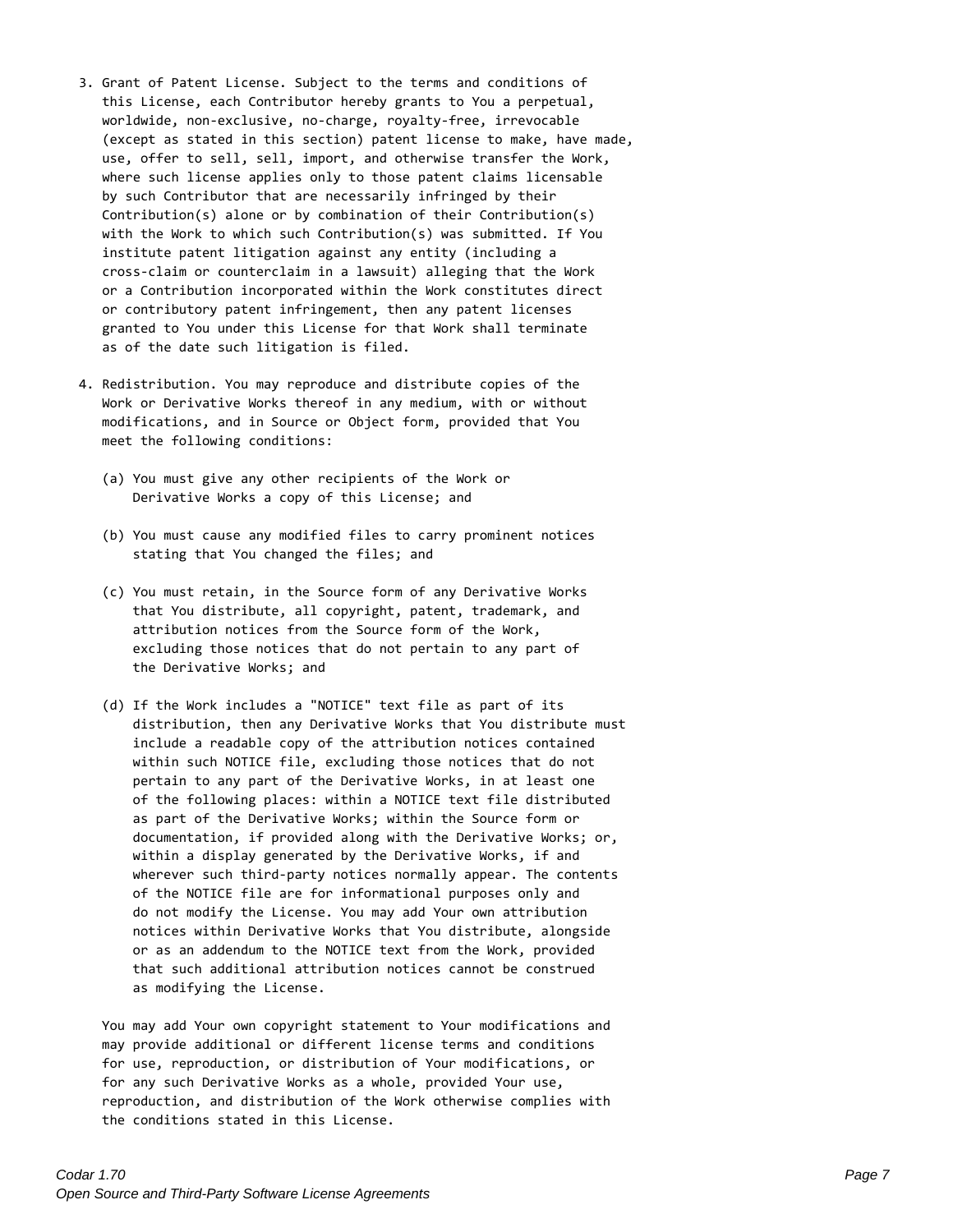- 5. Submission of Contributions. Unless You explicitly state otherwise, any Contribution intentionally submitted for inclusion in the Work by You to the Licensor shall be under the terms and conditions of this License, without any additional terms or conditions. Notwithstanding the above, nothing herein shall supersede or modify the terms of any separate license agreement you may have executed with Licensor regarding such Contributions.
- 6. Trademarks. This License does not grant permission to use the trade names, trademarks, service marks, or product names of the Licensor, except as required for reasonable and customary use in describing the origin of the Work and reproducing the content of the NOTICE file.
- 7. Disclaimer of Warranty. Unless required by applicable law or agreed to in writing, Licensor provides the Work (and each Contributor provides its Contributions) on an "AS IS" BASIS, WITHOUT WARRANTIES OR CONDITIONS OF ANY KIND, either express or implied, including, without limitation, any warranties or conditions of TITLE, NON-INFRINGEMENT, MERCHANTABILITY, or FITNESS FOR A PARTICULAR PURPOSE. You are solely responsible for determining the appropriateness of using or redistributing the Work and assume any risks associated with Your exercise of permissions under this License.
- 8. Limitation of Liability. In no event and under no legal theory, whether in tort (including negligence), contract, or otherwise, unless required by applicable law (such as deliberate and grossly negligent acts) or agreed to in writing, shall any Contributor be liable to You for damages, including any direct, indirect, special, incidental, or consequential damages of any character arising as a result of this License or out of the use or inability to use the Work (including but not limited to damages for loss of goodwill, work stoppage, computer failure or malfunction, or any and all other commercial damages or losses), even if such Contributor has been advised of the possibility of such damages.
- 9. Accepting Warranty or Additional Liability. While redistributing the Work or Derivative Works thereof, You may choose to offer, and charge a fee for, acceptance of support, warranty, indemnity, or other liability obligations and/or rights consistent with this License. However, in accepting such obligations, You may act only on Your own behalf and on Your sole responsibility, not on behalf of any other Contributor, and only if You agree to indemnify, defend, and hold each Contributor harmless for any liability incurred by, or claims asserted against, such Contributor by reason of your accepting any such warranty or additional liability.
- END OF TERMS AND CONDITIONS

APPENDIX: How to apply the Apache License to your work.

 To apply the Apache License to your work, attach the following boilerplate notice, with the fields enclosed by brackets "[]" replaced with your own identifying information. (Don't include the brackets!) The text should be enclosed in the appropriate comment syntax for the file format. We also recommend that a file or class name and description of purpose be included on the same "printed page" as the copyright notice for easier identification within third-party archives.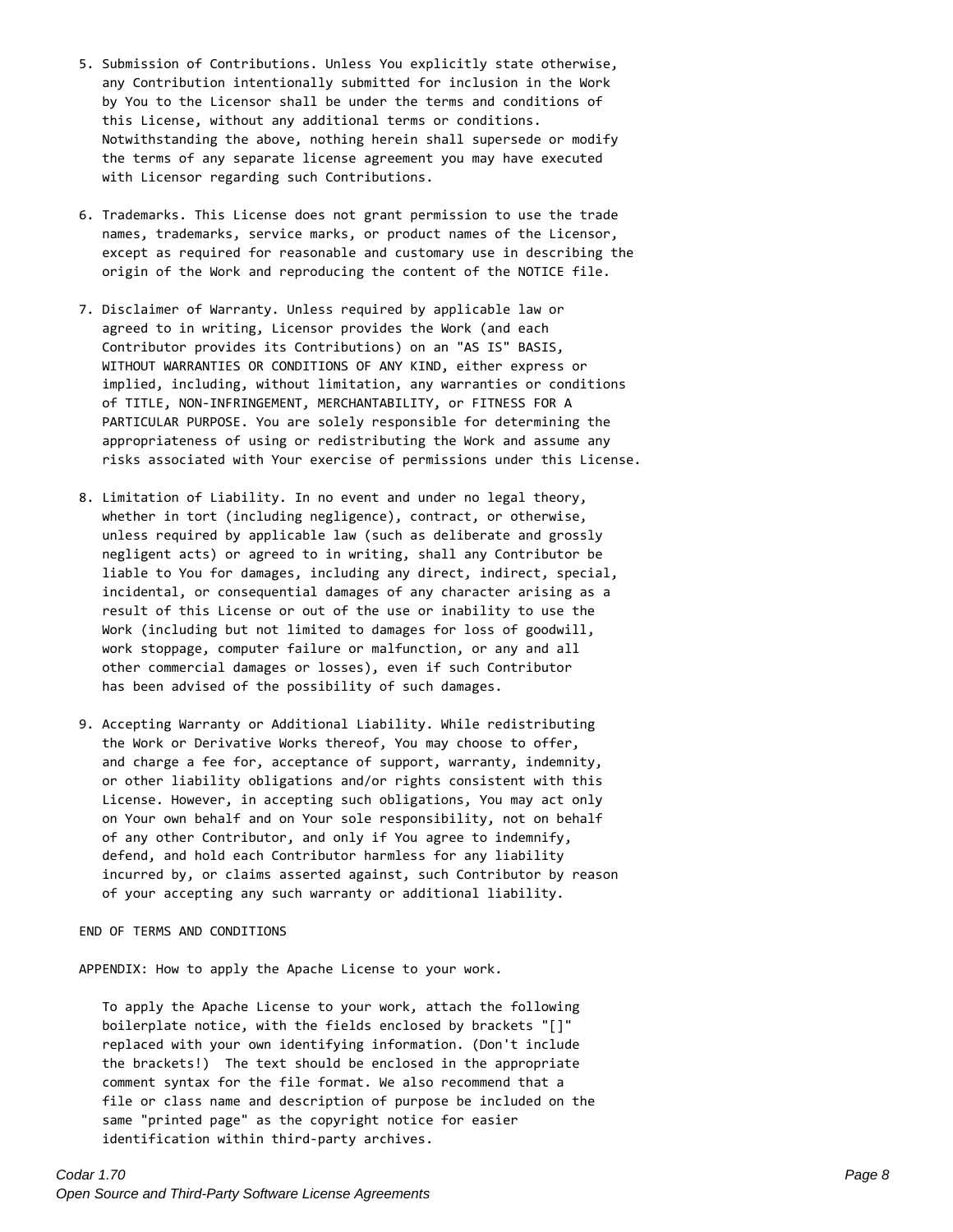Copyright [yyyy] [name of copyright owner]

 Licensed under the Apache License, Version 2.0 (the "License"); you may not use this file except in compliance with the License. You may obtain a copy of the License at

http://www.apache.org/licenses/LICENSE-2.0

 Unless required by applicable law or agreed to in writing, software distributed under the License is distributed on an "AS IS" BASIS, WITHOUT WARRANTIES OR CONDITIONS OF ANY KIND, either express or implied. See the License for the specific language governing permissions and limitations under the License.

### <span id="page-8-0"></span>Berkeley Software Distribution (BSD)

HP acknowledges the redistribution of the following open source components that are provided under this license:

|--|--|--|--|--|

- hibernate-jpa-2.0-api, ................................................... Version 1.0.1
- hsqldb, ...................................................................... Version 1.8.1.3
- openldap, ................................................................... Version 2.4.33
- postgresql-9.4, ............................................................. Version 9.4.1

Copyright (c) 2005-2008, The Dojo Foundation

All rights reserved.

Redistribution and use in source and binary forms, with or without modification, are permitted provided that the following conditions are met:

Redistributions of source code must retain the above copyright notice, this list of conditions and the following disclaimer.

Redistributions in binary form must reproduce the above copyright notice, this list of conditions and the following disclaimer in the documentation and/or other materials provided with the distribution.

Neither the name of the Dojo Foundation nor the names of its contributors may be used to endorse or promote products derived from this software without specific prior written permission.

THIS SOFTWARE IS PROVIDED BY THE COPYRIGHT HOLDERS AND CONTRIBUTORS "AS IS" AND ANY EXPRESS OR IMPLIED WARRANTIES, INCLUDING, BUT NOT LIMITED TO, THE IMPLIED WARRANTIES OF MERCHANTABILITY AND FITNESS FOR A PARTICULAR PURPOSE ARE DISCLAIMED. IN NO EVENT SHALL THE COPYRIGHT OWNER OR CONTRIBUTORS BE LIABLE FOR ANY DIRECT, INDIRECT, INCIDENTAL, SPECIAL, EXEMPLARY, OR CONSEQUENTIAL DAMAGES (INCLUDING, BUT NOT LIMITED TO, PROCUREMENT OF SUBSTITUTE GOODS ORSERVICES; LOSS OF USE, DATA, OR PROFITS; OR BUSINESS INTERRUPTION) HOWEVER CAUSED AND ON ANY THEORY OF LIABILITY, WHETHER IN CONTRACT, STRICT LIABILITY, OR TORT (INCLUDING NEGLIGENCE OR OTHERWISE) ARISING IN ANY WAY OUT OF THE USE OF THIS SOFTWARE, EVEN IF ADVISED OF THE POSSIBILITY OF SUCH DAMAGE.

### BSD 2 Clause License

HP acknowledges the redistribution of the following open source components that are provided under this license:

- Freemarker, ................................................................Version 2.3.15
- Jargs, ..................................................................................Version 1
- stax2-api, ......................................................................Version 3.1.4

Copyright (c) <YEAR>, <OWNER> All rights reserved.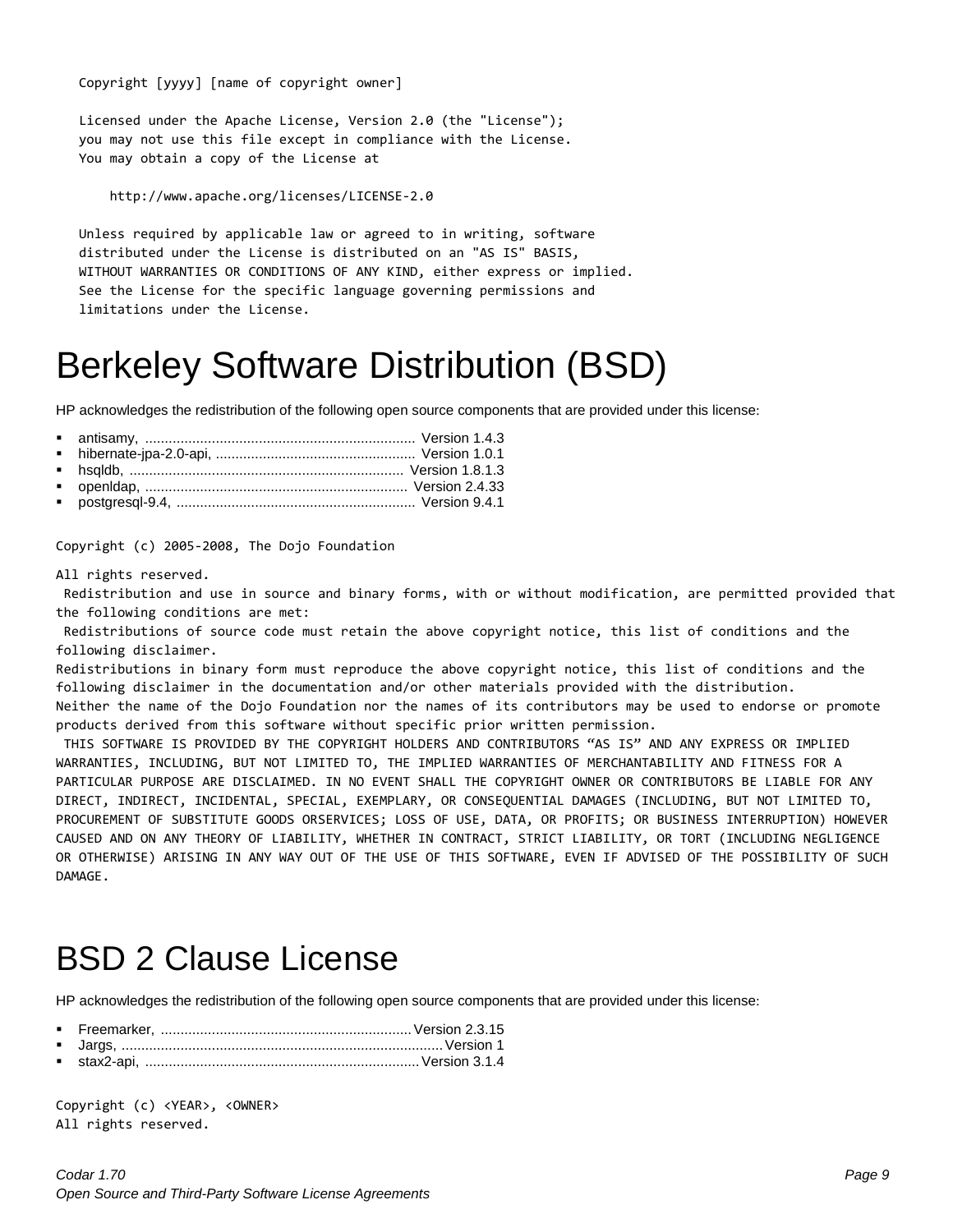Redistribution and use in source and binary forms, with or without modification, are permitted provided that the following conditions are met:

1. Redistributions of source code must retain the above copyright notice, this list of conditions and the following disclaimer.

2. Redistributions in binary form must reproduce the above copyright notice, this list of conditions and the following disclaimer in the documentation and/or other materials provided with the distribution. THIS SOFTWARE IS PROVIDED BY THE COPYRIGHT HOLDERS AND CONTRIBUTORS "AS IS" AND ANY EXPRESS OR IMPLIED WARRANTIES, INCLUDING, BUT NOT LIMITED TO, THE IMPLIED WARRANTIES OF MERCHANTABILITY AND FITNESS FOR A PARTICULAR PURPOSE ARE DISCLAIMED. IN NO EVENT SHALL THE COPYRIGHT HOLDER OR CONTRIBUTORS BE LIABLE FOR ANY DIRECT, INDIRECT, INCIDENTAL, SPECIAL, EXEMPLARY, OR CONSEQUENTIAL DAMAGES (INCLUDING, BUT NOT LIMITED TO, PROCUREMENT OF SUBSTITUTE GOODS OR SERVICES; LOSS OF USE, DATA, OR PROFITS; OR BUSINESS INTERRUPTION) HOWEVER CAUSED AND ON ANY THEORY OF LIABILITY, WHETHER IN CONTRACT, STRICT LIABILITY, OR TORT (INCLUDING NEGLIGENCE OR OTHERWISE) ARISING IN ANY WAY OUT OF THE USE OF THIS SOFTWARE, EVEN IF ADVISED OF THE POSSIBILITY OF SUCH DAMAGE.

> owaspantisamy, ............................................. Version 1.4.3 stax2-api, ....................................................... Version 3.1.4 require.js, ....................................................... Version 2.1.8 sprintf.js, ........................................................ Version 0.0.7

 jaxen, ................................................................ Version 1.1 hamcrest ........................................................... Version 1.3 xmlunit ............................................................. Version 1.3 owasp-esapi-java, ......................................... Version 2.0.1 hsqldb, ...................................................... Version 1.8.0.10 mbostock-d3, ................................................. Version 3.5.9

### BSD 3 Clause License

HP acknowledges the redistribution of the following open source components that are provided under this license:

- antlr ................................................................ Version 2.7.6
- libasm3-java, ................................................. Version 3.3.2 libjaxen-java, .................................................. Version 1.1.3
- 

Copyright (c) <YEAR>, <OWNER> All rights reserved.

Redistribution and use in source and binary forms, with or without modification, are permitted provided that the following conditions are met:

jsch, 0.1.51

1. Redistributions of source code must retain the above copyright notice, this list of conditions and the following disclaimer.

2. Redistributions in binary form must reproduce the above copyright notice, this list of conditions and the following disclaimer in the documentation and/or other materials provided with the distribution.

3. Neither the name of the <ORGANIZATION> nor the names of its contributors may be used to endorse or promote products derived from this software without specific prior written permission.

THIS SOFTWARE IS PROVIDED BY THE COPYRIGHT HOLDERS AND CONTRIBUTORS "AS IS" AND ANY EXPRESS OR IMPLIED WARRANTIES, INCLUDING, BUT NOT LIMITED TO, THE IMPLIED WARRANTIES OF MERCHANTABILITY AND FITNESS FOR A PARTICULAR PURPOSE ARE DISCLAIMED. IN NO EVENT SHALL THE COPYRIGHT HOLDER OR CONTRIBUTORS BE LIABLE FOR ANY DIRECT, INDIRECT, INCIDENTAL, SPECIAL, EXEMPLARY, OR CONSEQUENTIAL DAMAGES (INCLUDING, BUT NOT LIMITED TO, PROCUREMENT OF SUBSTITUTE GOODS OR SERVICES; LOSS OF USE, DATA, OR PROFITS; OR BUSINESS INTERRUPTION) HOWEVER CAUSED AND ON ANY THEORY OF LIABILITY, WHETHER IN CONTRACT, STRICT LIABILITY, OR TORT (INCLUDING NEGLIGENCE OR OTHERWISE) ARISING IN ANY WAY OUT OF THE USE OF THIS SOFTWARE, EVEN IF ADVISED OF THE POSSIBILITY OF SUCH DAMAGE.

# <span id="page-9-0"></span>Common Development and Distribution License (CDDL) Version 1.0

HP acknowledges the redistribution of the following open source components that are provided under this license: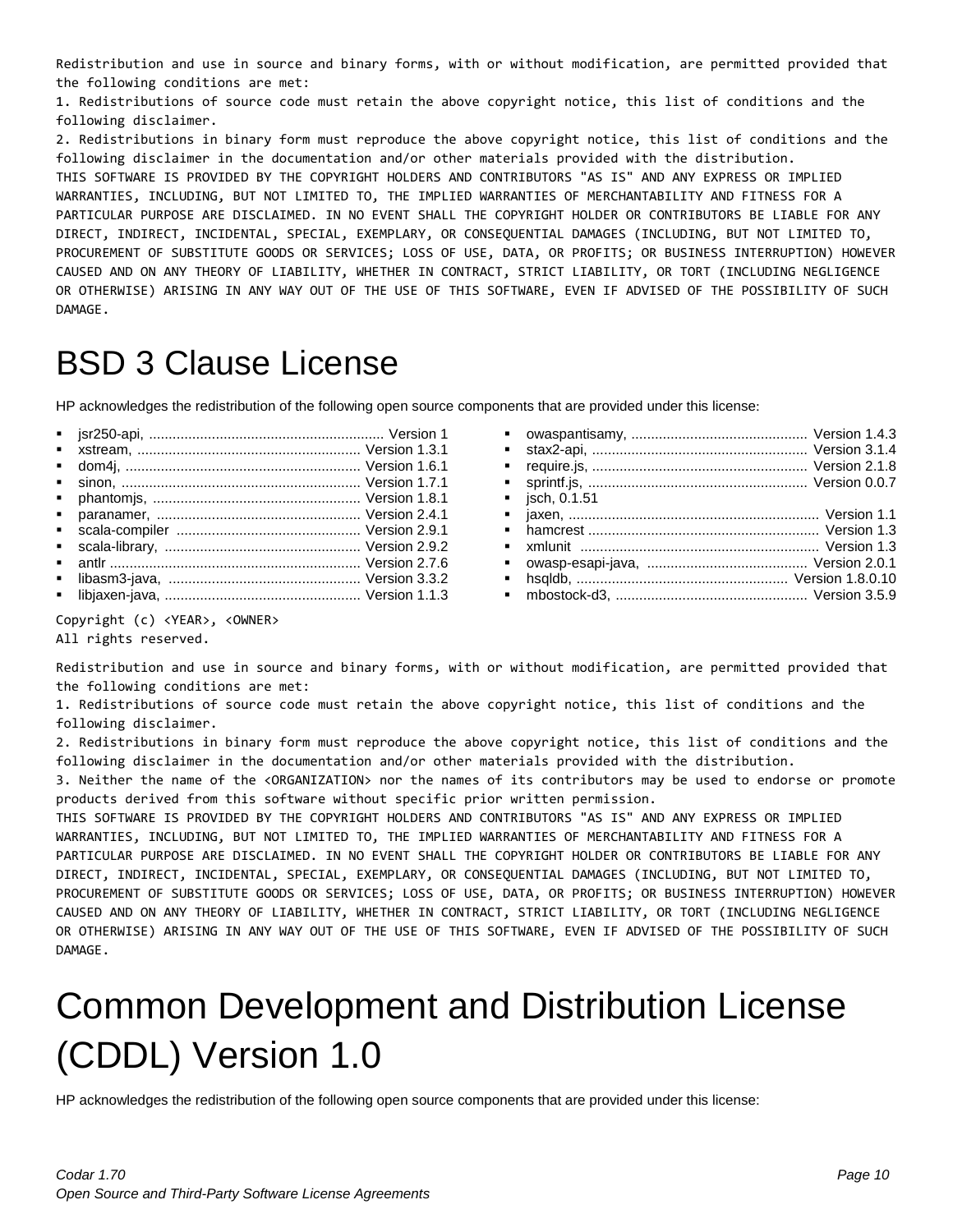| $\blacksquare$ |  |
|----------------|--|
| $\blacksquare$ |  |
| $\blacksquare$ |  |
|                |  |
|                |  |
|                |  |
|                |  |
|                |  |
|                |  |
|                |  |
| ٠              |  |
|                |  |
|                |  |

COMMON DEVELOPMENT AND DISTRIBUTION LICENSE (CDDL) Version 1.0

#### 1. Definitions.

1.1. "Contributor" means each individual or entity that creates or contributes to the creation of Modifications.

1.2. "Contributor Version" means the combination of the Original Software, prior Modifications used by a Contributor (if any), and the Modifications made by that particular Contributor.

1.3. "Covered Software" means (a) the Original Software, or (b) Modifications, or (c) the combination of files containing Original Software with files containing Modifications, in each case including portions thereof.

1.4. "Executable" means the Covered Software in any form other than Source Code.

1.5. "Initial Developer" means the individual or entity that first makes Original Software available under this License.

1.6. "Larger Work" means a work which combines Covered Software or portions thereof with code not governed by the terms of this License.

1.7. "License" means this document.

1.8. "Licensable" means having the right to grant, to the maximum extent possible, whether at the time of the initial grant or subsequently acquired, any and all of the rights conveyed herein.

1.9. "Modifications" means the Source Code and Executable form of any of the following:

A. Any file that results from an addition to, deletion from or modification of the contents of a file containing Original Software or previous Modifications;

B. Any new file that contains any part of the Original Software or previous Modification; or

C. Any new file that is contributed or otherwise made available under the terms of this License.

1.10. "Original Software" means the Source Code and Executable form of computer software code that is originally released under this License.

1.11. "Patent Claims" means any patent claim(s), now owned or hereafter acquired, including without limitation, method, process, and apparatus claims, in any patent Licensable by grantor.

1.12. "Source Code" means (a) the common form of computer software code in which modifications are made and (b) associated documentation included in or with such code.

1.13. "You" (or "Your") means an individual or a legal entity exercising rights under, and complying with all of the terms of, this License. For legal entities, "You" includes any entity which controls, is controlled by, or is under common control with You. For purposes of this definition, "control" means (a) the power, direct or indirect, to cause the direction or management of such entity, whether by contract or otherwise, or (b) ownership of more than fifty percent (50%) of the outstanding shares or beneficial ownership of such entity.

2. License Grants.

2.1. The Initial Developer Grant.

Conditioned upon Your compliance with Section 3.1 below and subject to third party intellectual property claims, the Initial Developer hereby grants You a world-wide, royalty-free, non-exclusive license: (a) under intellectual property rights (other than patent or trademark) Licensable by Initial Developer, to use, reproduce, modify, display, perform, sublicense and distribute the Original Software (or portions thereof), with or without Modifications, and/or as part of a Larger Work; and

(b) under Patent Claims infringed by the making, using or selling of Original Software, to make, have made, use, practice, sell, and offer for sale, and/or otherwise dispose of the Original Software (or portions thereof).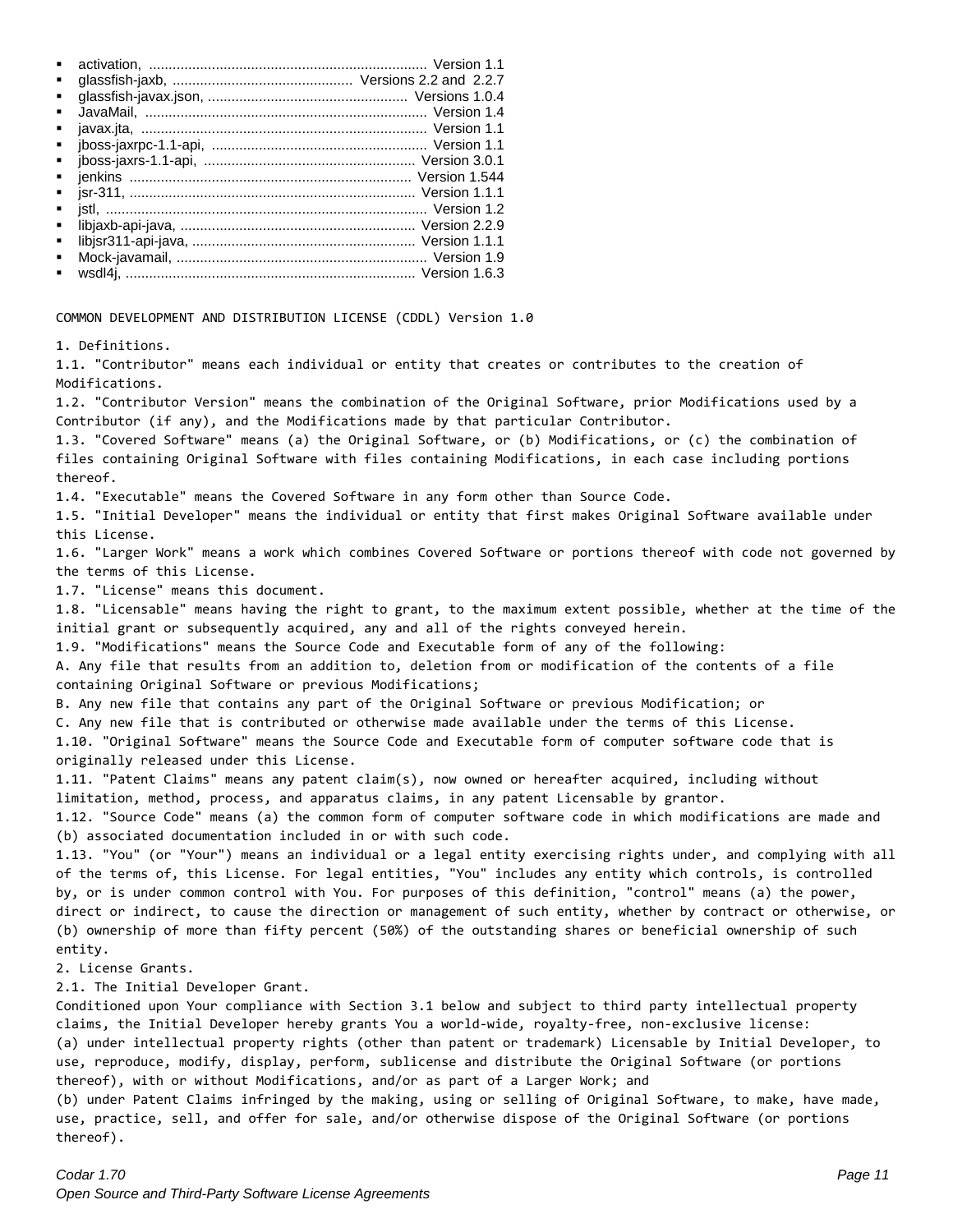(c) The licenses granted in Sections 2.1(a) and (b) are effective on the date Initial Developer first distributes or otherwise makes the Original Software available to a third party under the terms of this License. (d) Notwithstanding Section 2.1(b) above, no patent

license is granted: (1) for code that You delete from the Original Software, or (2) for infringements

caused by: (i) the modification of the Original

Software, or (ii) the combination of the Original

Software with other software or devices.

2.2. Contributor Grant.

Conditioned upon Your compliance with Section 3.1 below and subject to third party intellectual property claims, each Contributor hereby grants You a world-wide, royalty-free, non-exclusive license:

(a) under intellectual property rights (other than patent or trademark) Licensable by Contributor to use, reproduce, modify, display, perform, sublicense and distribute the Modifications created by such Contributor (or portions thereof), either on an unmodified basis, with other Modifications, as Covered Software and/or as part of a Larger Work; and

(b) under Patent Claims infringed by the making, using, or selling of Modifications made by that Contributor either alone and/or in combination with its Contributor Version (or portions of such combination), to make, use, sell, offer for sale, have made, and/or otherwise dispose of: (1) Modifications made by that Contributor (or portions thereof); and (2) the combination of Modifications made by that Contributor with its Contributor Version (or portions of such combination).

(c) The licenses granted in Sections 2.2(a) and 2.2(b) are effective on the date Contributor first distributes or otherwise makes the Modifications available to a third party.

(d) Notwithstanding Section 2.2(b) above, no patent license is granted: (1) for any code that Contributor has deleted from the Contributor Version; (2) for infringements caused by: (i) third party modifications of Contributor Version, or (ii) the combination of Modifications made by that Contributor with other software (except as part of the Contributor Version) or other devices; or (3) under Patent Claims infringed by Covered Software in the absence of Modifications made by that Contributor.

3. Distribution Obligations.

3.1. Availability of Source Code.

Any Covered Software that You distribute or otherwise make available in Executable form must also be made available in Source Code form and that Source Code form must be distributed only under the terms of this License. You must include a copy of this License with every copy of the Source Code form of the Covered Software You distribute or otherwise make available. You must inform recipients of any such Covered Software in Executable form as to how they can obtain such Covered Software in Source Code form in a reasonable manner on or through a medium customarily used for software exchange.

3.2. Modifications.

The Modifications that You create or to which You contribute are governed by the terms of this License. You represent that You believe Your Modifications are Your original creation(s) and/or You have sufficient rights to grant the rights conveyed by this License.

3.3. Required Notices.

You must include a notice in each of Your Modifications that identifies You as the Contributor of the Modification. You may not remove or alter any copyright, patent or trademark notices contained within the Covered Software, or any notices of licensing or any descriptive text giving attribution to any Contributor or the Initial Developer.

3.4. Application of Additional Terms.

You may not offer or impose any terms on any Covered Software in Source Code form that alters or restricts the applicable version of this License or the recipients' rights hereunder. You may choose to offer, and to charge a fee for, warranty, support, indemnity or liability obligations to one or more recipients of Covered Software. However, you may do so only on Your own behalf, and not on behalf of the Initial Developer or any Contributor. You must make it absolutely clear that any such warranty, support, indemnity or liability obligation is offered by You alone, and You hereby agree to indemnify the Initial Developer and every Contributor for any liability incurred by the Initial Developer or such Contributor as a result of warranty, support, indemnity or liability terms You offer.

3.5. Distribution of Executable Versions.

You may distribute the Executable form of the Covered Software under the terms of this License or under the terms of a license of Your choice, which may contain terms different from this License, provided that You are in compliance with the terms of this License and that the license for the Executable form does not attempt to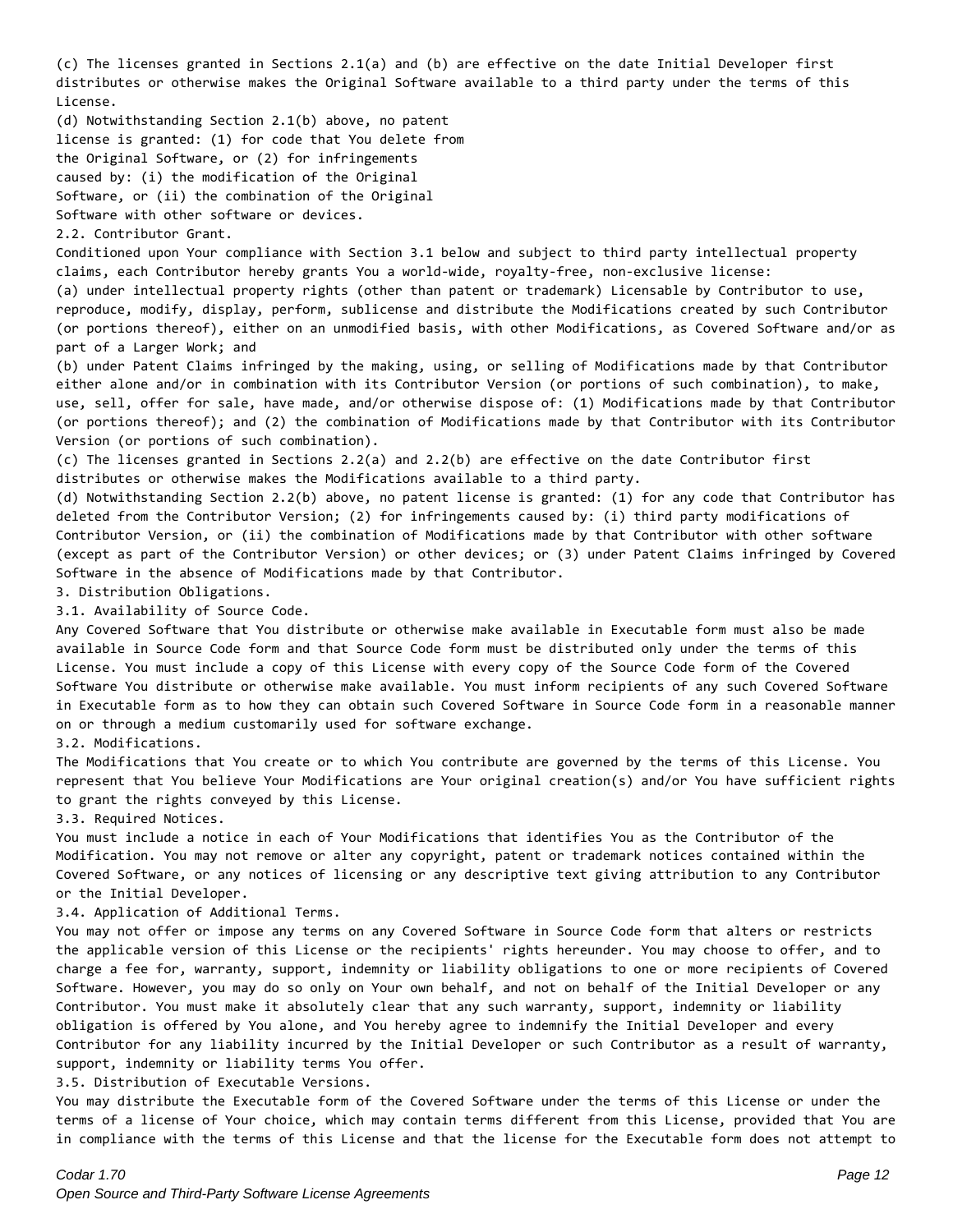limit or alter the recipient's rights in the Source Code form from the rights set forth in this License. If You distribute the Covered Software in Executable form under a different license, You must make it absolutely clear that any terms which differ from this License are offered by You alone, not by the Initial Developer or Contributor. You hereby agree to indemnify the Initial Developer and every Contributor for any liability incurred by the Initial Developer or such Contributor as a result of any such terms You offer. 3.6. Larger Works.

You may create a Larger Work by combining Covered Software with other code not governed by the terms of this License and distribute the Larger Work as a single product. In such a case, You must make sure the requirements of this License are fulfilled for the Covered Software.

4. Versions of the License.

4.1. New Versions.

Sun Microsystems, Inc. is the initial license steward and may publish revised and/or new versions of this License from time to time. Each version will be given a distinguishing version number. Except as provided in Section 4.3, no one other than the license steward has the right to modify this License. 4.2. Effect of New Versions.

You may always continue to use, distribute or otherwise make the Covered Software available under the terms of the version of the License under which You originally received the Covered Software. If the Initial Developer includes a notice in the Original Software prohibiting it from being distributed or otherwise made available under any subsequent version of the License, You must distribute and make the Covered Software available under the terms of the version of the License under which You originally received the Covered Software. Otherwise, You may also choose to use, distribute or otherwise make the Covered Software available under the terms of any subsequent version of the License published by the license steward. 4.3. Modified Versions.

When You are an Initial Developer and You want to create a new license for Your Original Software, You may create and use a modified version of this License if You: (a) rename the license and remove any references to the name of the license steward (except to note that the license differs from this License); and (b) otherwise make it clear that the license contains terms which differ from this License.

5. DISCLAIMER OF WARRANTY.

COVERED SOFTWARE IS PROVIDED UNDER THIS LICENSE ON AN "AS IS" BASIS, WITHOUT WARRANTY OF ANY KIND, EITHER EXPRESSED OR IMPLIED, INCLUDING, WITHOUT LIMITATION, WARRANTIES THAT THE COVERED SOFTWARE IS FREE OF DEFECTS, MERCHANTABLE, FIT FOR A PARTICULAR PURPOSE OR NON-INFRINGING. THE ENTIRE RISK AS TO THE QUALITY AND PERFORMANCE OF THE COVERED SOFTWARE IS WITH YOU. SHOULD ANY COVERED SOFTWARE PROVE DEFECTIVE IN ANY RESPECT, YOU (NOT THE INITIAL DEVELOPER OR ANY OTHER CONTRIBUTOR) ASSUME THE COST OF ANY NECESSARY SERVICING, REPAIR OR CORRECTION. THIS DISCLAIMER OF WARRANTY CONSTITUTES AN ESSENTIAL PART OF THIS LICENSE. NO USE OF ANY COVERED SOFTWARE IS AUTHORIZED HEREUNDER EXCEPT UNDER THIS DISCLAIMER. 6. TERMINATION.

6.1. This License and the rights granted hereunder will terminate automatically if You fail to comply with terms herein and fail to cure such breach within 30 days of becoming aware of the breach. Provisions which, by their nature, must remain in effect beyond the termination of this License shall survive. 6.2. If You assert a patent infringement claim (excluding declaratory judgment actions) against Initial Developer or a Contributor (the Initial Developer or Contributor against whom You assert such claim is referred to as "Participant") alleging that the Participant Software (meaning the Contributor Version where the Participant is a Contributor or the Original Software where the Participant is the Initial Developer) directly or indirectly infringes any patent, then any and all rights granted directly or indirectly to You by such Participant, the Initial Developer (if the Initial Developer is not the Participant) and all Contributors under Sections 2.1 and/or 2.2 of this License shall, upon 60 days notice from Participant terminate prospectively and automatically at the expiration of such 60 day notice period, unless if within such 60 day period You withdraw Your claim with respect to the Participant Software against such Participant either unilaterally or pursuant to a written agreement with Participant.

6.3. In the event of termination under Sections 6.1 or 6.2 above, all end user licenses that have been validly granted by You or any distributor hereunder prior to termination (excluding licenses granted to You by any distributor) shall survive termination.

7. LIMITATION OF LIABILITY.

UNDER NO CIRCUMSTANCES AND UNDER NO LEGAL THEORY, WHETHER TORT (INCLUDING NEGLIGENCE), CONTRACT, OR OTHERWISE, SHALL YOU, THE INITIAL DEVELOPER, ANY OTHER CONTRIBUTOR, OR ANY DISTRIBUTOR OF COVERED SOFTWARE, OR ANY SUPPLIER OF ANY OF SUCH PARTIES, BE LIABLE TO ANY PERSON FOR ANY INDIRECT, SPECIAL, INCIDENTAL, OR CONSEQUENTIAL DAMAGES OF ANY CHARACTER INCLUDING, WITHOUT LIMITATION, DAMAGES FOR LOST PROFITS, LOSS OF GOODWILL, WORK STOPPAGE, COMPUTER FAILURE OR MALFUNCTION, OR ANY AND ALL OTHER COMMERCIAL DAMAGES OR LOSSES,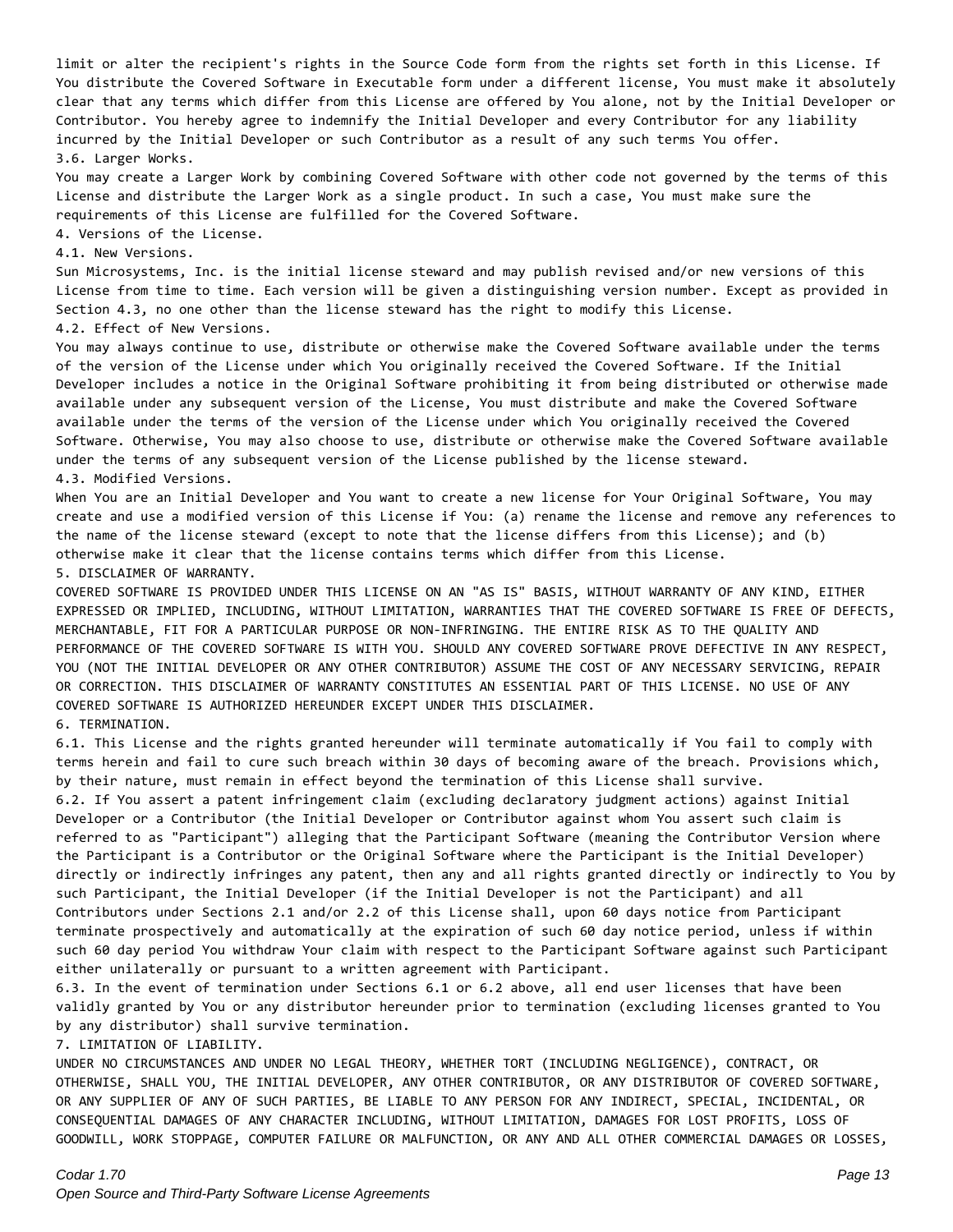EVEN IF SUCH PARTY SHALL HAVE BEEN INFORMED OF THE POSSIBILITY OF SUCH DAMAGES. THIS LIMITATION OF LIABILITY SHALL NOT APPLY TO LIABILITY FOR DEATH OR PERSONAL INJURY RESULTING FROM SUCH PARTY'S NEGLIGENCE TO THE EXTENT APPLICABLE LAW PROHIBITS SUCH LIMITATION. SOME JURISDICTIONS DO NOT ALLOW THE EXCLUSION OR LIMITATION OF INCIDENTAL OR CONSEQUENTIAL DAMAGES, SO THIS EXCLUSION AND LIMITATION MAY NOT APPLY TO YOU. 8. U.S. GOVERNMENT END USERS.

The Covered Software is a "commercial item," as that term is defined in 48 C.F.R. 2.101 (Oct. 1995), consisting of "commercial computer software" (as that term is defined at 48 C.F.R. ¤ 252.227-7014(a)(1)) and "commercial computer software documentation" as such terms are used in 48 C.F.R. 12.212 (Sept. 1995). Consistent with 48 C.F.R. 12.212 and 48 C.F.R. 227.7202-1 through 227.7202-4 (June 1995), all U.S. Government End Users acquire Covered Software with only those rights set forth herein. This U.S. Government Rights clause is in lieu of, and supersedes, any other FAR, DFAR, or other clause or provision that addresses Government rights in computer software under this License. 9. MISCELLANEOUS.

This License represents the complete agreement concerning subject matter hereof. If any provision of this License is held to be unenforceable, such provision shall be reformed only to the extent necessary to make it enforceable. This License shall be governed by the law of the jurisdiction specified in a notice contained within the Original Software (except to the extent applicable law, if any, provides otherwise), excluding such jurisdiction's conflict-of-law provisions. Any litigation relating to this License shall be subject to the jurisdiction of the courts located in the jurisdiction and venue specified in a notice contained within the Original Software, with the losing party responsible for costs, including, without limitation, court costs and reasonable attorneys' fees and expenses. The application of the United Nations Convention on Contracts for the International Sale of Goods is expressly excluded. Any law or regulation which provides that the language of a contract shall be construed against the drafter shall not apply to this License. You agree that You alone are responsible for compliance with the United States export administration regulations (and the export control laws and regulation of any other countries) when You use, distribute or otherwise make available any Covered Software.

10. RESPONSIBILITY FOR CLAIMS.

As between Initial Developer and the Contributors, each party is responsible for claims and damages arising, directly or indirectly, out of its utilization of rights under this License and You agree to work with Initial Developer and Contributors to distribute such responsibility on an equitable basis. Nothing herein is intended or shall be deemed to constitute any admission of liability.

# <span id="page-13-0"></span>Common Development and Distribution License (CDDL) Version 1.1

HP acknowledges the redistribution of the following open source components that are provided under this license:

jsonp, ........................................................................... Version 1.0.4

COMMON DEVELOPMENT AND DISTRIBUTION LICENSE (CDDL) Version 1.1

1. Definitions.

1.1. "Contributor" means each individual or entity that creates or contributes to the creation of Modifications.

1.2. "Contributor Version" means the combination of the Original Software, prior Modifications used by a Contributor (if any), and the Modifications made by that particular Contributor.

1.3. "Covered Software" means (a) the Original Software, or (b) Modifications, or (c) the combination of files containing Original Software with files containing Modifications, in each case including portions thereof.

1.4. "Executable" means the Covered Software in any form other than Source Code.

1.5. "Initial Developer" means the individual or entity that first makes Original Software available under this License.

1.6. "Larger Work" means a work which combines Covered Software or portions thereof with code not governed by the terms of this License.

1.7. "License" means this document.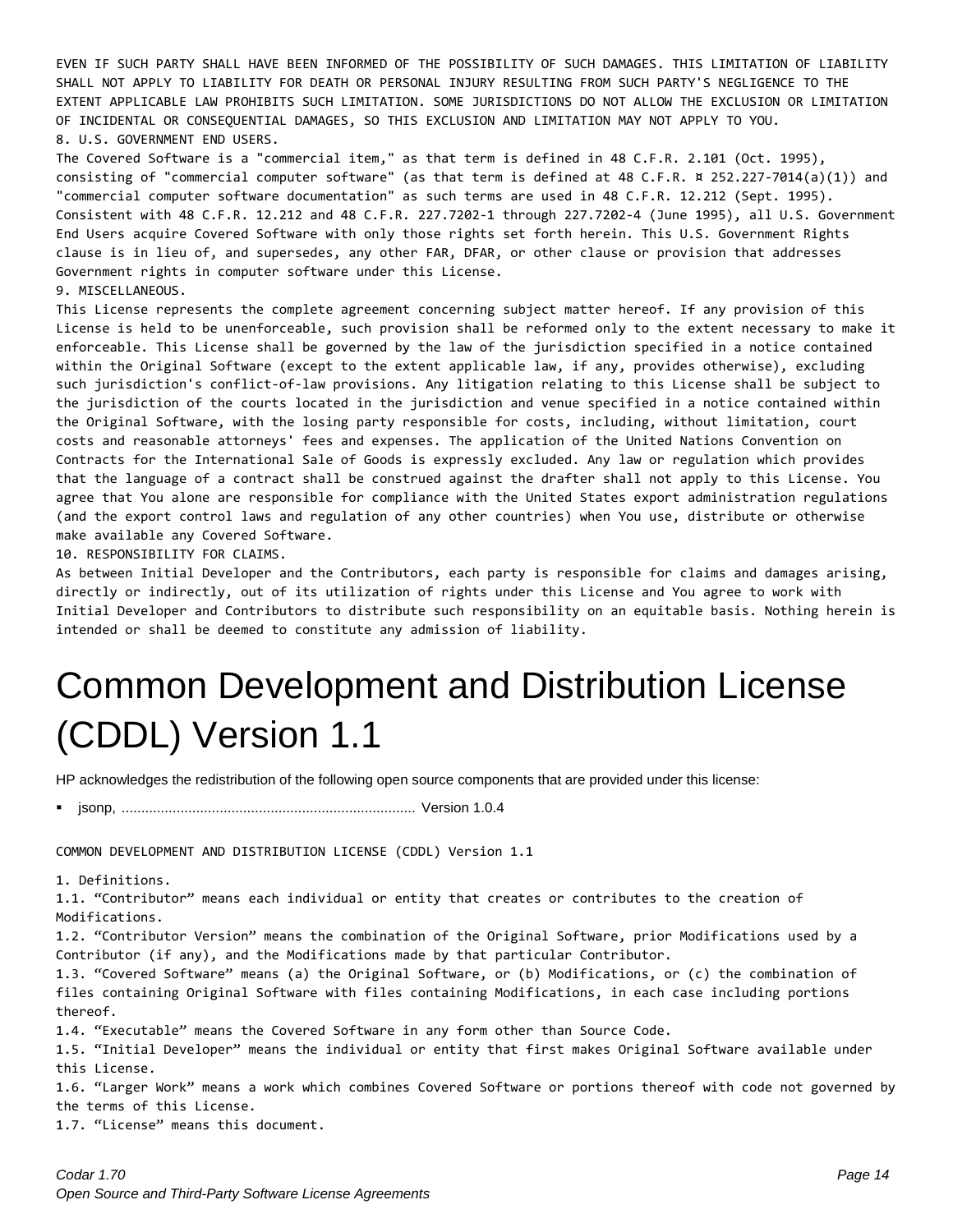1.8. "Licensable" means having the right to grant, to the maximum extent possible, whether at the time of the initial grant or subsequently acquired, any and all of the rights conveyed herein.

1.9. "Modifications" means the Source Code and Executable form of any of the following:

A. Any file that results from an addition to, deletion from or modification of the contents of a file containing Original Software or previous Modifications;

B. Any new file that contains any part of the Original Software or previous Modification; or

C. Any new file that is contributed or otherwise made available under the terms of this License. 1.10. "Original Software" means the Source Code and Executable form of computer software code that is originally released under this License.

1.11. "Patent Claims" means any patent claim(s), now owned or hereafter acquired, including without limitation, method, process, and apparatus claims, in any patent Licensable by grantor.

1.12. "Source Code" means (a) the common form of computer software code in which modifications are made and (b) associated documentation included in or with such code.

1.13. "You" (or "Your") means an individual or a legal entity exercising rights under, and complying with all of the terms of, this License. For legal entities, "You" includes any entity which controls, is controlled by, or is under common control with You. For purposes of this definition, "control" means (a) the power, direct or indirect, to cause the direction or management of such entity, whether by contract or otherwise, or (b) ownership of more than fifty percent (50%) of the outstanding shares or beneficial ownership of such entity.

2. License Grants.

2.1. The Initial Developer Grant.

Conditioned upon Your compliance with Section 3.1 below and subject to third party intellectual property claims, the Initial Developer hereby grants You a world-wide, royalty-free, non-exclusive license: (a) under intellectual property rights (other than patent or trademark) Licensable by Initial Developer, to use, reproduce, modify, display, perform, sublicense and distribute the Original Software (or portions thereof), with or without Modifications, and/or as part of a Larger Work; and

(b) under Patent Claims infringed by the making, using or selling of Original Software, to make, have made, use, practice, sell, and offer for sale, and/or otherwise dispose of the Original Software (or portions thereof).

(c) The licenses granted in Sections 2.1(a) and (b) are effective on the date Initial Developer first distributes or otherwise makes the Original Software available to a third party under the terms of this License.

(d) Notwithstanding Section 2.1(b) above, no patent license is granted: (1) for code that You delete from the Original Software, or (2) for infringements caused by: (i) the modification of the Original Software, or (ii) the combination of the Original Software with other software or devices.

2.2. Contributor Grant.

Conditioned upon Your compliance with Section 3.1 below and subject to third party intellectual property claims, each Contributor hereby grants You a world-wide, royalty-free, non-exclusive license:

(a) under intellectual property rights (other than patent or trademark) Licensable by Contributor to use, reproduce, modify, display, perform, sublicense and distribute the Modifications created by such Contributor (or portions thereof), either on an unmodified basis, with other Modifications, as Covered Software and/or as part of a Larger Work; and

(b) under Patent Claims infringed by the making, using, or selling of Modifications made by that Contributor either alone and/or in combination with its Contributor Version (or portions of such combination), to make, use, sell, offer for sale, have made, and/or otherwise dispose of: (1) Modifications made by that Contributor (or portions thereof); and (2) the combination of Modifications made by that Contributor with its Contributor Version (or portions of such combination).

(c) The licenses granted in Sections 2.2(a) and 2.2(b) are effective on the date Contributor first distributes or otherwise makes the Modifications available to a third party.

(d) Notwithstanding Section 2.2(b) above, no patent license is granted: (1) for any code that Contributor has deleted from the Contributor Version; (2) for infringements caused by: (i) third party modifications of Contributor Version, or (ii) the combination of Modifications made by that Contributor with other software (except as part of the Contributor Version) or other devices; or (3) under Patent Claims infringed by Covered Software in the absence of Modifications made by that Contributor.

3. Distribution Obligations.

3.1. Availability of Source Code.

Any Covered Software that You distribute or otherwise make available in Executable form must also be made available in Source Code form and that Source Code form must be distributed only under the terms of this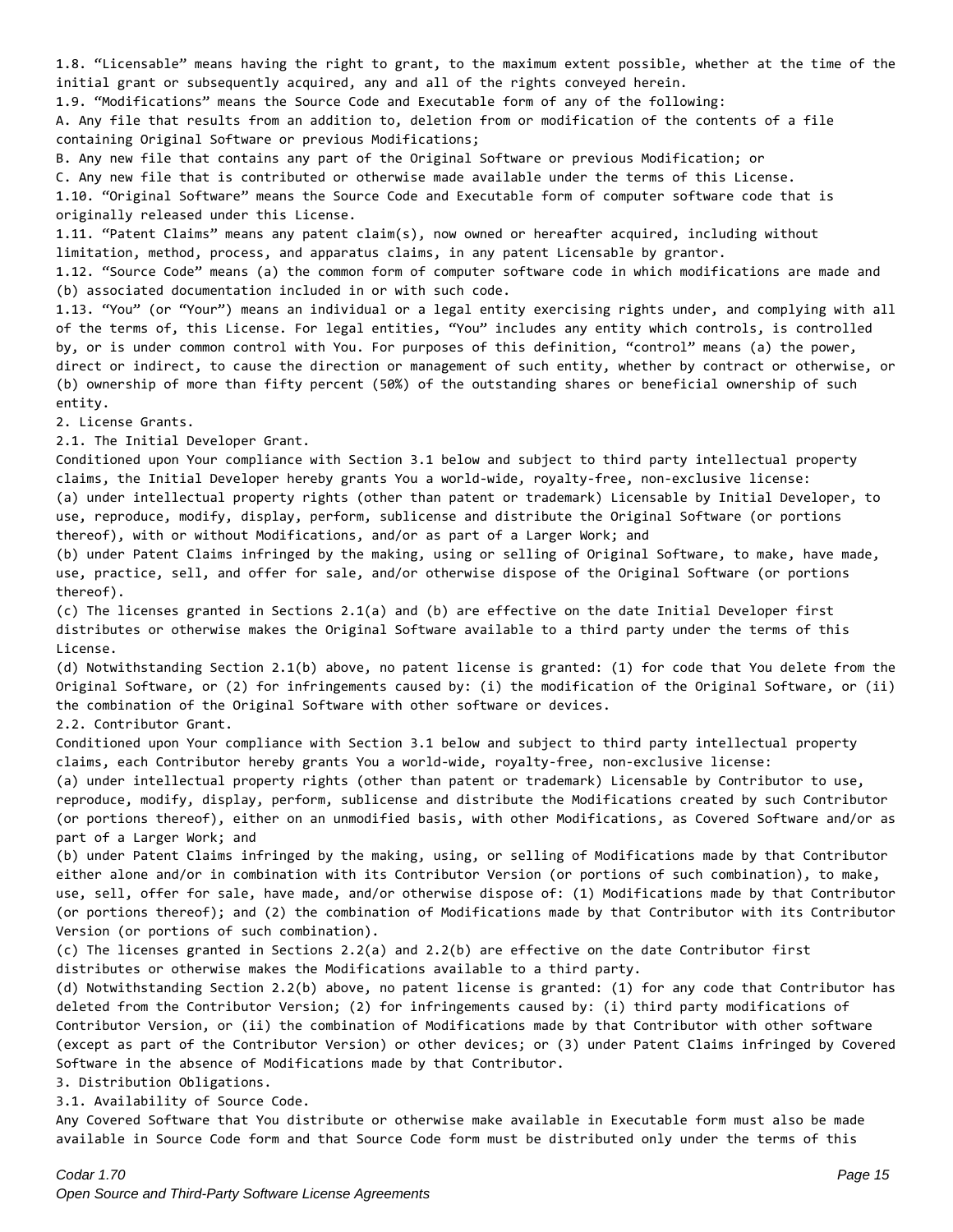License. You must include a copy of this License with every copy of the Source Code form of the Covered Software You distribute or otherwise make available. You must inform recipients of any such Covered Software in Executable form as to how they can obtain such Covered Software in Source Code form in a reasonable manner on or through a medium customarily used for software exchange.

#### 3.2. Modifications.

The Modifications that You create or to which You contribute are governed by the terms of this License. You represent that You believe Your Modifications are Your original creation(s) and/or You have sufficient rights to grant the rights conveyed by this License.

3.3. Required Notices.

You must include a notice in each of Your Modifications that identifies You as the Contributor of the Modification. You may not remove or alter any copyright, patent or trademark notices contained within the Covered Software, or any notices of licensing or any descriptive text giving attribution to any Contributor or the Initial Developer.

#### 3.4. Application of Additional Terms.

You may not offer or impose any terms on any Covered Software in Source Code form that alters or restricts the applicable version of this License or the recipients' rights hereunder. You may choose to offer, and to charge a fee for, warranty, support, indemnity or liability obligations to one or more recipients of Covered Software. However, you may do so only on Your own behalf, and not on behalf of the Initial Developer or any Contributor. You must make it absolutely clear that any such warranty, support, indemnity or liability obligation is offered by You alone, and You hereby agree to indemnify the Initial Developer and every Contributor for any liability incurred by the Initial Developer or such Contributor as a result of warranty, support, indemnity or liability terms You offer.

3.5. Distribution of Executable Versions.

You may distribute the Executable form of the Covered Software under the terms of this License or under the terms of a license of Your choice, which may contain terms different from this License, provided that You are in compliance with the terms of this License and that the license for the Executable form does not attempt to limit or alter the recipient's rights in the Source Code form from the rights set forth in this License. If You distribute the Covered Software in Executable form under a different license, You must make it absolutely clear that any terms which differ from this License are offered by You alone, not by the Initial Developer or Contributor. You hereby agree to indemnify the Initial Developer and every Contributor for any liability incurred by the Initial Developer or such Contributor as a result of any such terms You offer. 3.6. Larger Works.

You may create a Larger Work by combining Covered Software with other code not governed by the terms of this License and distribute the Larger Work as a single product. In such a case, You must make sure the requirements of this License are fulfilled for the Covered Software.

4. Versions of the License.

4.1. New Versions.

Oracle is the initial license steward and may publish revised and/or new versions of this License from time to time. Each version will be given a distinguishing version number. Except as provided in Section 4.3, no one other than the license steward has the right to modify this License.

4.2. Effect of New Versions.

You may always continue to use, distribute or otherwise make the Covered Software available under the terms of the version of the License under which You originally received the Covered Software. If the Initial Developer includes a notice in the Original Software prohibiting it from being distributed or otherwise made available under any subsequent version of the License, You must distribute and make the Covered Software available under the terms of the version of the License under which You originally received the Covered Software. Otherwise, You may also choose to use, distribute or otherwise make the Covered Software available under the terms of any subsequent version of the License published by the license steward. 4.3. Modified Versions.

When You are an Initial Developer and You want to create a new license for Your Original Software, You may create and use a modified version of this License if You: (a) rename the license and remove any references to the name of the license steward (except to note that the license differs from this License); and (b) otherwise make it clear that the license contains terms which differ from this License.

5. DISCLAIMER OF WARRANTY.

COVERED SOFTWARE IS PROVIDED UNDER THIS LICENSE ON AN "AS IS" BASIS, WITHOUT WARRANTY OF ANY KIND, EITHER EXPRESSED OR IMPLIED, INCLUDING, WITHOUT LIMITATION, WARRANTIES THAT THE COVERED SOFTWARE IS FREE OF DEFECTS, MERCHANTABLE, FIT FOR A PARTICULAR PURPOSE OR NON-INFRINGING. THE ENTIRE RISK AS TO THE QUALITY AND PERFORMANCE OF THE COVERED SOFTWARE IS WITH YOU. SHOULD ANY COVERED SOFTWARE PROVE DEFECTIVE IN ANY RESPECT,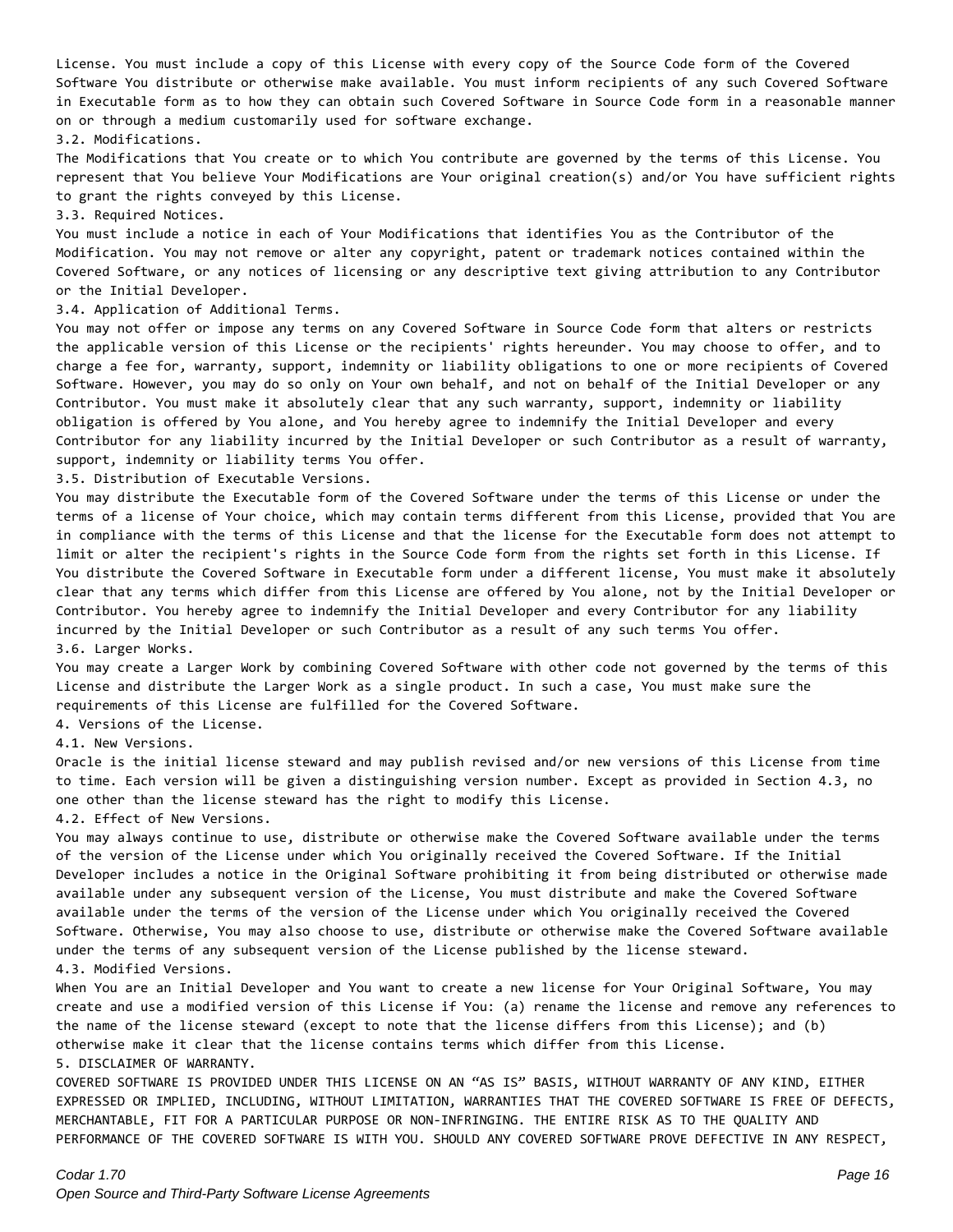YOU (NOT THE INITIAL DEVELOPER OR ANY OTHER CONTRIBUTOR) ASSUME THE COST OF ANY NECESSARY SERVICING, REPAIR OR CORRECTION. THIS DISCLAIMER OF WARRANTY CONSTITUTES AN ESSENTIAL PART OF THIS LICENSE. NO USE OF ANY COVERED SOFTWARE IS AUTHORIZED HEREUNDER EXCEPT UNDER THIS DISCLAIMER. 6. TERMINATION.

6.1. This License and the rights granted hereunder will terminate automatically if You fail to comply with terms herein and fail to cure such breach within 30 days of becoming aware of the breach. Provisions which, by their nature, must remain in effect beyond the termination of this License shall survive. 6.2. If You assert a patent infringement claim (excluding declaratory judgment actions) against Initial Developer or a Contributor (the Initial Developer or Contributor against whom You assert such claim is

referred to as "Participant") alleging that the Participant Software (meaning the Contributor Version where the Participant is a Contributor or the Original Software where the Participant is the Initial Developer) directly or indirectly infringes any patent, then any and all rights granted directly or indirectly to You by such Participant, the Initial Developer (if the Initial Developer is not the Participant) and all Contributors under Sections 2.1 and/or 2.2 of this License shall, upon 60 days notice from Participant terminate prospectively and automatically at the expiration of such 60 day notice period, unless if within such 60 day period You withdraw Your claim with respect to the Participant Software against such Participant either unilaterally or pursuant to a written agreement with Participant.

6.3. If You assert a patent infringement claim against Participant alleging that the Participant Software directly or indirectly infringes any patent where such claim is resolved (such as by license or settlement) prior to the initiation of patent infringement litigation, then the reasonable value of the licenses granted by such Participant under Sections 2.1 or 2.2 shall be taken into account in determining the amount or value of any payment or license.

6.4. In the event of termination under Sections 6.1 or 6.2 above, all end user licenses that have been validly granted by You or any distributor hereunder prior to termination (excluding licenses granted to You by any distributor) shall survive termination.

7. LIMITATION OF LIABILITY.

UNDER NO CIRCUMSTANCES AND UNDER NO LEGAL THEORY, WHETHER TORT (INCLUDING NEGLIGENCE), CONTRACT, OR OTHERWISE, SHALL YOU, THE INITIAL DEVELOPER, ANY OTHER CONTRIBUTOR, OR ANY DISTRIBUTOR OF COVERED SOFTWARE, OR ANY SUPPLIER OF ANY OF SUCH PARTIES, BE LIABLE TO ANY PERSON FOR ANY INDIRECT, SPECIAL, INCIDENTAL, OR CONSEQUENTIAL DAMAGES OF ANY CHARACTER INCLUDING, WITHOUT LIMITATION, DAMAGES FOR LOSS OF GOODWILL, WORK STOPPAGE, COMPUTER FAILURE OR MALFUNCTION, OR ANY AND ALL OTHER COMMERCIAL DAMAGES OR LOSSES, EVEN IF SUCH PARTY SHALL HAVE BEEN INFORMED OF THE POSSIBILITY OF SUCH DAMAGES. THIS LIMITATION OF LIABILITY SHALL NOT APPLY TO LIABILITY FOR DEATH OR PERSONAL INJURY RESULTING FROM SUCH PARTY'S NEGLIGENCE TO THE EXTENT APPLICABLE LAW PROHIBITS SUCH LIMITATION. SOME JURISDICTIONS DO NOT ALLOW THE EXCLUSION OR LIMITATION OF INCIDENTAL OR CONSEQUENTIAL DAMAGES, SO THIS EXCLUSION AND LIMITATION MAY NOT APPLY TO YOU. 8. U.S. GOVERNMENT END USERS.

The Covered Software is a "commercial item," as that term is defined in 48 C.F.R. 2.101 (Oct. 1995), consisting of "commercial computer software" (as that term is defined at 48 C.F.R. § 252.227-7014(a)(1)) and "commercial computer software documentation" as such terms are used in 48 C.F.R. 12.212 (Sept. 1995). Consistent with 48 C.F.R. 12.212 and 48 C.F.R. 227.7202-1 through 227.7202-4 (June 1995), all U.S. Government End Users acquire Covered Software with only those rights set forth herein. This U.S. Government Rights clause is in lieu of, and supersedes, any other FAR, DFAR, or other clause or provision that addresses Government rights in computer software under this License. 9. MISCELLANEOUS.

This License represents the complete agreement concerning subject matter hereof. If any provision of this License is held to be unenforceable, such provision shall be reformed only to the extent necessary to make it enforceable. This License shall be governed by the law of the jurisdiction specified in a notice contained within the Original Software (except to the extent applicable law, if any, provides otherwise), excluding such jurisdiction's conflict-of-law provisions. Any litigation relating to this License shall be subject to the jurisdiction of the courts located in the jurisdiction and venue specified in a notice contained within the Original Software, with the losing party responsible for costs, including, without limitation, court costs and reasonable attorneys' fees and expenses. The application of the United Nations Convention on Contracts for the International Sale of Goods is expressly excluded. Any law or regulation which provides that the language of a contract shall be construed against the drafter shall not apply to this License. You agree that You alone are responsible for compliance with the United States export administration regulations (and the export control laws and regulation of any other countries) when You use, distribute or otherwise make available any Covered Software.

10. RESPONSIBILITY FOR CLAIMS.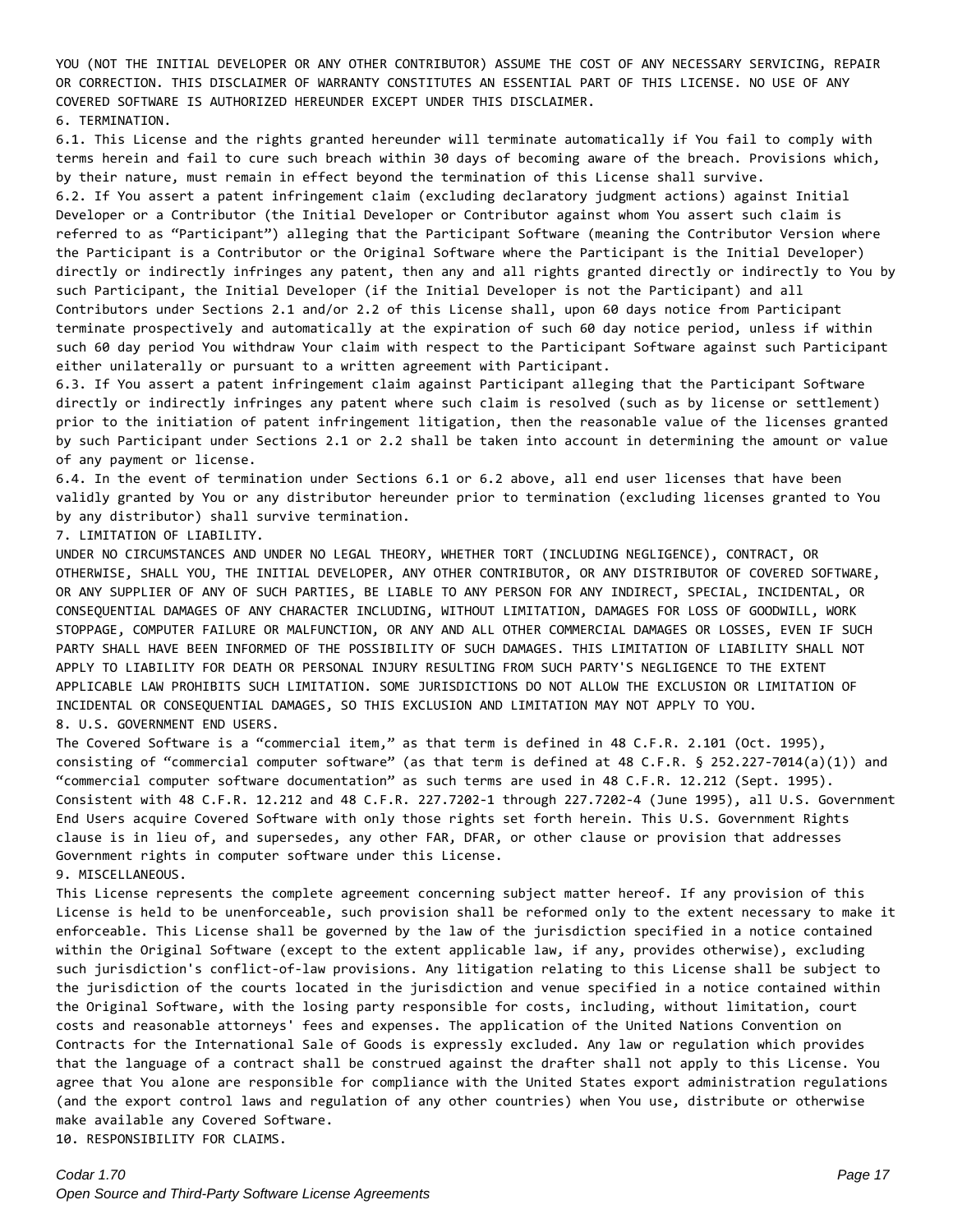As between Initial Developer and the Contributors, each party is responsible for claims and damages arising, directly or indirectly, out of its utilization of rights under this License and You agree to work with Initial Developer and Contributors to distribute such responsibility on an equitable basis. Nothing herein is intended or shall be deemed to constitute any admission of liability.

NOTICE PURSUANT TO SECTION 9 OF THE COMMON DEVELOPMENT AND DISTRIBUTION LICENSE (CDDL) The code released under the CDDL shall be governed by the laws of the State of California (excluding conflict-of-law provisions). Any litigation relating to this License shall be subject to the jurisdiction of the Federal Courts of the Northern District of California and the state courts of the State of California, with venue lying in Santa Clara County, California.

## <span id="page-17-0"></span>Common Public License (CPL) Version 1.0

HP acknowledges the redistribution of the following open source components that are provided under this license:

- junit4, ........................................................................... Version 4.8.2
- libwsdl4j-java, .............................................................. Version 1.6.3
- system-rules ................................................................ Version 1.3.1
- graphviz, .................................................................... Version 2.38.0

#### Eclipse Foundation CPL

THE ACCOMPANYING PROGRAM IS PROVIDED UNDER THE TERMS OF THIS COMMON PUBLIC LICENSE ("AGREEMENT"). ANY USE, REPRODUCTION OR DISTRIBUTION OF THE PROGRAM CONSTITUTES RECIPIENT'S ACCEPTANCE OF THIS AGREEMENT. **DEFINITIONS**

"Contribution" means: a. in the case of the initial Contributor, the initial code and documentation distributed under this Agreement, and b. in the case of each subsequent Contributor: i. changes to the Program, and ii. additions to the Program; where such changes and/or additions to the Program originate from and are distributed by that particular Contributor. A Contribution 'originates' from a Contributor if it was added to the Program by such Contributor itself or anyone acting on such Contributor's behalf. Contributions do not include additions to the Program which: (i) are separate modules of software distributed in conjunction with the Program under their own license agreement, and (ii) are not derivative works of the Program. "Contributor" means any person or entity that distributes the Program. "Licensed Patents " mean patent claims licensable by a Contributor which are necessarily infringed by the use or sale of its Contribution alone or when combined with the Program. "Program" means the Contributions distributed in accordance with this Agreement. "Recipient" means anyone who receives the Program under this Agreement, including all Contributors.

#### **GRANT OF RIGHTS**

a. Subject to the terms of this Agreement, each Contributor hereby grants Recipient a non-exclusive, worldwide, royalty-free copyright license to reproduce, prepare derivative works of, publicly display, publicly perform, distribute and sublicense the Contribution of such Contributor, if any, and such derivative works, in source code and object code form. b. Subject to the terms of this Agreement, each Contributor hereby grants Recipient a non-exclusive, worldwide, royalty-free patent license under Licensed Patents to make, use, sell, offer to sell, import and otherwise transfer the Contribution of such Contributor, if any, in source code and object code form. This patent license shall apply to the combination of the Contribution and the Program if, at the time the Contribution is added by the Contributor, such addition of the Contribution causes such combination to be covered by the Licensed Patents. The patent license shall not apply to any other combinations which include the Contribution. No hardware per se is licensed hereunder. c. Recipient understands that although each Contributor grants the licenses to its Contributions set forth herein, no assurances are provided by any Contributor that the Program does not infringe the patent or other intellectual property rights of any other entity. Each Contributor disclaims any liability to Recipient for claims brought by any other entity based on infringement of intellectual property rights or otherwise. As a condition to exercising the rights and licenses granted hereunder, each Recipient hereby assumes sole responsibility to secure any other intellectual property rights needed, if any. For example, if a third party patent license is required to allow Recipient to distribute the Program, it is Recipient's responsibility to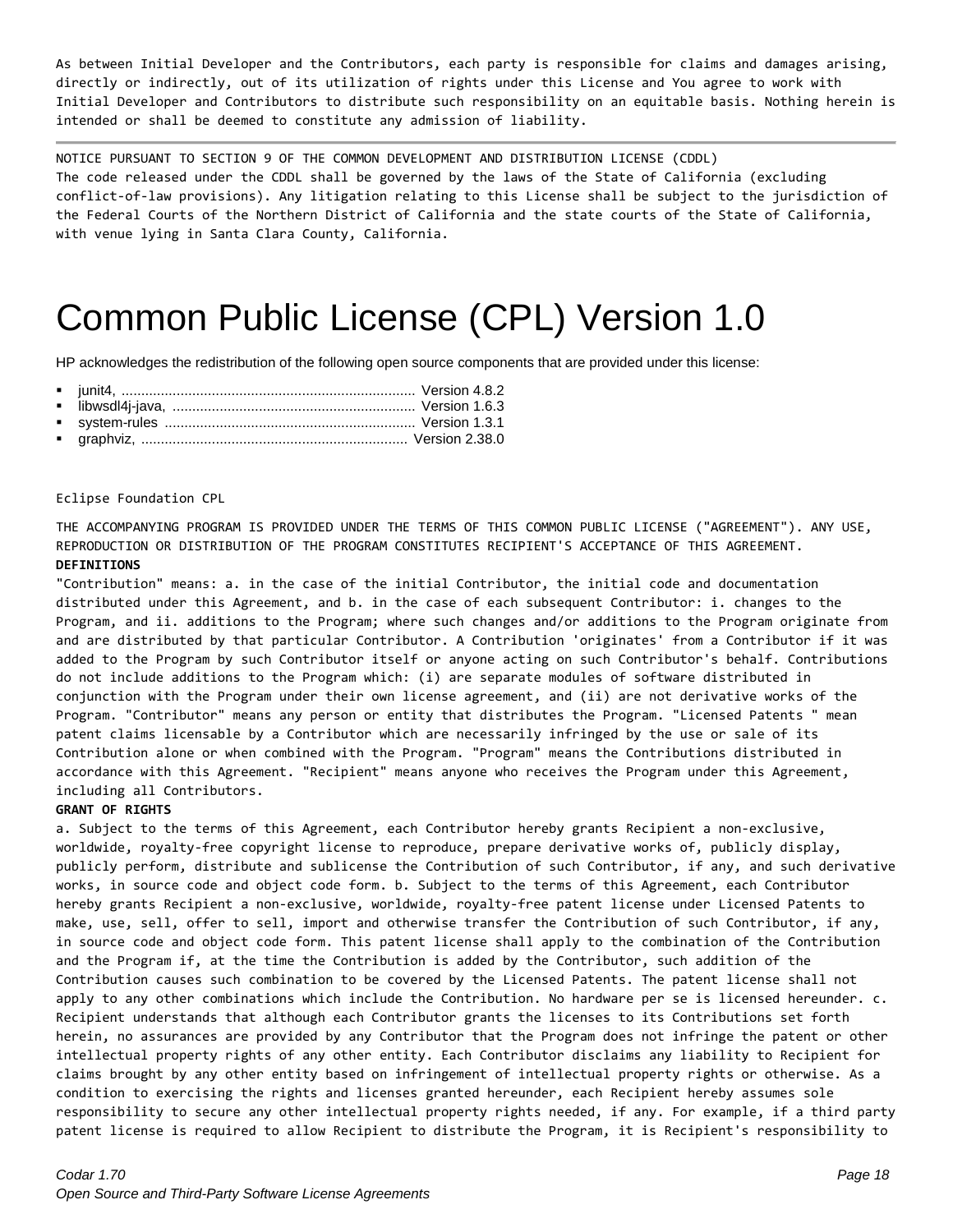acquire that license before distributing the Program. d. Each Contributor represents that to its knowledge it has sufficient copyright rights in its Contribution, if any, to grant the copyright license set forth in this Agreement.

#### **REQUIREMENTS**

A Contributor may choose to distribute the Program in object code form under its own license agreement, provided that: a. it complies with the terms and conditions of this Agreement; and b. its license agreement: i. effectively disclaims on behalf of all Contributors all warranties and conditions, express and implied, including warranties or conditions of title and non-infringement, and implied warranties or conditions of merchantability and fitness for a particular purpose;

ii. effectively excludes on behalf of all Contributors all liability for damages, including direct, indirect, special, incidental and consequential damages, such as lost profits;

iii. states that any provisions which differ from this Agreement are offered by that Contributor alone and not by any other party; and iv. states that source code for the Program is available from such Contributor, and informs licensees how to obtain it in a reasonable manner on or through a medium customarily used for software exchange. When the Program is made available in source code form:

a. it must be made available under this Agreement; and b. a copy of this Agreement must be included with each copy of the Program. Contributors may not remove or alter any copyright notices contained within the Program. Each Contributor must identify itself as the originator of its Contribution, if any, in a manner that reasonably allows subsequent Recipients to identify the originator of the Contribution.

#### **COMMERCIAL DISTRIBUTION**

Commercial distributors of software may accept certain responsibilities with respect to end users, business partners and the like. While this license is intended to facilitate the commercial use of the Program, the Contributor who includes the Program in a commercial product offering should do so in a manner which does not create potential liability for other Contributors. Therefore, if a Contributor includes the Program in a commercial product offering, such Contributor ("Commercial Contributor") hereby agrees to defend and indemnify every other Contributor ("Indemnified Contributor") against any losses, damages and costs (collectively "Losses") arising from claims, lawsuits and other legal actions brought by a third party against the Indemnified Contributor to the extent caused by the acts or omissions of such Commercial Contributor in connection with its distribution of the Program in a commercial product offering. The obligations in this section do not apply to any claims or Losses relating to any actual or alleged intellectual property infringement. In order to qualify, an Indemnified Contributor must: a) promptly notify the Commercial Contributor in writing of such claim, and b) allow the Commercial Contributor to control, and cooperate with the Commercial Contributor in, the defense and any related settlement negotiations. The Indemnified Contributor may participate in any such claim at its own expense.For example, a Contributor might include the Program in a commercial product offering, Product X. That Contributor is then a Commercial Contributor. If that Commercial Contributor then makes performance claims, or offers warranties related to Product X, those performance claims and warranties are such Commercial Contributor's responsibility alone. Under this section, the Commercial Contributor would have to defend claims against the other Contributors related to those performance claims and warranties, and if a court requires any other Contributor to pay any damages as a result, the Commercial Contributor must pay those damages.

#### **NO WARRANTY**

EXCEPT AS EXPRESSLY SET FORTH IN THIS AGREEMENT, THE PROGRAM IS PROVIDED ON AN "AS IS" BASIS, WITHOUT WARRANTIES OR CONDITIONS OF ANY KIND, EITHER EXPRESS OR IMPLIED INCLUDING, WITHOUT LIMITATION, ANY WARRANTIES OR CONDITIONS OF TITLE, NON-INFRINGEMENT, MERCHANTABILITY OR FITNESS FOR A PARTICULAR PURPOSE. Each Recipient is solely responsible for determining the appropriateness of using and distributing the Program and assumes all risks associated with its exercise of rights under this Agreement, including but not limited to the risks and costs of program errors, compliance with applicable laws, damage to or loss of data, programs or equipment, and unavailability or interruption of operations.

#### **DISCLAIMER OF LIABILITY**

EXCEPT AS EXPRESSLY SET FORTH IN THIS AGREEMENT, NEITHER RECIPIENT NOR ANY CONTRIBUTORS SHALL HAVE ANY LIABILITY FOR ANY DIRECT, INDIRECT, INCIDENTAL, SPECIAL, EXEMPLARY, OR CONSEQUENTIAL DAMAGES (INCLUDING WITHOUT LIMITATION LOST PROFITS), HOWEVER CAUSED AND ON ANY THEORY OF LIABILITY, WHETHER IN CONTRACT, STRICT LIABILITY, OR TORT (INCLUDING NEGLIGENCE OR OTHERWISE) ARISING IN ANY WAY OUT OF THE USE OR DISTRIBUTION OF THE PROGRAM OR THE EXERCISE OF ANY RIGHTS GRANTED HEREUNDER, EVEN IF ADVISED OF THE POSSIBILITY OF SUCH DAMAGES.

#### **GENERAL**

If any provision of this Agreement is invalid or unenforceable under applicable law, it shall not affect the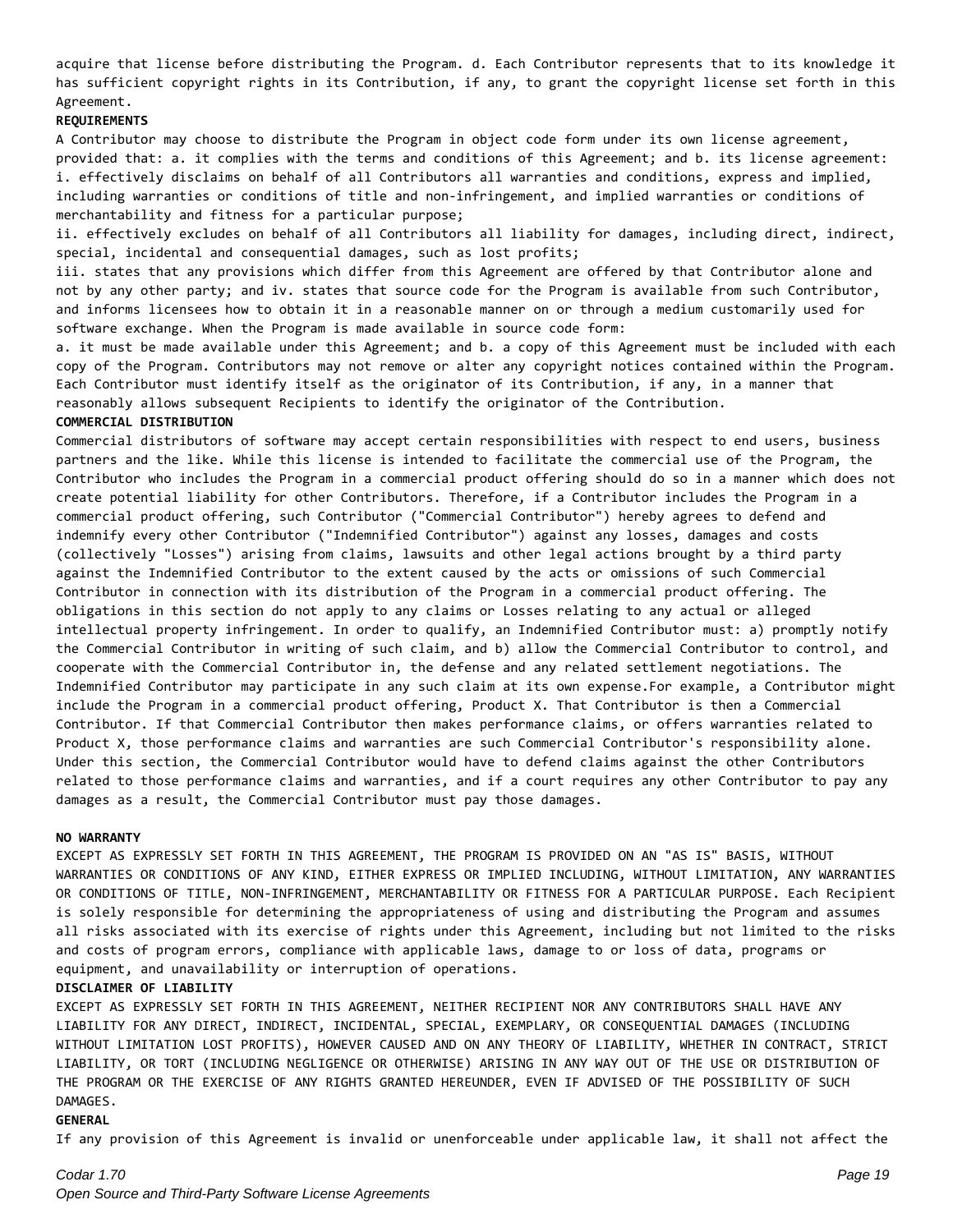validity or enforceability of the remainder of the terms of this Agreement, and without further action by the parties hereto, such provision shall be reformed to the minimum extent necessary to make such provision valid and enforceable.

If Recipient institutes patent litigation against a Contributor with respect to a patent applicable to software (including a cross-claim or counterclaim in a lawsuit), then any patent licenses granted by that Contributor to such Recipient under this Agreement shall terminate as of the date such litigation is filed. In addition, if Recipient institutes patent litigation against any entity (including a cross-claim or counterclaim in a lawsuit) alleging that the Program itself (excluding combinations of the Program with other software or hardware) infringes such Recipient's patent(s), then such Recipient's rights granted under Section 2(b) shall terminate as of the date such litigation is filed.

All Recipient's rights under this Agreement shall terminate if it fails to comply with any of the material terms or conditions of this Agreement and does not cure such failure in a reasonable period of time after becoming aware of such noncompliance. If all Recipient's rights under this Agreement terminate, Recipient agrees to cease use and distribution of the Program as soon as reasonably practicable. However, Recipient's obligations under this Agreement and any licenses granted by Recipient relating to the Program shall continue and survive.

Everyone is permitted to copy and distribute copies of this Agreement, but in order to avoid inconsistency the Agreement is copyrighted and may only be modified in the following manner. The Agreement Steward reserves the right to publish new versions (including revisions) of this Agreement from time to time. No one other than the Agreement Steward has the right to modify this Agreement. IBM is the initial Agreement Steward. IBM may assign the responsibility to serve as the Agreement Steward to a suitable separate entity. Each new version of the Agreement will be given a distinguishing version number. The Program (including Contributions) may always be distributed subject to the version of the Agreement under which it was received. In addition, after a new version of the Agreement is published, Contributor may elect to distribute the Program (including its Contributions) under the new version. Except as expressly stated in Sections 2(a) and 2(b) above, Recipient receives no rights or licenses to the intellectual property of any Contributor under this Agreement, whether expressly, by implication, estoppel or otherwise. All rights in the Program not expressly granted under this Agreement are reserved.

This Agreement is governed by the laws of the State of New York and the intellectual property laws of the United States of America. No party to this Agreement will bring a legal action under this Agreement more than one year after the cause of action arose. Each party waives its rights to a jury trial in any resulting litigation.

# <span id="page-19-0"></span>Creative Commons (CCPL) Version 2.5

HP acknowledges the redistribution of the following open source components that are provided under this license:

customselect.js, ...................................................................... current



#### Attribution-ShareAlike 2.5

CREATIVE COMMONS CORPORATION IS NOT A LAW FIRM AND DOES NOT PROVIDE LEGAL SERVICES. DISTRIBUTION OF THIS LICENSE DOES NOT CREATE AN ATTORNEY-CLIENT RELATIONSHIP. CREATIVE COMMONS PROVIDES THIS INFORMATION ON AN "AS-IS" BASIS. CREATIVE COMMONS MAKES NO WARRANTIES REGARDING THE INFORMATION PROVIDED, AND DISCLAIMS LIABILITY FOR DAMAGES RESULTING FROM ITS USE. License

THE WORK (AS DEFINED BELOW) IS PROVIDED UNDER THE TERMS OF THIS CREATIVE COMMONS PUBLIC LICENSE ("CCPL" OR "LICENSE"). THE WORK IS PROTECTED BY COPYRIGHT AND/OR OTHER APPLICABLE LAW. ANY USE OF THE WORK OTHER THAN AS AUTHORIZED UNDER THIS LICENSE OR COPYRIGHT LAW IS PROHIBITED.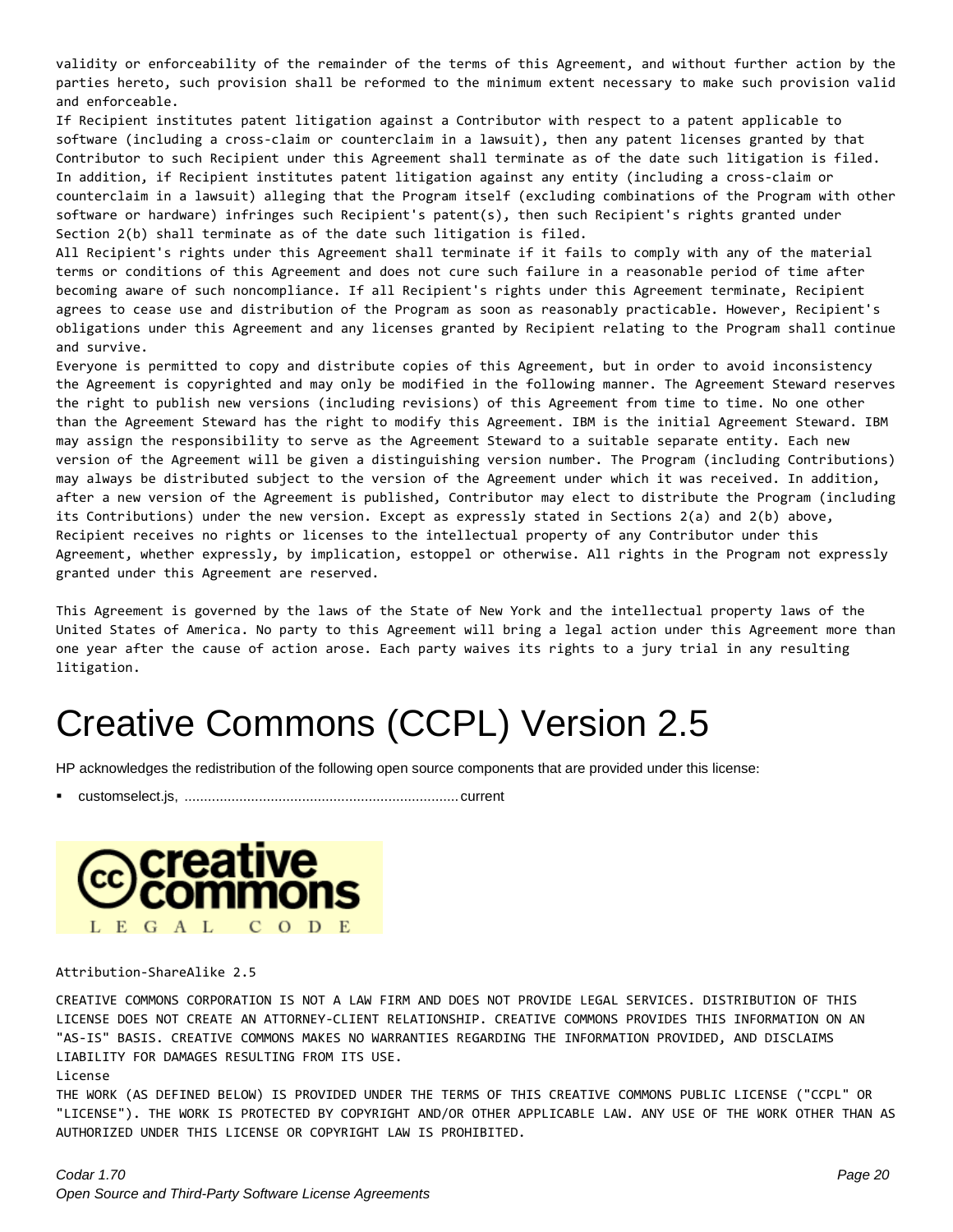BY EXERCISING ANY RIGHTS TO THE WORK PROVIDED HERE, YOU ACCEPT AND AGREE TO BE BOUND BY THE TERMS OF THIS LICENSE. THE LICENSOR GRANTS YOU THE RIGHTS CONTAINED HERE IN CONSIDERATION OF YOUR ACCEPTANCE OF SUCH TERMS AND CONDITIONS.

1. Definitions

a. "Collective Work" means a work, such as a periodical issue, anthology or encyclopedia, in which the Work in its entirety in unmodified form, along with a number of other contributions, constituting separate and independent works in themselves, are assembled into a collective whole. A work that constitutes a Collective Work will not be considered a Derivative Work (as defined below) for the purposes of this License. b. "Derivative Work" means a work based upon the Work or upon the Work and other pre-existing works, such as a translation, musical arrangement, dramatization, fictionalization, motion picture version, sound recording, art reproduction, abridgment, condensation, or any other form in which the Work may be recast, transformed, or adapted, except that a work that constitutes a Collective Work will not be considered a Derivative Work for the purpose of this License. For the avoidance of doubt, where the Work is a musical composition or sound recording, the synchronization of the Work in timed-relation with a moving image

("synching") will be considered a Derivative Work for the purpose of this License.

c. "Licensor" means the individual or entity that offers the Work under the terms of this License. d. "Original Author" means the individual or entity who created the Work.

e. "Work" means the copyrightable work of authorship offered under the terms of this License.

f. "You" means an individual or entity exercising rights under this License who has not previously violated the terms of this License with respect to the Work, or who has received express permission from the Licensor to exercise rights under this License despite a previous violation.

g. "License Elements" means the following high-level license attributes as selected by Licensor and indicated in the title of this License: Attribution, ShareAlike.

2. Fair Use Rights. Nothing in this license is intended to reduce, limit, or restrict any rights arising from fair use, first sale or other limitations on the exclusive rights of the copyright owner under copyright law or other applicable laws.

3. License Grant. Subject to the terms and conditions of this License, Licensor hereby grants You a worldwide, royalty-free, non-exclusive, perpetual (for the duration of the applicable copyright) license to exercise the rights in the Work as stated below:

a. to reproduce the Work, to incorporate the Work into one or more Collective Works, and to reproduce the Work as incorporated in the Collective Works;

b. to create and reproduce Derivative Works;

c. to distribute copies or phonorecords of, display publicly, perform publicly, and perform publicly by means of a digital audio transmission the Work including as incorporated in Collective Works;

d. to distribute copies or phonorecords of, display publicly, perform publicly, and perform publicly by means of a digital audio transmission Derivative Works.

e. For the avoidance of doubt, where the work is a musical composition:

i. Performance Royalties Under Blanket Licenses. Licensor waives the exclusive right to collect, whether individually or via a performance rights society (e.g. ASCAP, BMI, SESAC), royalties for the public performance or public digital performance (e.g. webcast) of the Work.

ii. Mechanical Rights and Statutory Royalties. Licensor waives the exclusive right to collect, whether individually or via a music rights society or designated agent (e.g. Harry Fox Agency), royalties for any phonorecord You create from the Work ("cover version") and distribute, subject to the compulsory license created by 17 USC Section 115 of the US Copyright Act (or the equivalent in other jurisdictions).

f. Webcasting Rights and Statutory Royalties. For the avoidance of doubt, where the Work is a sound recording, Licensor waives the exclusive right to collect, whether individually or via a performance-rights society (e.g. SoundExchange), royalties for the public digital performance (e.g. webcast) of the Work, subject to the compulsory license created by 17 USC Section 114 of the US Copyright Act (or the equivalent in other jurisdictions).

The above rights may be exercised in all media and formats whether now known or hereafter devised. The above rights include the right to make such modifications as are technically necessary to exercise the rights in other media and formats. All rights not expressly granted by Licensor are hereby reserved.

4. Restrictions.The license granted in Section 3 above is expressly made subject to and limited by the following restrictions:

a. You may distribute, publicly display, publicly perform, or publicly digitally perform the Work only under the terms of this License, and You must include a copy of, or the Uniform Resource Identifier for, this License with every copy or phonorecord of the Work You distribute, publicly display, publicly perform, or publicly digitally perform. You may not offer or impose any terms on the Work that alter or restrict the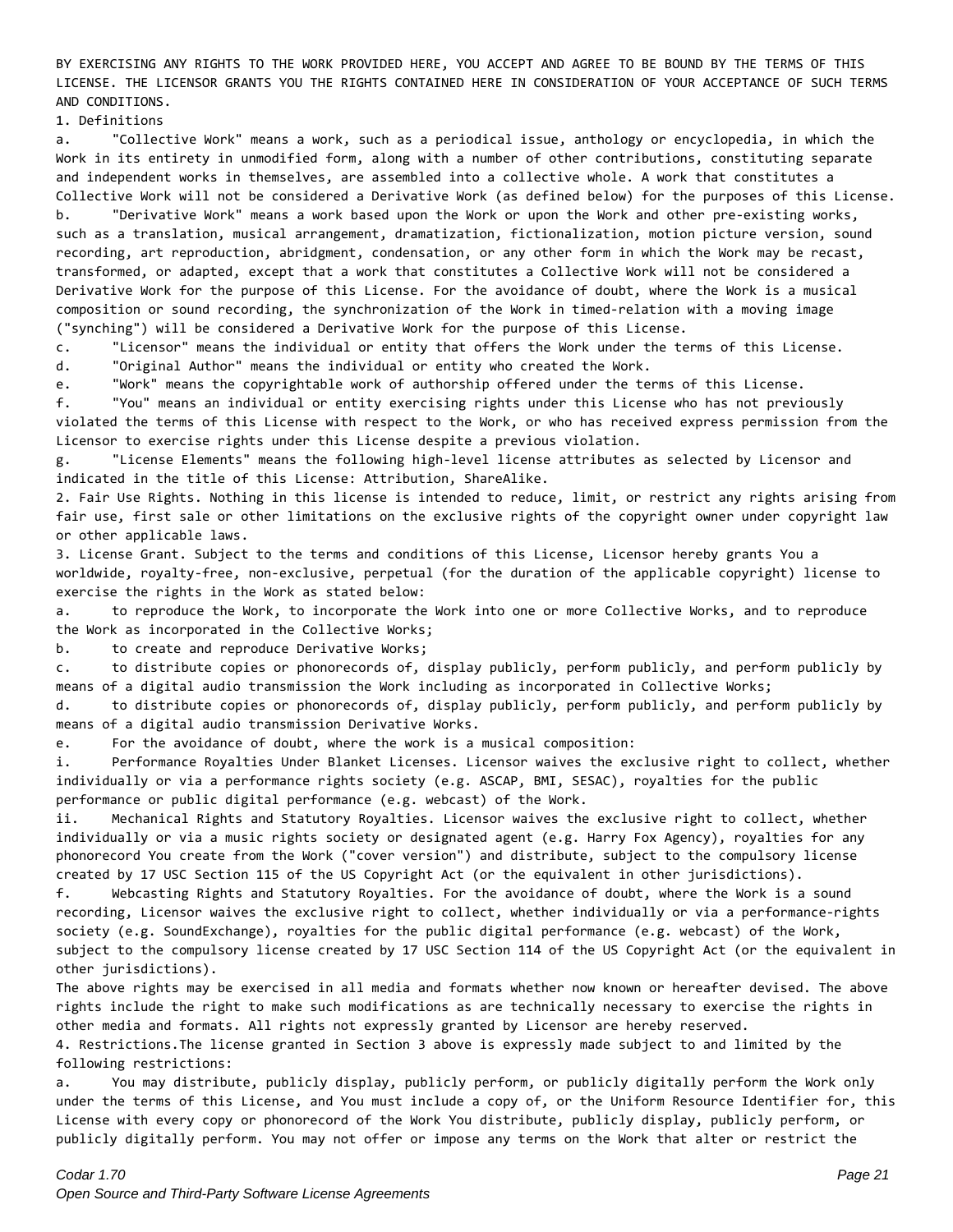terms of this License or the recipients' exercise of the rights granted hereunder. You may not sublicense the Work. You must keep intact all notices that refer to this License and to the disclaimer of warranties. You may not distribute, publicly display, publicly perform, or publicly digitally perform the Work with any technological measures that control access or use of the Work in a manner inconsistent with the terms of this License Agreement. The above applies to the Work as incorporated in a Collective Work, but this does not require the Collective Work apart from the Work itself to be made subject to the terms of this License. If You create a Collective Work, upon notice from any Licensor You must, to the extent practicable, remove from the Collective Work any credit as required by clause 4(c), as requested. If You create a Derivative Work, upon notice from any Licensor You must, to the extent practicable, remove from the Derivative Work any credit as required by clause  $4(c)$ , as requested.

b. You may distribute, publicly display, publicly perform, or publicly digitally perform a Derivative Work only under the terms of this License, a later version of this License with the same License Elements as this License, or a Creative Commons iCommons license that contains the same License Elements as this License (e.g. Attribution-ShareAlike 2.5 Japan). You must include a copy of, or the Uniform Resource Identifier for, this License or other license specified in the previous sentence with every copy or phonorecord of each Derivative Work You distribute, publicly display, publicly perform, or publicly digitally perform. You may not offer or impose any terms on the Derivative Works that alter or restrict the terms of this License or the recipients' exercise of the rights granted hereunder, and You must keep intact all notices that refer to this License and to the disclaimer of warranties. You may not distribute, publicly display, publicly perform, or publicly digitally perform the Derivative Work with any technological measures that control access or use of the Work in a manner inconsistent with the terms of this License Agreement. The above applies to the Derivative Work as incorporated in a Collective Work, but this does not require the Collective Work apart from the Derivative Work itself to be made subject to the terms of this License.

c. If you distribute, publicly display, publicly perform, or publicly digitally perform the Work or any Derivative Works or Collective Works, You must keep intact all copyright notices for the Work and provide, reasonable to the medium or means You are utilizing: (i) the name of the Original Author (or pseudonym, if applicable) if supplied, and/or (ii) if the Original Author and/or Licensor designate another party or parties (e.g. a sponsor institute, publishing entity, journal) for attribution in Licensor's copyright notice, terms of service or by other reasonable means, the name of such party or parties; the title of the Work if supplied; to the extent reasonably practicable, the Uniform Resource Identifier, if any, that Licensor specifies to be associated with the Work, unless such URI does not refer to the copyright notice or licensing information for the Work; and in the case of a Derivative Work, a credit identifying the use of the Work in the Derivative Work (e.g., "French translation of the Work by Original Author," or "Screenplay based on original Work by Original Author"). Such credit may be implemented in any reasonable manner; provided, however, that in the case of a Derivative Work or Collective Work, at a minimum such credit will appear where any other comparable authorship credit appears and in a manner at least as prominent as such other comparable authorship credit.

#### 5. Representations, Warranties and Disclaimer

UNLESS OTHERWISE AGREED TO BY THE PARTIES IN WRITING, LICENSOR OFFERS THE WORK AS-IS AND MAKES NO REPRESENTATIONS OR WARRANTIES OF ANY KIND CONCERNING THE MATERIALS, EXPRESS, IMPLIED, STATUTORY OR OTHERWISE, INCLUDING, WITHOUT LIMITATION, WARRANTIES OF TITLE, MERCHANTIBILITY, FITNESS FOR A PARTICULAR PURPOSE, NONINFRINGEMENT, OR THE ABSENCE OF LATENT OR OTHER DEFECTS, ACCURACY, OR THE PRESENCE OF ABSENCE OF ERRORS, WHETHER OR NOT DISCOVERABLE. SOME JURISDICTIONS DO NOT ALLOW THE EXCLUSION OF IMPLIED WARRANTIES, SO SUCH EXCLUSION MAY NOT APPLY TO YOU.

6. Limitation on Liability. EXCEPT TO THE EXTENT REQUIRED BY APPLICABLE LAW, IN NO EVENT WILL LICENSOR BE LIABLE TO YOU ON ANY LEGAL THEORY FOR ANY SPECIAL, INCIDENTAL, CONSEQUENTIAL, PUNITIVE OR EXEMPLARY DAMAGES ARISING OUT OF THIS LICENSE OR THE USE OF THE WORK, EVEN IF LICENSOR HAS BEEN ADVISED OF THE POSSIBILITY OF SUCH DAMAGES.

#### 7. Termination

a. This License and the rights granted hereunder will terminate automatically upon any breach by You of the terms of this License. Individuals or entities who have received Derivative Works or Collective Works from You under this License, however, will not have their licenses terminated provided such individuals or entities remain in full compliance with those licenses. Sections 1, 2, 5, 6, 7, and 8 will survive any termination of this License.

b. Subject to the above terms and conditions, the license granted here is perpetual (for the duration of the applicable copyright in the Work). Notwithstanding the above, Licensor reserves the right to release the Work under different license terms or to stop distributing the Work at any time; provided, however that any such election will not serve to withdraw this License (or any other license that has been, or is required to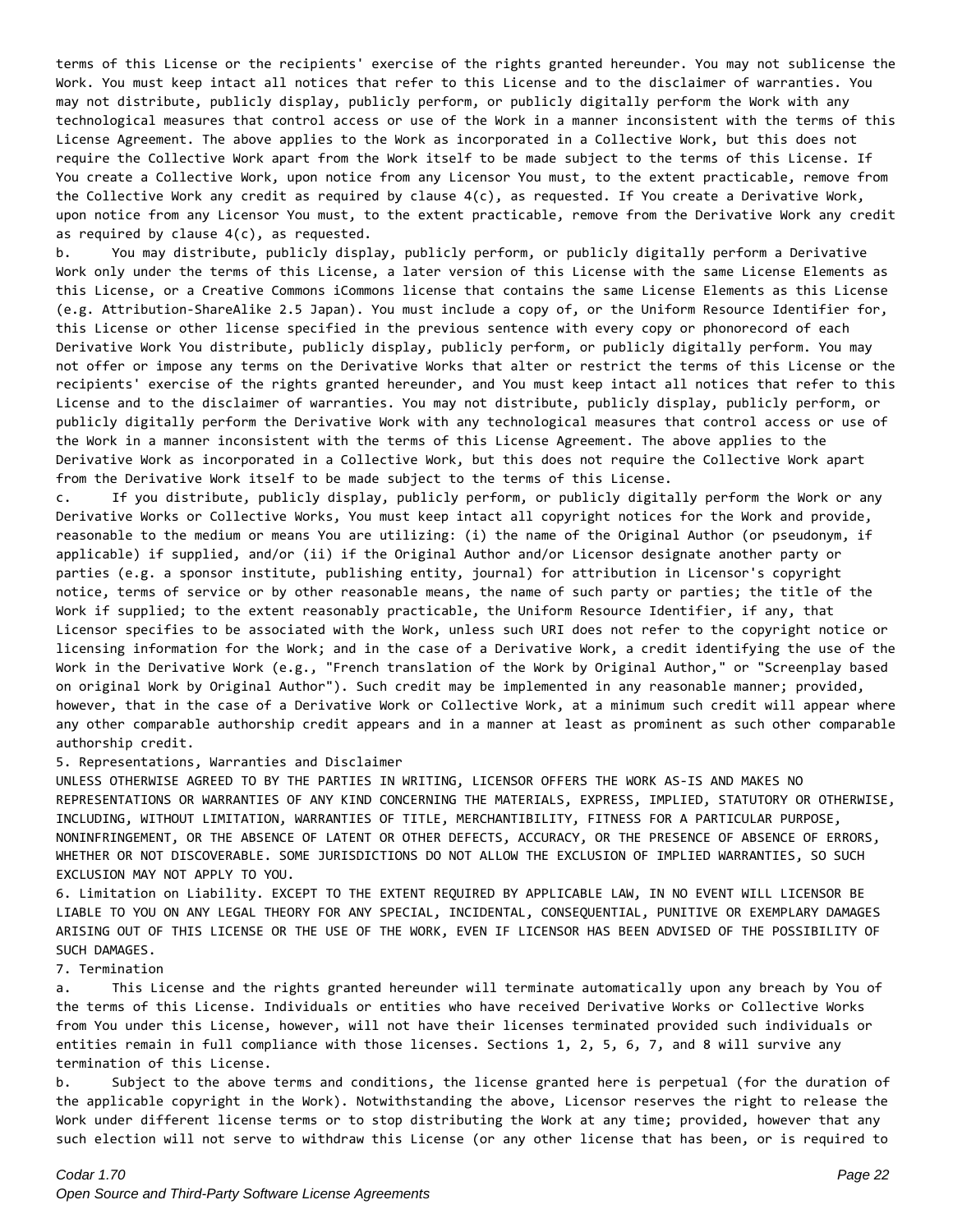be, granted under the terms of this License), and this License will continue in full force and effect unless terminated as stated above.

8. Miscellaneous

a. Each time You distribute or publicly digitally perform the Work or a Collective Work, the Licensor offers to the recipient a license to the Work on the same terms and conditions as the license granted to You under this License.

b. Each time You distribute or publicly digitally perform a Derivative Work, Licensor offers to the recipient a license to the original Work on the same terms and conditions as the license granted to You under this License.

c. If any provision of this License is invalid or unenforceable under applicable law, it shall not affect the validity or enforceability of the remainder of the terms of this License, and without further action by the parties to this agreement, such provision shall be reformed to the minimum extent necessary to make such provision valid and enforceable.

d. No term or provision of this License shall be deemed waived and no breach consented to unless such waiver or consent shall be in writing and signed by the party to be charged with such waiver or consent. e. This License constitutes the entire agreement between the parties with respect to the Work licensed here. There are no understandings, agreements or representations with respect to the Work not specified here. Licensor shall not be bound by any additional provisions that may appear in any communication from You. This License may not be modified without the mutual written agreement of the Licensor and You.

Creative Commons is not a party to this License, and makes no warranty whatsoever in connection with the Work. Creative Commons will not be liable to You or any party on any legal theory for any damages whatsoever, including without limitation any general, special, incidental or consequential damages arising in connection to this license. Notwithstanding the foregoing two (2) sentences, if Creative Commons has expressly identified itself as the Licensor hereunder, it shall have all rights and obligations of Licensor.

Except for the limited purpose of indicating to the public that the Work is licensed under the CCPL, neither party will use the trademark "Creative Commons" or any related trademark or logo of Creative Commons without the prior written consent of Creative Commons. Any permitted use will be in compliance with Creative Commons' then-current trademark usage guidelines, as may be published on its website or otherwise made available upon request from time to time.

Creative Commons may be contacted at http://creativecommons.org/.

### <span id="page-22-0"></span>Creative Commons (CC) Version 3.0

HP acknowledges the redistribution of the following open source components that are provided under this license:

jcip-annotations, ............................................................ Version 1.00

(CC) Creative Commons Attribution 3.0 United States

#### License

THE WORK (AS DEFINED BELOW) IS PROVIDED UNDER THE TERMS OF THIS CREATIVE COMMONS PUBLIC LICENSE ("CCPL" OR "LICENSE"). THE WORK IS PROTECTED BY COPYRIGHT AND/OR OTHER APPLICABLE LAW. ANY USE OF THE WORK OTHER THAN AS AUTHORIZED UNDER THIS LICENSE OR COPYRIGHT LAW IS PROHIBITED.

BY EXERCISING ANY RIGHTS TO THE WORK PROVIDED HERE, YOU ACCEPT AND AGREE TO BE BOUND BY THE TERMS OF THIS LICENSE. TO THE EXTENT THIS LICENSE MAY BE CONSIDERED TO BE A CONTRACT, THE LICENSOR GRANTS YOU THE RIGHTS CONTAINED HERE IN CONSIDERATION OF YOUR ACCEPTANCE OF SUCH TERMS AND CONDITIONS.

#### 1. Definitions

a."Collective Work" means a work, such as a periodical issue, anthology or encyclopedia, in which the Work in its entirety in unmodified form, along with one or more other contributions, constituting separate and independent works in themselves, are assembled into a collective whole. A work that constitutes a Collective Work will not be considered a Derivative Work (as defined below) for the purposes of this License. b."Derivative Work" means a work based upon the Work or upon the Work and other pre-existing works, such as a translation, musical arrangement, dramatization, fictionalization, motion picture version, sound recording, art reproduction, abridgment, condensation, or any other form in which the Work may be recast, transformed, or adapted, except that a work that constitutes a Collective Work will not be considered a Derivative Work for the purpose of this License. For the avoidance of doubt, where the Work is a musical composition or sound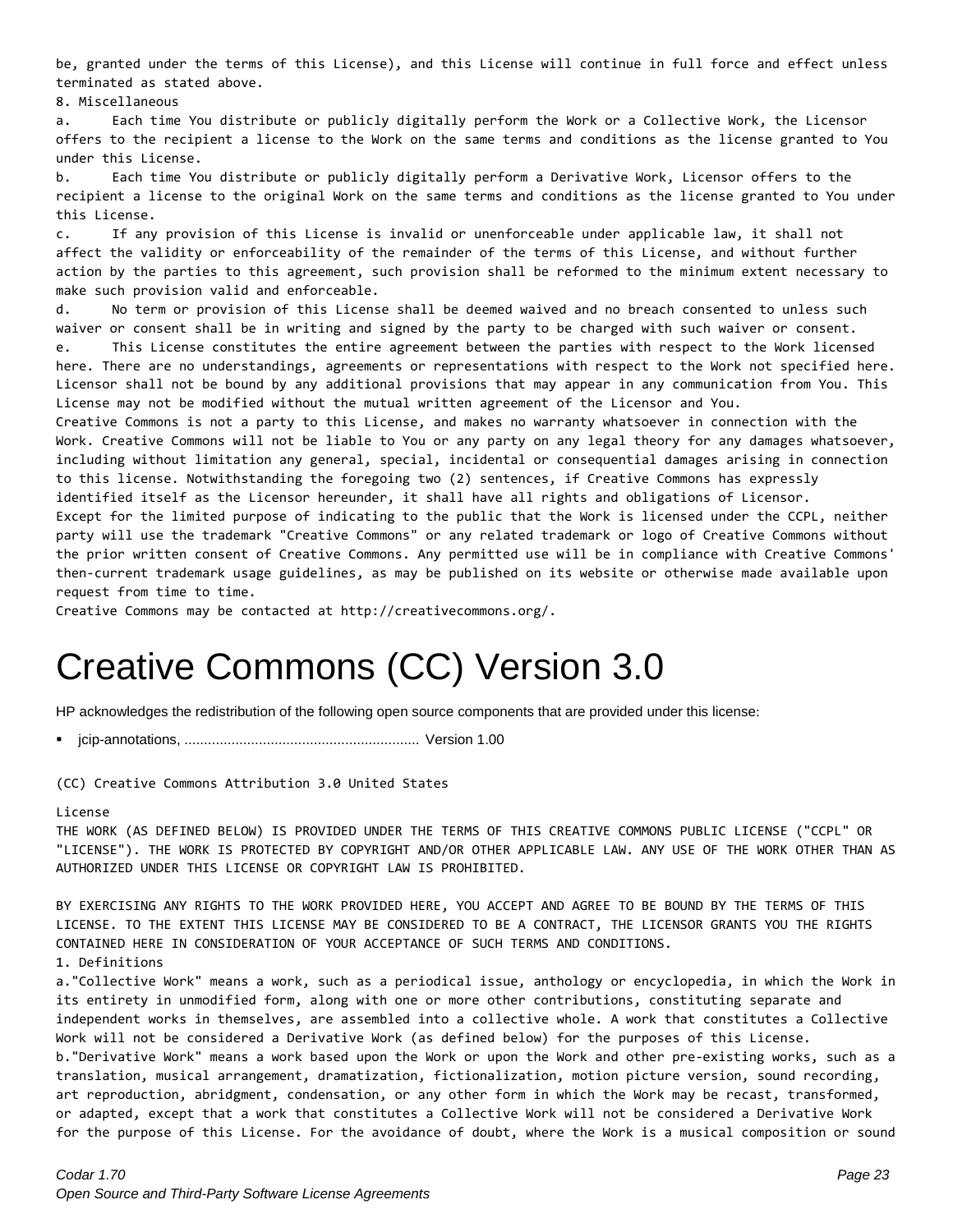recording, the synchronization of the Work in timed-relation with a moving image ("synching") will be considered a Derivative Work for the purpose of this License.

c."Licensor" means the individual, individuals, entity or entities that offers the Work under the terms of this License.

d."Original Author" means the individual, individuals, entity or entities who created the Work.

e."Work" means the copyrightable work of authorship offered under the terms of this License.

f."You" means an individual or entity exercising rights under this License who has not previously violated the terms of this License with respect to the Work, or who has received express permission from the Licensor to exercise rights under this License despite a previous violation.

2. Fair Use Rights. Nothing in this license is intended to reduce, limit, or restrict any rights arising from fair use, first sale or other limitations on the exclusive rights of the copyright owner under copyright law or other applicable laws.

3. License Grant. Subject to the terms and conditions of this License, Licensor hereby grants You a worldwide, royalty-free, non-exclusive, perpetual (for the duration of the applicable copyright) license to exercise the rights in the Work as stated below:

a.to reproduce the Work, to incorporate the Work into one or more Collective Works, and to reproduce the Work as incorporated in the Collective Works;

b.to create and reproduce Derivative Works provided that any such Derivative Work, including any translation in any medium, takes reasonable steps to clearly label, demarcate or otherwise identify that changes were made to the original Work. For example, a translation could be marked "The original work was translated from English to Spanish," or a modification could indicate "The original work has been modified.";;

c.to distribute copies or phonorecords of, display publicly, perform publicly, and perform publicly by means of a digital audio transmission the Work including as incorporated in Collective Works;

d.to distribute copies or phonorecords of, display publicly, perform publicly, and perform publicly by means of a digital audio transmission Derivative Works.

e.For the avoidance of doubt, where the Work is a musical composition:

i.Performance Royalties Under Blanket Licenses. Licensor waives the exclusive right to collect, whether individually or, in the event that Licensor is a member of a performance rights society (e.g. ASCAP, BMI, SESAC), via that society, royalties for the public performance or public digital performance (e.g. webcast) of the Work.

ii.Mechanical Rights and Statutory Royalties. Licensor waives the exclusive right to collect, whether individually or via a music rights agency or designated agent (e.g. Harry Fox Agency), royalties for any phonorecord You create from the Work ("cover version") and distribute, subject to the compulsory license created by 17 USC Section 115 of the US Copyright Act (or the equivalent in other jurisdictions).

f.Webcasting Rights and Statutory Royalties. For the avoidance of doubt, where the Work is a sound recording, Licensor waives the exclusive right to collect, whether individually or via a performance-rights society (e.g. SoundExchange), royalties for the public digital performance (e.g. webcast) of the Work, subject to the compulsory license created by 17 USC Section 114 of the US Copyright Act (or the equivalent in other jurisdictions).

The above rights may be exercised in all media and formats whether now known or hereafter devised. The above rights include the right to make such modifications as are technically necessary to exercise the rights in other media and formats. All rights not expressly granted by Licensor are hereby reserved.

4. Restrictions. The license granted in Section 3 above is expressly made subject to and limited by the following restrictions:

a.You may distribute, publicly display, publicly perform, or publicly digitally perform the Work only under the terms of this License, and You must include a copy of, or the Uniform Resource Identifier for, this License with every copy or phonorecord of the Work You distribute, publicly display, publicly perform, or publicly digitally perform. You may not offer or impose any terms on the Work that restrict the terms of this License or the ability of a recipient of the Work to exercise the rights granted to that recipient under the terms of the License. You may not sublicense the Work. You must keep intact all notices that refer to this License and to the disclaimer of warranties. When You distribute, publicly display, publicly perform, or publicly digitally perform the Work, You may not impose any technological measures on the Work that restrict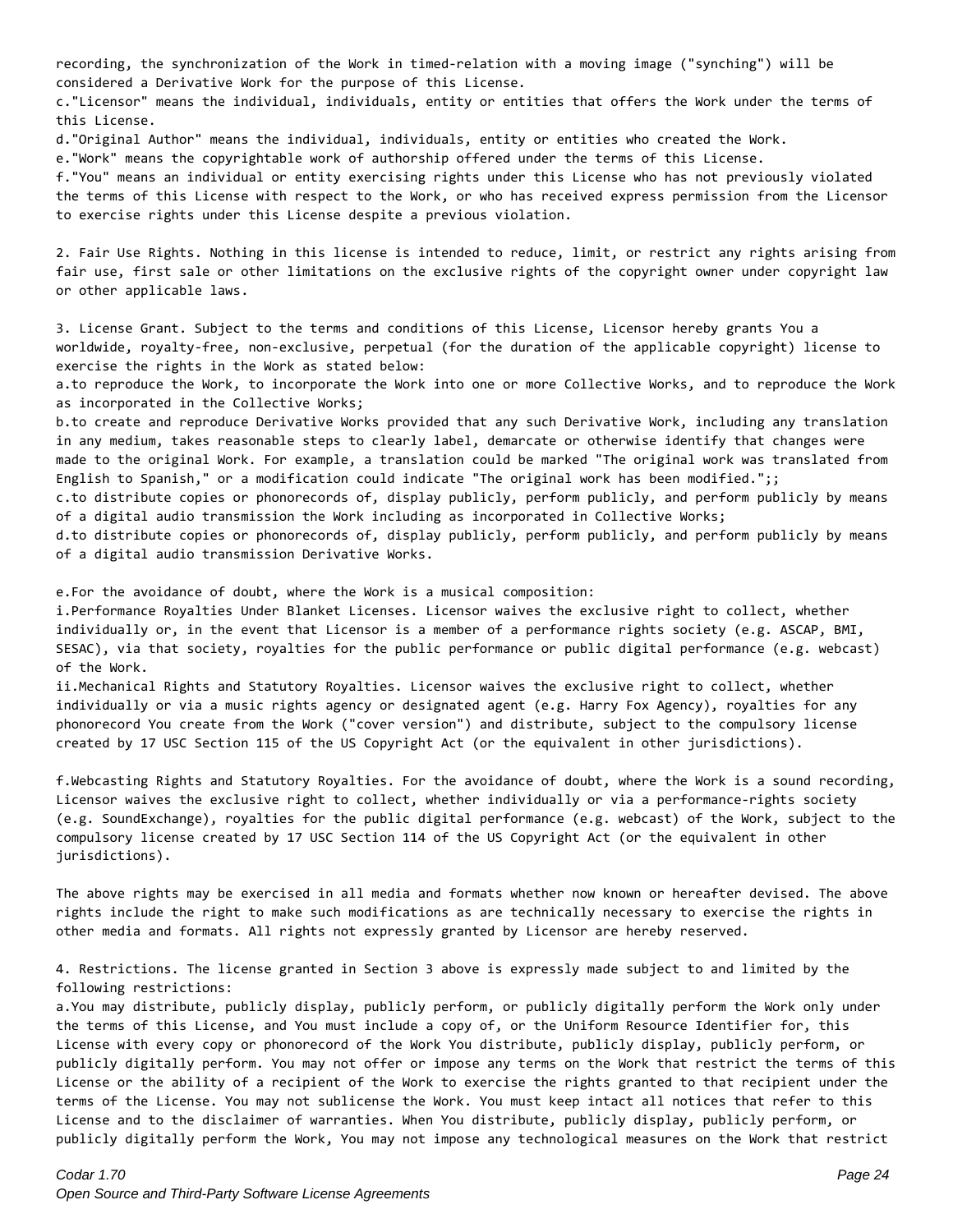the ability of a recipient of the Work from You to exercise the rights granted to that recipient under the terms of the License. This Section 4(a) applies to the Work as incorporated in a Collective Work, but this does not require the Collective Work apart from the Work itself to be made subject to the terms of this License. If You create a Collective Work, upon notice from any Licensor You must, to the extent practicable, remove from the Collective Work any credit as required by Section 4(b), as requested. If You create a Derivative Work, upon notice from any Licensor You must, to the extent practicable, remove from the Derivative Work any credit as required by Section 4(b), as requested.

b.If You distribute, publicly display, publicly perform, or publicly digitally perform the Work (as defined in Section 1 above) or any Derivative Works (as defined in Section 1 above) or Collective Works (as defined in Section 1 above), You must, unless a request has been made pursuant to Section 4(a), keep intact all copyright notices for the Work and provide, reasonable to the medium or means You are utilizing: (i) the name of the Original Author (or pseudonym, if applicable) if supplied, and/or (ii) if the Original Author and/or Licensor designate another party or parties (e.g. a sponsor institute, publishing entity, journal) for attribution ("Attribution Parties") in Licensor's copyright notice, terms of service or by other reasonable means, the name of such party or parties; the title of the Work if supplied; to the extent reasonably practicable, the Uniform Resource Identifier, if any, that Licensor specifies to be associated with the Work, unless such URI does not refer to the copyright notice or licensing information for the Work; and, consistent with Section 3(b) in the case of a Derivative Work, a credit identifying the use of the Work in the Derivative Work (e.g., "French translation of the Work by Original Author," or "Screenplay based on original Work by Original Author"). The credit required by this Section 4(b) may be implemented in any reasonable manner; provided, however, that in the case of a Derivative Work or Collective Work, at a minimum such credit will appear, if a credit for all contributing authors of the Derivative Work or Collective Work appears, then as part of these credits and in a manner at least as prominent as the credits for the other contributing authors. For the avoidance of doubt, You may only use the credit required by this Section for the purpose of attribution in the manner set out above and, by exercising Your rights under this License, You may not implicitly or explicitly assert or imply any connection with, sponsorship or endorsement by the Original Author, Licensor and/or Attribution Parties, as appropriate, of You or Your use of the Work, without the separate, express prior written permission of the Original Author, Licensor and/or Attribution Parties.

#### 5. Representations, Warranties and Disclaimer

UNLESS OTHERWISE MUTUALLY AGREED TO BY THE PARTIES IN WRITING, LICENSOR OFFERS THE WORK AS-IS AND ONLY TO THE EXTENT OF ANY RIGHTS HELD IN THE LICENSED WORK BY THE LICENSOR. THE LICENSOR MAKES NO REPRESENTATIONS OR WARRANTIES OF ANY KIND CONCERNING THE WORK, EXPRESS, IMPLIED, STATUTORY OR OTHERWISE, INCLUDING, WITHOUT LIMITATION, WARRANTIES OF TITLE, MARKETABILITY, MERCHANTIBILITY, FITNESS FOR A PARTICULAR PURPOSE, NONINFRINGEMENT, OR THE ABSENCE OF LATENT OR OTHER DEFECTS, ACCURACY, OR THE PRESENCE OF ABSENCE OF ERRORS, WHETHER OR NOT DISCOVERABLE. SOME JURISDICTIONS DO NOT ALLOW THE EXCLUSION OF IMPLIED WARRANTIES, SO SUCH EXCLUSION MAY NOT APPLY TO YOU.

6. Limitation on Liability. EXCEPT TO THE EXTENT REQUIRED BY APPLICABLE LAW, IN NO EVENT WILL LICENSOR BE LIABLE TO YOU ON ANY LEGAL THEORY FOR ANY SPECIAL, INCIDENTAL, CONSEQUENTIAL, PUNITIVE OR EXEMPLARY DAMAGES ARISING OUT OF THIS LICENSE OR THE USE OF THE WORK, EVEN IF LICENSOR HAS BEEN ADVISED OF THE POSSIBILITY OF SUCH DAMAGES.

#### 7. Termination

a.This License and the rights granted hereunder will terminate automatically upon any breach by You of the terms of this License. Individuals or entities who have received Derivative Works (as defined in Section 1 above) or Collective Works (as defined in Section 1 above) from You under this License, however, will not have their licenses terminated provided such individuals or entities remain in full compliance with those licenses. Sections 1, 2, 5, 6, 7, and 8 will survive any termination of this License.

b.Subject to the above terms and conditions, the license granted here is perpetual (for the duration of the applicable copyright in the Work). Notwithstanding the above, Licensor reserves the right to release the Work under different license terms or to stop distributing the Work at any time; provided, however that any such election will not serve to withdraw this License (or any other license that has been, or is required to be, granted under the terms of this License), and this License will continue in full force and effect unless terminated as stated above.

#### 8. Miscellaneous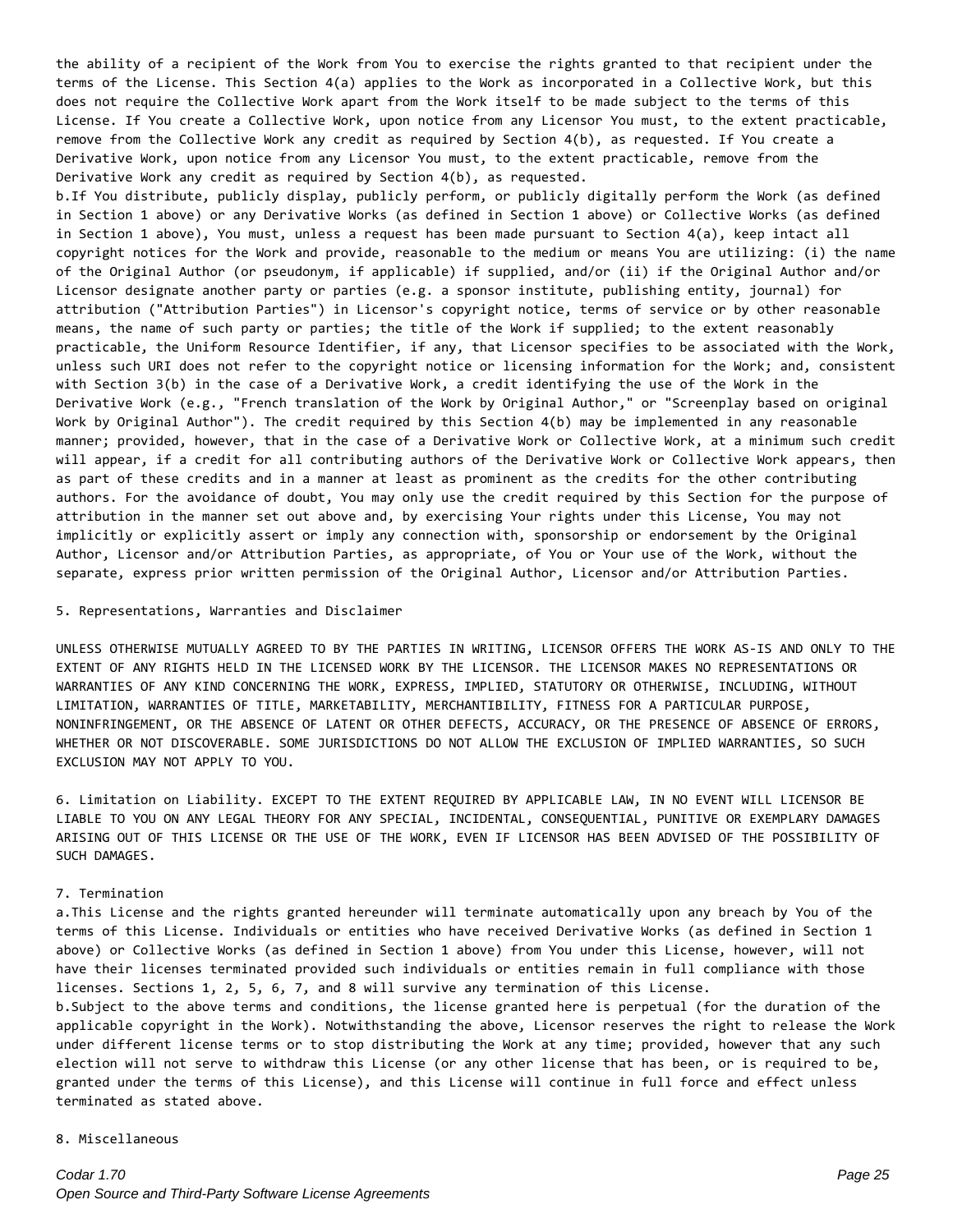a.Each time You distribute or publicly digitally perform the Work (as defined in Section 1 above) or a Collective Work (as defined in Section 1 above), the Licensor offers to the recipient a license to the Work on the same terms and conditions as the license granted to You under this License.

b.Each time You distribute or publicly digitally perform a Derivative Work, Licensor offers to the recipient a license to the original Work on the same terms and conditions as the license granted to You under this License.

c.If any provision of this License is invalid or unenforceable under applicable law, it shall not affect the validity or enforceability of the remainder of the terms of this License, and without further action by the parties to this agreement, such provision shall be reformed to the minimum extent necessary to make such provision valid and enforceable.

d.No term or provision of this License shall be deemed waived and no breach consented to unless such waiver or consent shall be in writing and signed by the party to be charged with such waiver or consent.

e.This License constitutes the entire agreement between the parties with respect to the Work licensed here. There are no understandings, agreements or representations with respect to the Work not specified here. Licensor shall not be bound by any additional provisions that may appear in any communication from You. This License may not be modified without the mutual written agreement of the Licensor and You.

#### Creative Commons Notice

Creative Commons is not a party to this License, and makes no warranty whatsoever in connection with the Work. Creative Commons will not be liable to You or any party on any legal theory for any damages whatsoever, including without limitation any general, special, incidental or consequential damages arising in connection to this license. Notwithstanding the foregoing two (2) sentences, if Creative Commons has expressly identified itself as the Licensor hereunder, it shall have all rights and obligations of Licensor.

Except for the limited purpose of indicating to the public that the Work is licensed under the CCPL, Creative Commons does not authorize the use by either party of the trademark "Creative Commons" or any related trademark or logo of Creative Commons without the prior written consent of Creative Commons. Any permitted use will be in compliance with Creative Commons' then-current trademark usage guidelines, as may be published on its website or otherwise made available upon request from time to time. For the avoidance of doubt, this trademark restriction does not form part of the License.

Creative Commons may be contacted at http://creativecommons.org/.

### <span id="page-25-0"></span>Eclipse Public License Version 1.0

HP acknowledges the redistribution of the following open source components that are provided under this license:

|--|--|--|--|--|--|

- wsdl4j, .......................................................................... Version 1.6.2
- libqwt-user-java, ........................................................... Version 1.6.4
- aspectjweaver, ................................................ Version 1.6.8k 1.6.12
- aesh, ........................................................................ Version 0.33.11
- hibernate-jpa-2.0-api, ................................................... Version 1.0.1
- graphviz, .................................................................... Version 2.38.0 jgrapht, ......................................................................... Version 0.8.3

#### Eclipse Public License - v 1.0

THE ACCOMPANYING PROGRAM IS PROVIDED UNDER THE TERMS OF THIS ECLIPSE PUBLIC LICENSE ("AGREEMENT"). ANY USE, REPRODUCTION OR DISTRIBUTION OF THE PROGRAM CONSTITUTES RECIPIENT'S ACCEPTANCE OF THIS AGREEMENT. 1. DEFINITIONS

- 
- "Contribution" means:

a) in the case of the initial Contributor, the initial code and documentation distributed under this Agreement, and

b) in the case of each subsequent Contributor: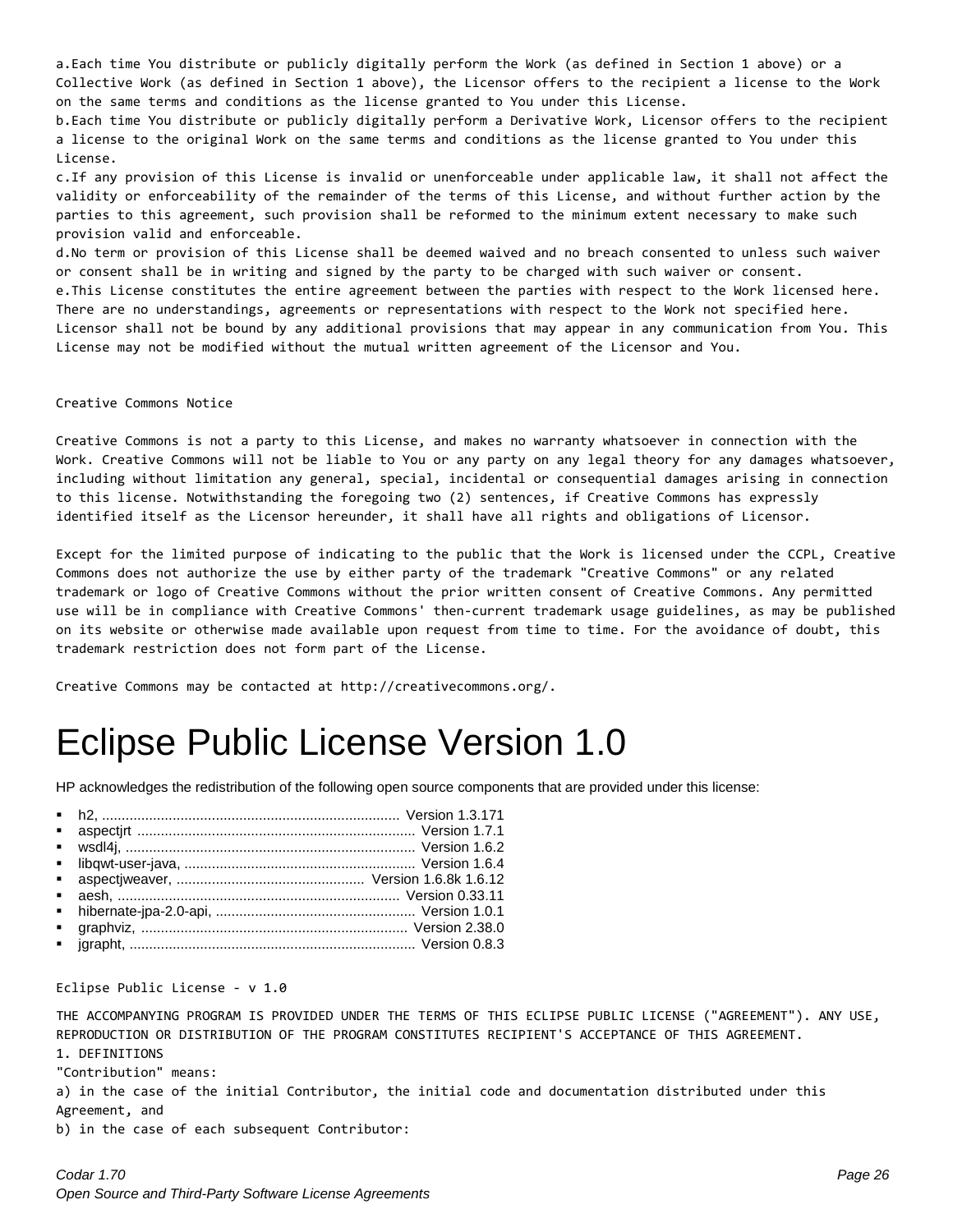#### i) changes to the Program, and

ii) additions to the Program;

where such changes and/or additions to the Program originate from and are distributed by that particular Contributor. A Contribution 'originates' from a Contributor if it was added to the Program by such Contributor itself or anyone acting on such Contributor's behalf. Contributions do not include additions to the Program which: (i) are separate modules of software distributed in conjunction with the Program under their own license agreement, and (ii) are not derivative works of the Program.

"Contributor" means any person or entity that distributes the Program.

"Licensed Patents" mean patent claims licensable by a Contributor which are necessarily infringed by the use or sale of its Contribution alone or when combined with the Program.

"Program" means the Contributions distributed in accordance with this Agreement.

"Recipient" means anyone who receives the Program under this Agreement, including all Contributors. 2. GRANT OF RIGHTS

a) Subject to the terms of this Agreement, each Contributor hereby grants Recipient a non-exclusive, worldwide, royalty-free copyright license to reproduce, prepare derivative works of, publicly display, publicly perform, distribute and sublicense the Contribution of such Contributor, if any, and such derivative works, in source code and object code form.

b) Subject to the terms of this Agreement, each Contributor hereby grants Recipient a non-exclusive, worldwide, royalty-free patent license under Licensed Patents to make, use, sell, offer to sell, import and otherwise transfer the Contribution of such Contributor, if any, in source code and object code form. This patent license shall apply to the combination of the Contribution and the Program if, at the time the Contribution is added by the Contributor, such addition of the Contribution causes such combination to be covered by the Licensed Patents. The patent license shall not apply to any other combinations which include the Contribution. No hardware per se is licensed hereunder.

c) Recipient understands that although each Contributor grants the licenses to its Contributions set forth herein, no assurances are provided by any Contributor that the Program does not infringe the patent or other intellectual property rights of any other entity. Each Contributor disclaims any liability to Recipient for claims brought by any other entity based on infringement of intellectual property rights or otherwise. As a condition to exercising the rights and licenses granted hereunder, each Recipient hereby assumes sole responsibility to secure any other intellectual property rights needed, if any. For example, if a third party patent license is required to allow Recipient to distribute the Program, it is Recipient's responsibility to acquire that license before distributing the Program.

d) Each Contributor represents that to its knowledge it has sufficient copyright rights in its Contribution, if any, to grant the copyright license set forth in this Agreement.

3. REQUIREMENTS

A Contributor may choose to distribute the Program in object code form under its own license agreement, provided that:

a) it complies with the terms and conditions of this Agreement; and

b) its license agreement:

i) effectively disclaims on behalf of all Contributors all warranties and conditions, express and implied, including warranties or conditions of title and non-infringement, and implied warranties or conditions of merchantability and fitness for a particular purpose;

ii) effectively excludes on behalf of all Contributors all liability for damages, including direct, indirect, special, incidental and consequential damages, such as lost profits;

iii) states that any provisions which differ from this Agreement are offered by that Contributor alone and not by any other party; and

iv) states that source code for the Program is available from such Contributor, and informs licensees how to obtain it in a reasonable manner on or through a medium customarily used for software exchange.

When the Program is made available in source code form:

a) it must be made available under this Agreement; and

b) a copy of this Agreement must be included with each copy of the Program.

Contributors may not remove or alter any copyright notices contained within the Program.

Each Contributor must identify itself as the originator of its Contribution, if any, in a manner that

reasonably allows subsequent Recipients to identify the originator of the Contribution.

4. COMMERCIAL DISTRIBUTION

Commercial distributors of software may accept certain responsibilities with respect to end users, business partners and the like. While this license is intended to facilitate the commercial use of the Program, the Contributor who includes the Program in a commercial product offering should do so in a manner which does not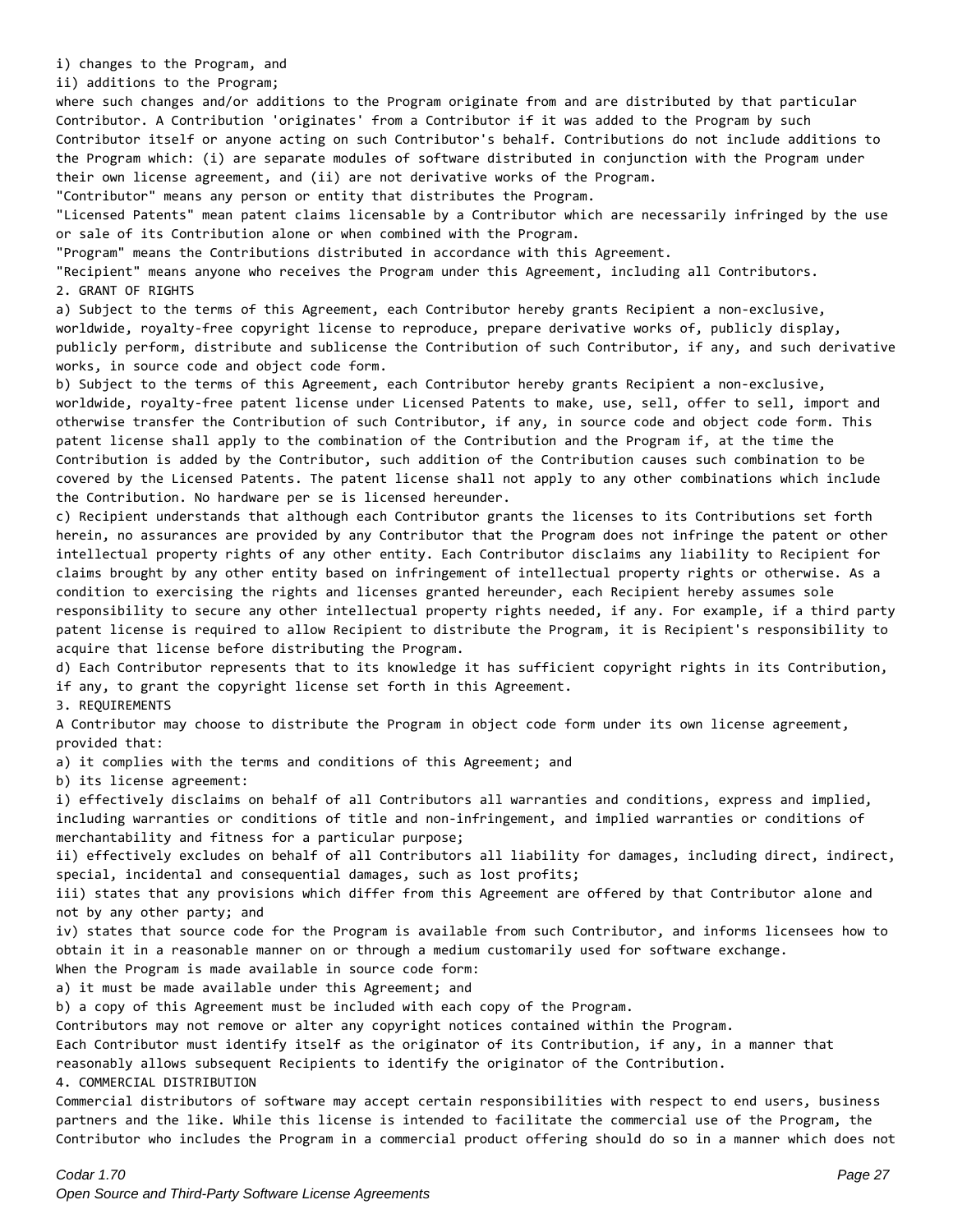create potential liability for other Contributors. Therefore, if a Contributor includes the Program in a commercial product offering, such Contributor ("Commercial Contributor") hereby agrees to defend and indemnify every other Contributor ("Indemnified Contributor") against any losses, damages and costs (collectively "Losses") arising from claims, lawsuits and other legal actions brought by a third party against the Indemnified Contributor to the extent caused by the acts or omissions of such Commercial Contributor in connection with its distribution of the Program in a commercial product offering. The obligations in this section do not apply to any claims or Losses relating to any actual or alleged intellectual property infringement. In order to qualify, an Indemnified Contributor must: a) promptly notify the Commercial Contributor in writing of such claim, and b) allow the Commercial Contributor to control, and cooperate with the Commercial Contributor in, the defense and any related settlement negotiations. The Indemnified Contributor may participate in any such claim at its own expense.

For example, a Contributor might include the Program in a commercial product offering, Product X. That Contributor is then a Commercial Contributor. If that Commercial Contributor then makes performance claims, or offers warranties related to Product X, those performance claims and warranties are such Commercial Contributor's responsibility alone. Under this section, the Commercial Contributor would have to defend claims against the other Contributors related to those performance claims and warranties, and if a court requires any other Contributor to pay any damages as a result, the Commercial Contributor must pay those damages.

#### 5. NO WARRANTY

EXCEPT AS EXPRESSLY SET FORTH IN THIS AGREEMENT, THE PROGRAM IS PROVIDED ON AN "AS IS" BASIS, WITHOUT WARRANTIES OR CONDITIONS OF ANY KIND, EITHER EXPRESS OR IMPLIED INCLUDING, WITHOUT LIMITATION, ANY WARRANTIES OR CONDITIONS OF TITLE, NON-INFRINGEMENT, MERCHANTABILITY OR FITNESS FOR A PARTICULAR PURPOSE. Each Recipient is solely responsible for determining the appropriateness of using and distributing the Program and assumes all risks associated with its exercise of rights under this Agreement , including but not limited to the risks and costs of program errors, compliance with applicable laws, damage to or loss of data, programs or equipment, and unavailability or interruption of operations.

6. DISCLAIMER OF LIABILITY

EXCEPT AS EXPRESSLY SET FORTH IN THIS AGREEMENT, NEITHER RECIPIENT NOR ANY CONTRIBUTORS SHALL HAVE ANY LIABILITY FOR ANY DIRECT, INDIRECT, INCIDENTAL, SPECIAL, EXEMPLARY, OR CONSEQUENTIAL DAMAGES (INCLUDING WITHOUT LIMITATION LOST PROFITS), HOWEVER CAUSED AND ON ANY THEORY OF LIABILITY, WHETHER IN CONTRACT, STRICT LIABILITY, OR TORT (INCLUDING NEGLIGENCE OR OTHERWISE) ARISING IN ANY WAY OUT OF THE USE OR DISTRIBUTION OF THE PROGRAM OR THE EXERCISE OF ANY RIGHTS GRANTED HEREUNDER, EVEN IF ADVISED OF THE POSSIBILITY OF SUCH DAMAGES.

#### 7. GENERAL

If any provision of this Agreement is invalid or unenforceable under applicable law, it shall not affect the validity or enforceability of the remainder of the terms of this Agreement, and without further action by the parties hereto, such provision shall be reformed to the minimum extent necessary to make such provision valid and enforceable.

If Recipient institutes patent litigation against any entity (including a cross-claim or counterclaim in a lawsuit) alleging that the Program itself (excluding combinations of the Program with other software or hardware) infringes such Recipient's patent(s), then such Recipient's rights granted under Section 2(b) shall terminate as of the date such litigation is filed.

All Recipient's rights under this Agreement shall terminate if it fails to comply with any of the material terms or conditions of this Agreement and does not cure such failure in a reasonable period of time after becoming aware of such noncompliance. If all Recipient's rights under this Agreement terminate, Recipient agrees to cease use and distribution of the Program as soon as reasonably practicable. However, Recipient's obligations under this Agreement and any licenses granted by Recipient relating to the Program shall continue and survive.

Everyone is permitted to copy and distribute copies of this Agreement, but in order to avoid inconsistency the Agreement is copyrighted and may only be modified in the following manner. The Agreement Steward reserves the right to publish new versions (including revisions) of this Agreement from time to time. No one other than the Agreement Steward has the right to modify this Agreement. The Eclipse Foundation is the initial Agreement Steward. The Eclipse Foundation may assign the responsibility to serve as the Agreement Steward to a suitable separate entity. Each new version of the Agreement will be given a distinguishing version number. The Program (including Contributions) may always be distributed subject to the version of the Agreement under which it was received. In addition, after a new version of the Agreement is published, Contributor may elect to distribute the Program (including its Contributions) under the new version. Except as expressly stated in Sections 2(a) and 2(b) above, Recipient receives no rights or licenses to the intellectual property of any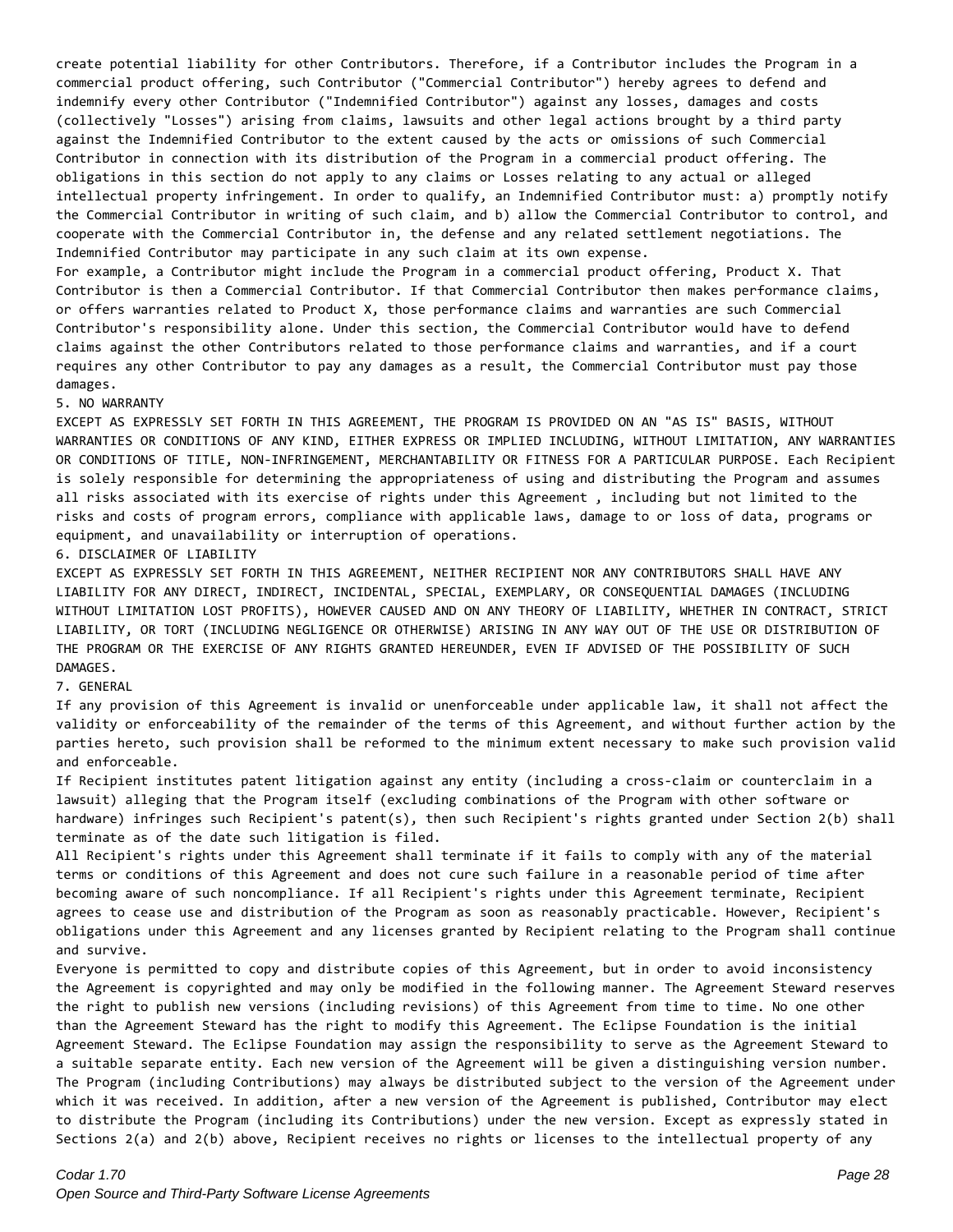Contributor under this Agreement, whether expressly, by implication, estoppel or otherwise. All rights in the Program not expressly granted under this Agreement are reserved.

This Agreement is governed by the laws of the State of New York and the intellectual property laws of the United States of America. No party to this Agreement will bring a legal action under this Agreement more than one year after the cause of action arose. Each party waives its rights to a jury trial in any resulting litigation.

### <span id="page-28-0"></span>GNU General Public Licenses (GPL) Version 2

HP acknowledges the redistribution of the following open source components that are provided under this license:

- libaopalliance-java, ............................................................ 20070526
- openjdk7, ........................................................................... Version 7
- granite-essentials-swc, ................................................ Version 2.3.1 jsplumb, ..................................................................... Version 1.7.10
- 

GNU GENERAL PUBLIC LICENSE

Version 2, June 1991

Copyright (C) 1989, 1991 Free Software Foundation, Inc., 51 Franklin Street, Fifth Floor, Boston, MA 02110-1301 USA Everyone is permitted to copy and distribute verbatim copies of this license document, but changing it is not allowed.

#### Preamble

 The licenses for most software are designed to take away your freedom to share and change it. By contrast, the GNU General Public License is intended to guarantee your freedom to share and change free software--to make sure the software is free for all its users. This General Public License applies to most of the Free Software Foundation's software and to any other program whose authors commit to using it. (Some other Free Software Foundation software is covered by the GNU Lesser General Public License instead.) You can apply it to your programs, too.

 When we speak of free software, we are referring to freedom, not price. Our General Public Licenses are designed to make sure that you have the freedom to distribute copies of free software (and charge for this service if you wish), that you receive source code or can get it if you want it, that you can change the software or use pieces of it in new free programs; and that you know you can do these things.

 To protect your rights, we need to make restrictions that forbid anyone to deny you these rights or to ask you to surrender the rights. These restrictions translate to certain responsibilities for you if you distribute copies of the software, or if you modify it.

 For example, if you distribute copies of such a program, whether gratis or for a fee, you must give the recipients all the rights that you have. You must make sure that they, too, receive or can get the source code. And you must show them these terms so they know their rights.

We protect your rights with two steps: (1) copyright the software, and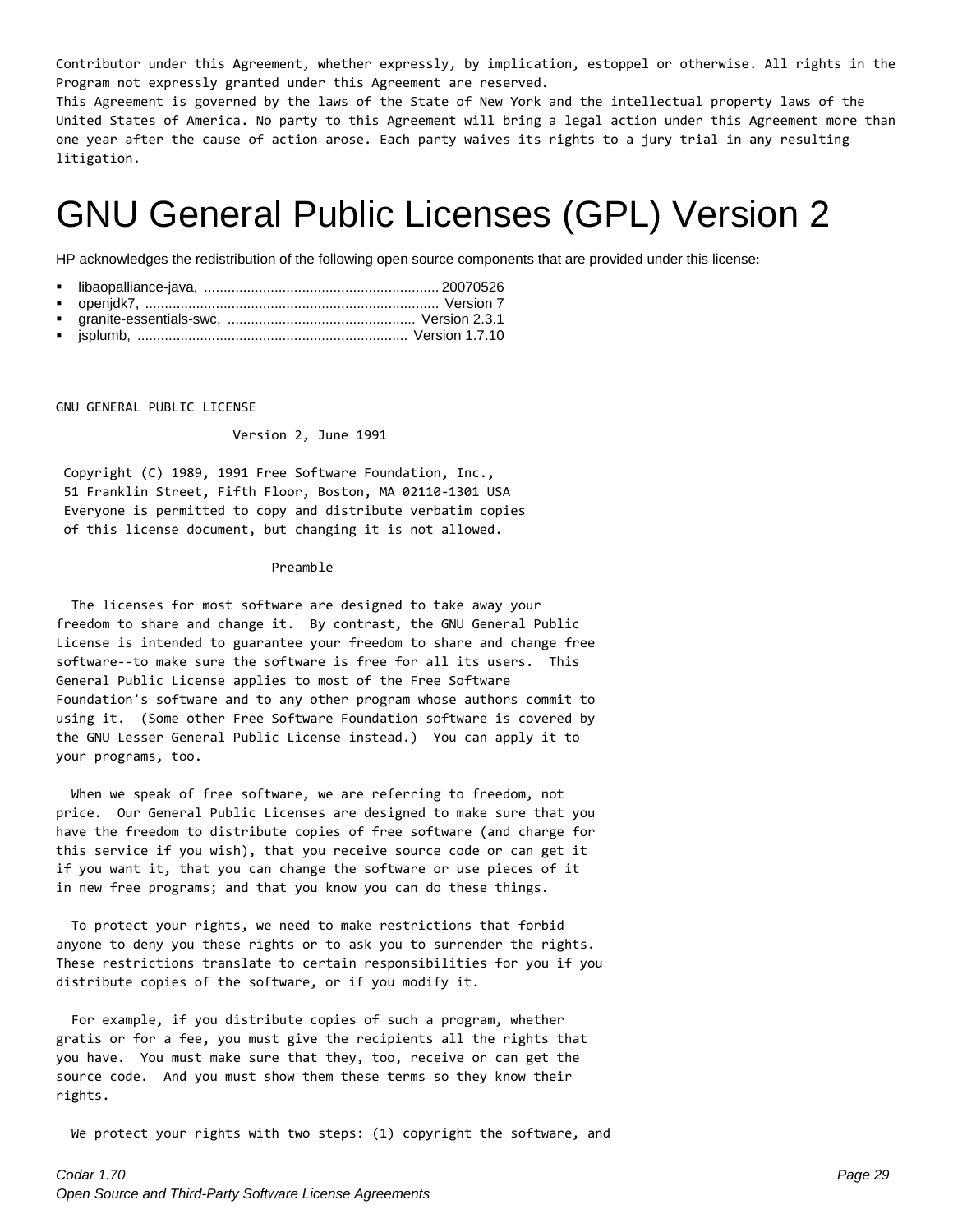(2) offer you this license which gives you legal permission to copy, distribute and/or modify the software.

 Also, for each author's protection and ours, we want to make certain that everyone understands that there is no warranty for this free software. If the software is modified by someone else and passed on, we want its recipients to know that what they have is not the original, so that any problems introduced by others will not reflect on the original authors' reputations.

 Finally, any free program is threatened constantly by software patents. We wish to avoid the danger that redistributors of a free program will individually obtain patent licenses, in effect making the program proprietary. To prevent this, we have made it clear that any patent must be licensed for everyone's free use or not licensed at all.

 The precise terms and conditions for copying, distribution and modification follow.

#### GNU GENERAL PUBLIC LICENSE TERMS AND CONDITIONS FOR COPYING, DISTRIBUTION AND MODIFICATION

 0. This License applies to any program or other work which contains a notice placed by the copyright holder saying it may be distributed under the terms of this General Public License. The "Program", below, refers to any such program or work, and a "work based on the Program" means either the Program or any derivative work under copyright law: that is to say, a work containing the Program or a portion of it, either verbatim or with modifications and/or translated into another language. (Hereinafter, translation is included without limitation in the term "modification".) Each licensee is addressed as "you".

Activities other than copying, distribution and modification are not covered by this License; they are outside its scope. The act of running the Program is not restricted, and the output from the Program is covered only if its contents constitute a work based on the Program (independent of having been made by running the Program). Whether that is true depends on what the Program does.

 1. You may copy and distribute verbatim copies of the Program's source code as you receive it, in any medium, provided that you conspicuously and appropriately publish on each copy an appropriate copyright notice and disclaimer of warranty; keep intact all the notices that refer to this License and to the absence of any warranty; and give any other recipients of the Program a copy of this License along with the Program.

You may charge a fee for the physical act of transferring a copy, and you may at your option offer warranty protection in exchange for a fee.

 2. You may modify your copy or copies of the Program or any portion of it, thus forming a work based on the Program, and copy and distribute such modifications or work under the terms of Section 1 above, provided that you also meet all of these conditions:

 a) You must cause the modified files to carry prominent notices stating that you changed the files and the date of any change.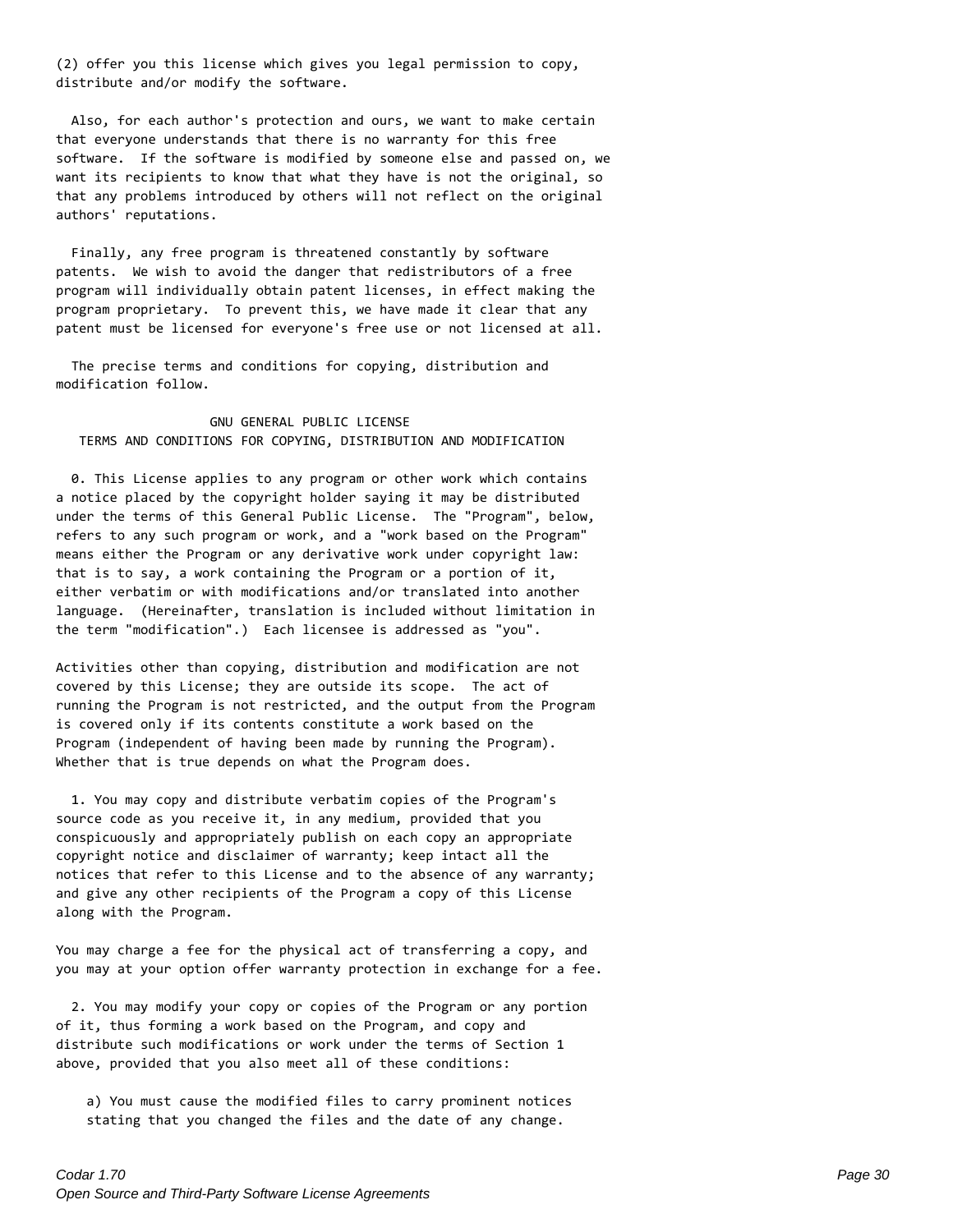b) You must cause any work that you distribute or publish, that in whole or in part contains or is derived from the Program or any part thereof, to be licensed as a whole at no charge to all third parties under the terms of this License.

 c) If the modified program normally reads commands interactively when run, you must cause it, when started running for such interactive use in the most ordinary way, to print or display an announcement including an appropriate copyright notice and a notice that there is no warranty (or else, saying that you provide a warranty) and that users may redistribute the program under these conditions, and telling the user how to view a copy of this License. (Exception: if the Program itself is interactive but does not normally print such an announcement, your work based on the Program is not required to print an announcement.)

These requirements apply to the modified work as a whole. If identifiable sections of that work are not derived from the Program, and can be reasonably considered independent and separate works in themselves, then this License, and its terms, do not apply to those sections when you distribute them as separate works. But when you distribute the same sections as part of a whole which is a work based on the Program, the distribution of the whole must be on the terms of this License, whose permissions for other licensees extend to the entire whole, and thus to each and every part regardless of who wrote it.

Thus, it is not the intent of this section to claim rights or contest your rights to work written entirely by you; rather, the intent is to exercise the right to control the distribution of derivative or collective works based on the Program.

In addition, mere aggregation of another work not based on the Program with the Program (or with a work based on the Program) on a volume of a storage or distribution medium does not bring the other work under the scope of this License.

 3. You may copy and distribute the Program (or a work based on it, under Section 2) in object code or executable form under the terms of Sections 1 and 2 above provided that you also do one of the following:

 a) Accompany it with the complete corresponding machine-readable source code, which must be distributed under the terms of Sections 1 and 2 above on a medium customarily used for software interchange; or,

 b) Accompany it with a written offer, valid for at least three years, to give any third party, for a charge no more than your cost of physically performing source distribution, a complete machine-readable copy of the corresponding source code, to be distributed under the terms of Sections 1 and 2 above on a medium customarily used for software interchange; or,

 c) Accompany it with the information you received as to the offer to distribute corresponding source code. (This alternative is allowed only for noncommercial distribution and only if you received the program in object code or executable form with such an offer, in accord with Subsection b above.)

The source code for a work means the preferred form of the work for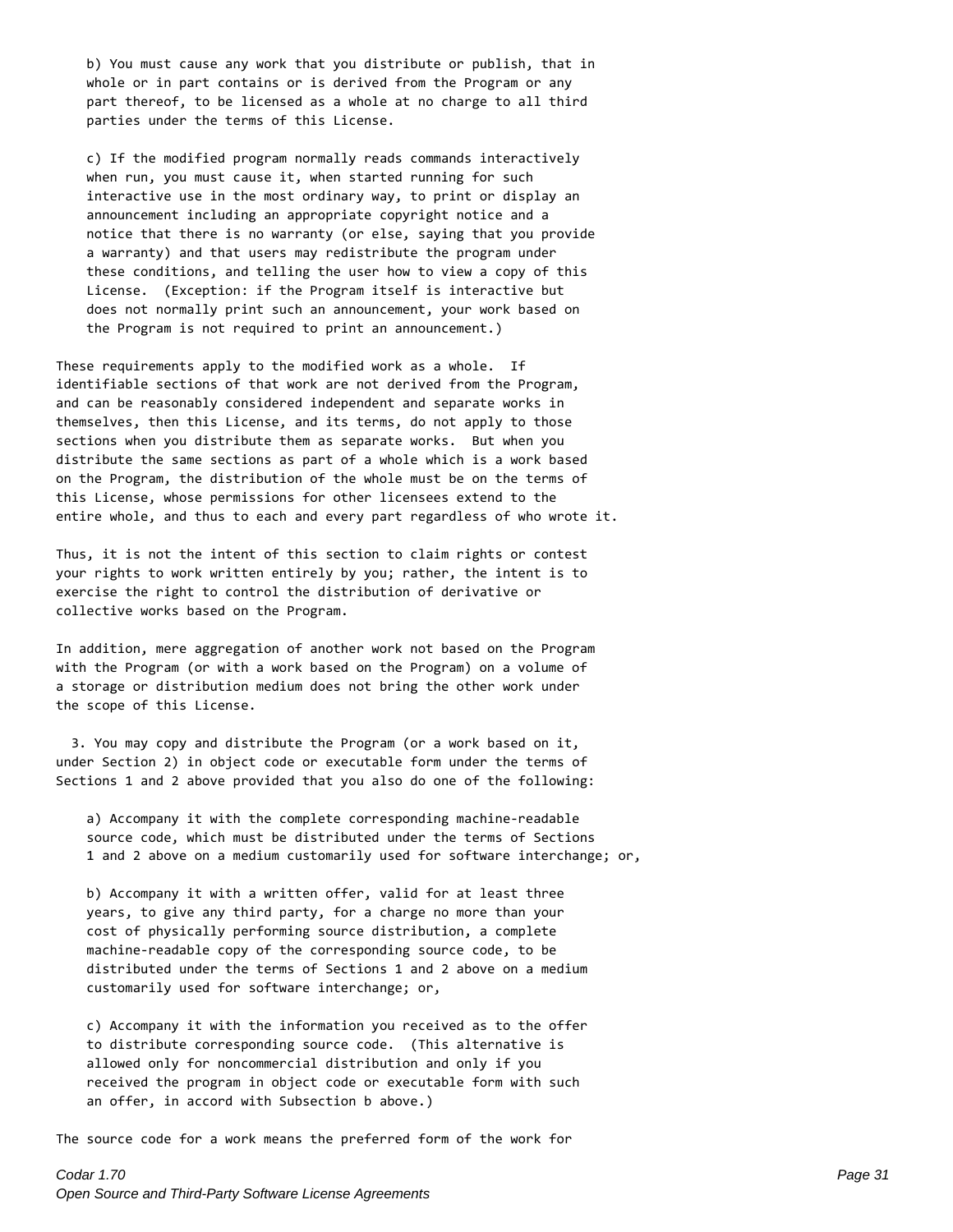making modifications to it. For an executable work, complete source code means all the source code for all modules it contains, plus any associated interface definition files, plus the scripts used to control compilation and installation of the executable. However, as a special exception, the source code distributed need not include anything that is normally distributed (in either source or binary form) with the major components (compiler, kernel, and so on) of the operating system on which the executable runs, unless that component itself accompanies the executable.

If distribution of executable or object code is made by offering access to copy from a designated place, then offering equivalent access to copy the source code from the same place counts as distribution of the source code, even though third parties are not compelled to copy the source along with the object code.

 4. You may not copy, modify, sublicense, or distribute the Program except as expressly provided under this License. Any attempt otherwise to copy, modify, sublicense or distribute the Program is void, and will automatically terminate your rights under this License. However, parties who have received copies, or rights, from you under this License will not have their licenses terminated so long as such parties remain in full compliance.

 5. You are not required to accept this License, since you have not signed it. However, nothing else grants you permission to modify or distribute the Program or its derivative works. These actions are prohibited by law if you do not accept this License. Therefore, by modifying or distributing the Program (or any work based on the Program), you indicate your acceptance of this License to do so, and all its terms and conditions for copying, distributing or modifying the Program or works based on it.

 6. Each time you redistribute the Program (or any work based on the Program), the recipient automatically receives a license from the original licensor to copy, distribute or modify the Program subject to these terms and conditions. You may not impose any further restrictions on the recipients' exercise of the rights granted herein. You are not responsible for enforcing compliance by third parties to this License.

 7. If, as a consequence of a court judgment or allegation of patent infringement or for any other reason (not limited to patent issues), conditions are imposed on you (whether by court order, agreement or otherwise) that contradict the conditions of this License, they do not excuse you from the conditions of this License. If you cannot distribute so as to satisfy simultaneously your obligations under this License and any other pertinent obligations, then as a consequence you may not distribute the Program at all. For example, if a patent license would not permit royalty-free redistribution of the Program by all those who receive copies directly or indirectly through you, then the only way you could satisfy both it and this License would be to refrain entirely from distribution of the Program.

If any portion of this section is held invalid or unenforceable under any particular circumstance, the balance of the section is intended to apply and the section as a whole is intended to apply in other circumstances.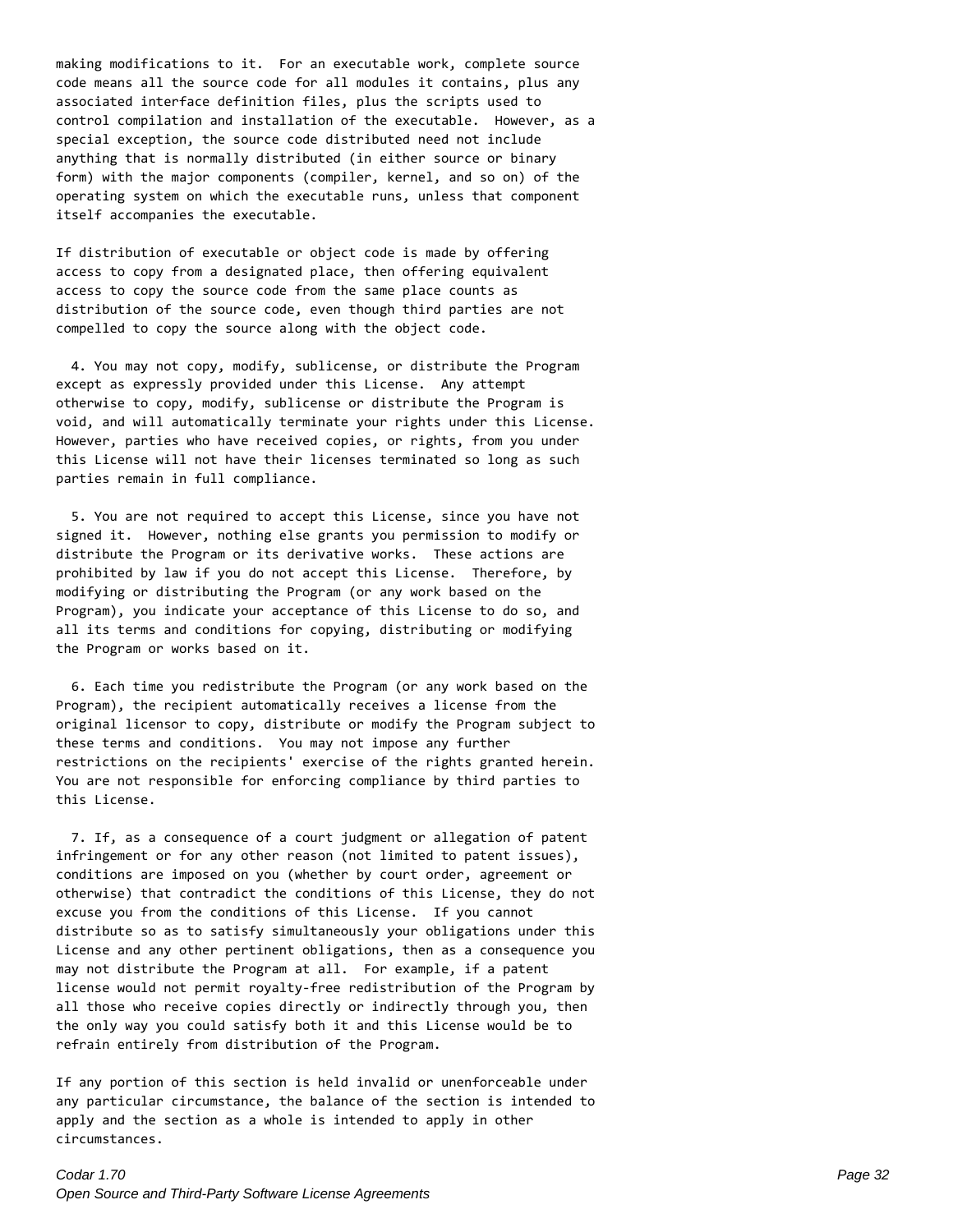It is not the purpose of this section to induce you to infringe any patents or other property right claims or to contest validity of any such claims; this section has the sole purpose of protecting the integrity of the free software distribution system, which is implemented by public license practices. Many people have made generous contributions to the wide range of software distributed through that system in reliance on consistent application of that system; it is up to the author/donor to decide if he or she is willing to distribute software through any other system and a licensee cannot impose that choice.

This section is intended to make thoroughly clear what is believed to be a consequence of the rest of this License.

 8. If the distribution and/or use of the Program is restricted in certain countries either by patents or by copyrighted interfaces, the original copyright holder who places the Program under this License may add an explicit geographical distribution limitation excluding those countries, so that distribution is permitted only in or among countries not thus excluded. In such case, this License incorporates the limitation as if written in the body of this License.

 9. The Free Software Foundation may publish revised and/or new versions of the General Public License from time to time. Such new versions will be similar in spirit to the present version, but may differ in detail to address new problems or concerns.

Each version is given a distinguishing version number. If the Program specifies a version number of this License which applies to it and "any later version", you have the option of following the terms and conditions either of that version or of any later version published by the Free Software Foundation. If the Program does not specify a version number of this License, you may choose any version ever published by the Free Software Foundation.

 10. If you wish to incorporate parts of the Program into other free programs whose distribution conditions are different, write to the author to ask for permission. For software which is copyrighted by the Free Software Foundation, write to the Free Software Foundation; we sometimes make exceptions for this. Our decision will be guided by the two goals of preserving the free status of all derivatives of our free software and of promoting the sharing and reuse of software generally.

#### NO WARRANTY

 11. BECAUSE THE PROGRAM IS LICENSED FREE OF CHARGE, THERE IS NO WARRANTY FOR THE PROGRAM, TO THE EXTENT PERMITTED BY APPLICABLE LAW. EXCEPT WHEN OTHERWISE STATED IN WRITING THE COPYRIGHT HOLDERS AND/OR OTHER PARTIES PROVIDE THE PROGRAM "AS IS" WITHOUT WARRANTY OF ANY KIND, EITHER EXPRESSED OR IMPLIED, INCLUDING, BUT NOT LIMITED TO, THE IMPLIED WARRANTIES OF MERCHANTABILITY AND FITNESS FOR A PARTICULAR PURPOSE. THE ENTIRE RISK AS TO THE QUALITY AND PERFORMANCE OF THE PROGRAM IS WITH YOU. SHOULD THE PROGRAM PROVE DEFECTIVE, YOU ASSUME THE COST OF ALL NECESSARY SERVICING, REPAIR OR CORRECTION.

 12. IN NO EVENT UNLESS REQUIRED BY APPLICABLE LAW OR AGREED TO IN WRITING WILL ANY COPYRIGHT HOLDER, OR ANY OTHER PARTY WHO MAY MODIFY AND/OR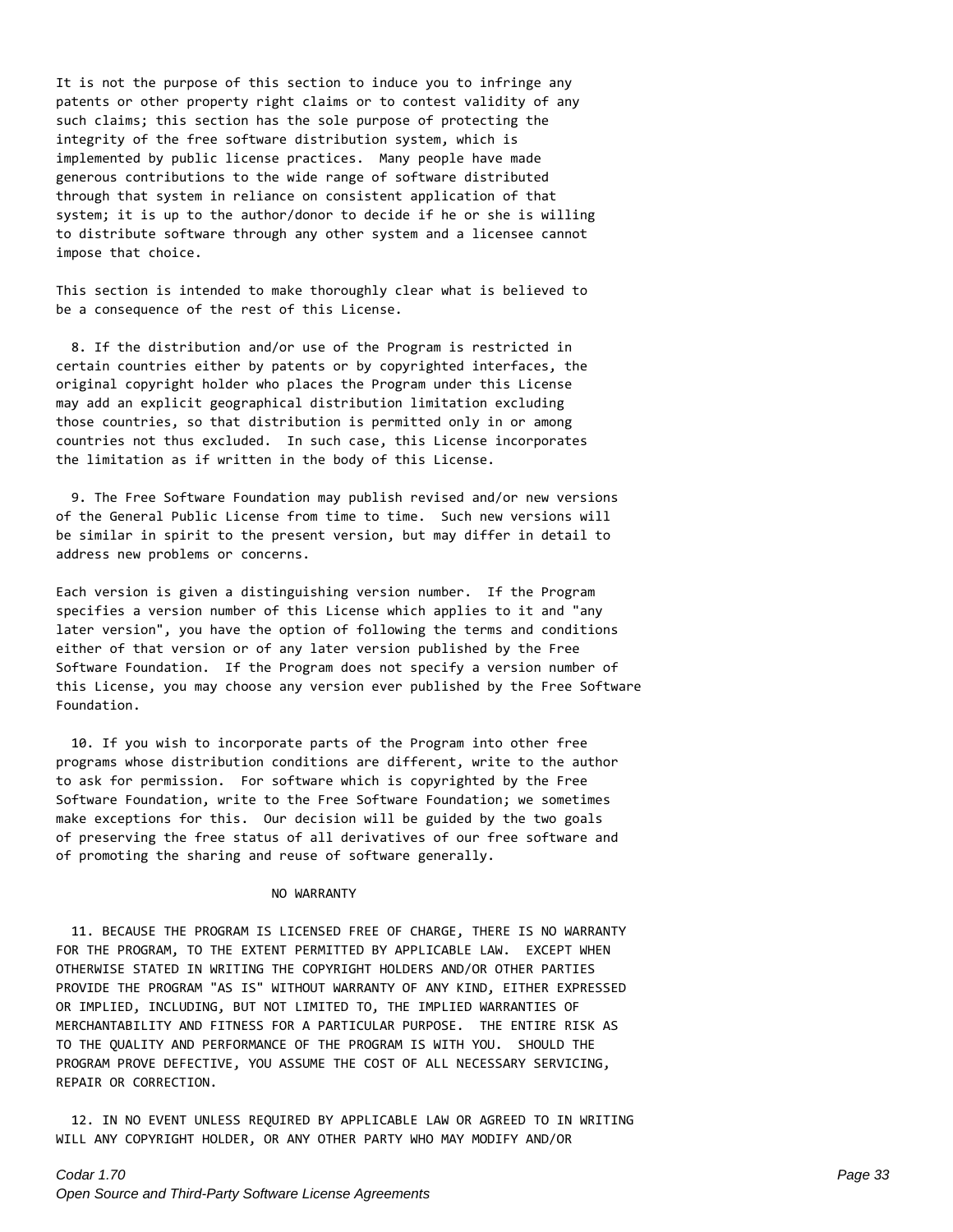REDISTRIBUTE THE PROGRAM AS PERMITTED ABOVE, BE LIABLE TO YOU FOR DAMAGES, INCLUDING ANY GENERAL, SPECIAL, INCIDENTAL OR CONSEQUENTIAL DAMAGES ARISING OUT OF THE USE OR INABILITY TO USE THE PROGRAM (INCLUDING BUT NOT LIMITED TO LOSS OF DATA OR DATA BEING RENDERED INACCURATE OR LOSSES SUSTAINED BY YOU OR THIRD PARTIES OR A FAILURE OF THE PROGRAM TO OPERATE WITH ANY OTHER PROGRAMS), EVEN IF SUCH HOLDER OR OTHER PARTY HAS BEEN ADVISED OF THE POSSIBILITY OF SUCH DAMAGES.

END OF TERMS AND CONDITIONS

How to Apply These Terms to Your New Programs

 If you develop a new program, and you want it to be of the greatest possible use to the public, the best way to achieve this is to make it free software which everyone can redistribute and change under these terms.

 To do so, attach the following notices to the program. It is safest to attach them to the start of each source file to most effectively convey the exclusion of warranty; and each file should have at least the "copyright" line and a pointer to where the full notice is found.

 <one line to give the program's name and a brief idea of what it does.> Copyright (C) <year> <name of author>

 This program is free software; you can redistribute it and/or modify it under the terms of the GNU General Public License as published by the Free Software Foundation; either version 2 of the License, or (at your option) any later version.

 This program is distributed in the hope that it will be useful, but WITHOUT ANY WARRANTY; without even the implied warranty of MERCHANTABILITY or FITNESS FOR A PARTICULAR PURPOSE. See the GNU General Public License for more details.

 You should have received a copy of the GNU General Public License along with this program; if not, write to the Free Software Foundation, Inc., 51 Franklin Street, Fifth Floor, Boston, MA 02110-1301 USA.

Also add information on how to contact you by electronic and paper mail.

If the program is interactive, make it output a short notice like this when it starts in an interactive mode:

 Gnomovision version 69, Copyright (C) year name of author Gnomovision comes with ABSOLUTELY NO WARRANTY; for details type `show w'. This is free software, and you are welcome to redistribute it under certain conditions; type `show c' for details.

The hypothetical commands `show w' and `show c' should show the appropriate parts of the General Public License. Of course, the commands you use may be called something other than `show w' and `show c'; they could even be mouse-clicks or menu items--whatever suits your program.

You should also get your employer (if you work as a programmer) or your school, if any, to sign a "copyright disclaimer" for the program, if necessary. Here is a sample; alter the names:

Yoyodyne, Inc., hereby disclaims all copyright interest in the program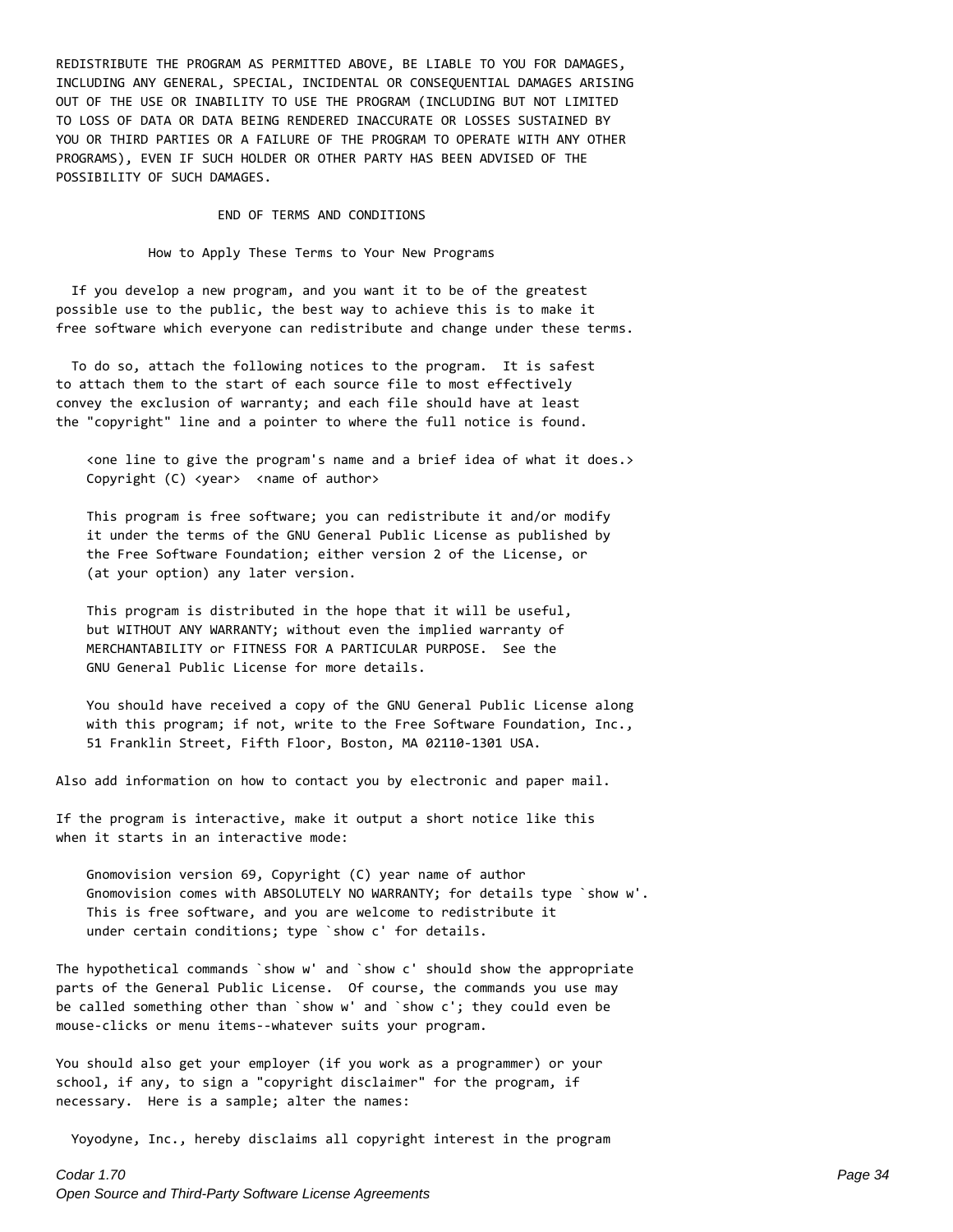`Gnomovision' (which makes passes at compilers) written by James Hacker.

 <signature of Ty Coon>, 1 April 1989 Ty Coon, President of Vice

This General Public License does not permit incorporating your program into proprietary programs. If your program is a subroutine library, you may consider it more useful to permit linking proprietary applications with the library. If this is what you want to do, use the GNU Lesser General Public License instead of this License.

# <span id="page-34-0"></span>GNU General Public Licenses (GPL) Version 2 with classpath exception

HP acknowledges the redistribution of the following open source components that are provided under this license:

- istack-commons ............................................................ Version 2.16
- openjdk7, ........................................................................... Version 7

The GNU General Public License (GPL)

Version 2, June 1991

Copyright (C) 1989, 1991 Free Software Foundation, Inc. 59 Temple Place, Suite 330, Boston, MA 02111-1307 USA

Everyone is permitted to copy and distribute verbatim copies of this license document, but changing it is not allowed.

Preamble

The licenses for most software are designed to take away your freedom to share and change it. By contrast, the GNU General Public License is intended to guarantee your freedom to share and change free software--to make sure the software is free for all its users. This General Public License applies to most of the Free Software Foundation's software and to any other program whose authors commit to using it. (Some other Free Software Foundation software is covered by the GNU Library General Public License instead.) You can apply it to your programs, too.

When we speak of free software, we are referring to freedom, not price. Our General Public Licenses are designed to make sure that you have the freedom to distribute copies of free software (and charge for this service if you wish), that you receive source code or can get it if you want it, that you can change the software or use pieces of it in new free programs; and that you know you can do these things.

To protect your rights, we need to make restrictions that forbid anyone to deny you these rights or to ask you to surrender the rights. These restrictions translate to certain responsibilities for you if you distribute copies of the software, or if you modify it.

For example, if you distribute copies of such a program, whether gratis or for a fee, you must give the recipients all the rights that you have. You must make sure that they, too, receive or can get the source code. And you must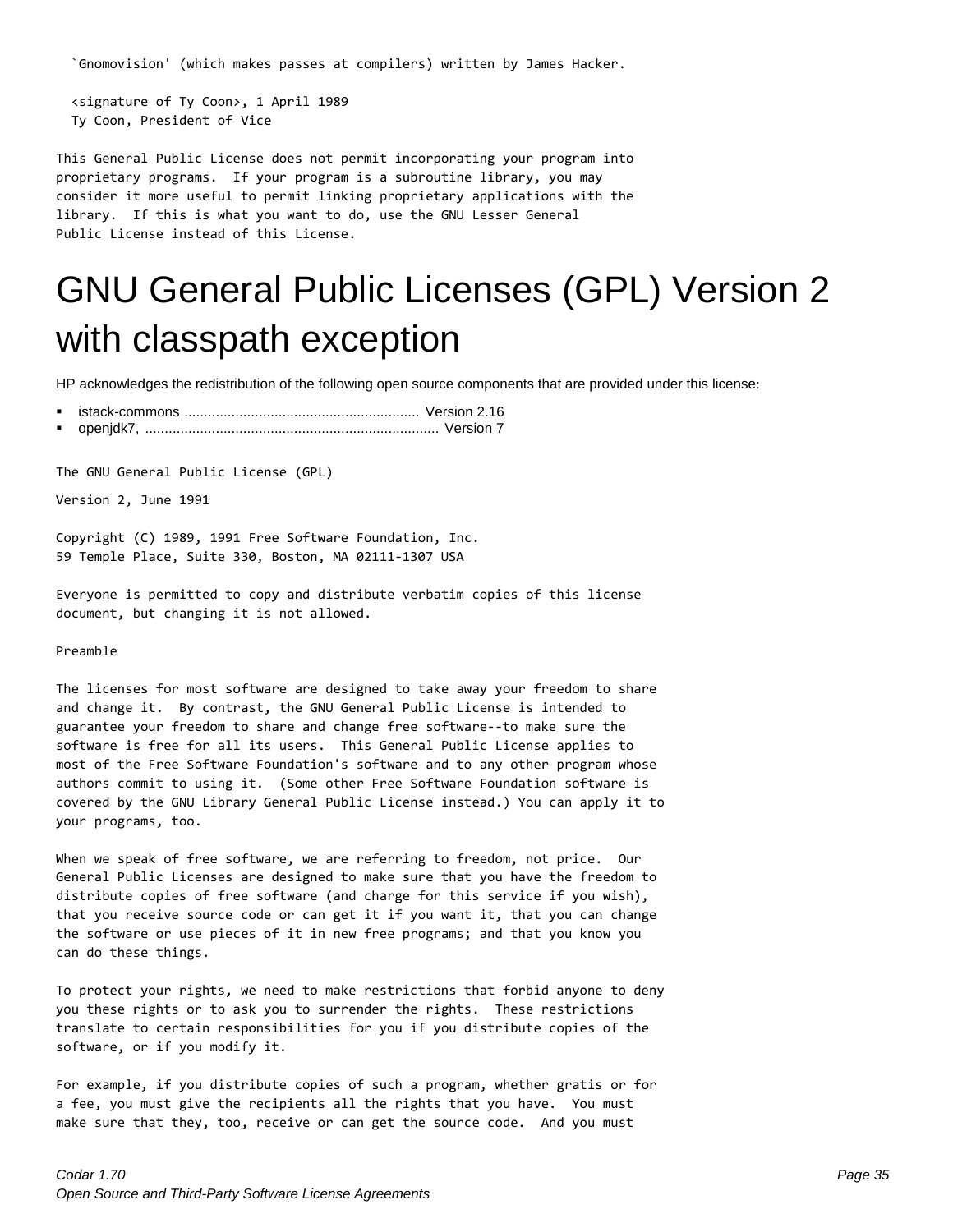show them these terms so they know their rights.

We protect your rights with two steps: (1) copyright the software, and (2) offer you this license which gives you legal permission to copy, distribute and/or modify the software.

Also, for each author's protection and ours, we want to make certain that everyone understands that there is no warranty for this free software. If the software is modified by someone else and passed on, we want its recipients to know that what they have is not the original, so that any problems introduced by others will not reflect on the original authors' reputations.

Finally, any free program is threatened constantly by software patents. We wish to avoid the danger that redistributors of a free program will individually obtain patent licenses, in effect making the program proprietary. To prevent this, we have made it clear that any patent must be licensed for everyone's free use or not licensed at all.

The precise terms and conditions for copying, distribution and modification follow.

#### TERMS AND CONDITIONS FOR COPYING, DISTRIBUTION AND MODIFICATION

0. This License applies to any program or other work which contains a notice placed by the copyright holder saying it may be distributed under the terms of this General Public License. The "Program", below, refers to any such program or work, and a "work based on the Program" means either the Program or any derivative work under copyright law: that is to say, a work containing the Program or a portion of it, either verbatim or with modifications and/or translated into another language. (Hereinafter, translation is included without limitation in the term "modification".) Each licensee is addressed as "you".

Activities other than copying, distribution and modification are not covered by this License; they are outside its scope. The act of running the Program is not restricted, and the output from the Program is covered only if its contents constitute a work based on the Program (independent of having been made by running the Program). Whether that is true depends on what the Program does.

1. You may copy and distribute verbatim copies of the Program's source code as you receive it, in any medium, provided that you conspicuously and appropriately publish on each copy an appropriate copyright notice and disclaimer of warranty; keep intact all the notices that refer to this License and to the absence of any warranty; and give any other recipients of the Program a copy of this License along with the Program.

You may charge a fee for the physical act of transferring a copy, and you may at your option offer warranty protection in exchange for a fee.

2. You may modify your copy or copies of the Program or any portion of it, thus forming a work based on the Program, and copy and distribute such modifications or work under the terms of Section 1 above, provided that you also meet all of these conditions:

 a) You must cause the modified files to carry prominent notices stating that you changed the files and the date of any change.

b) You must cause any work that you distribute or publish, that in whole or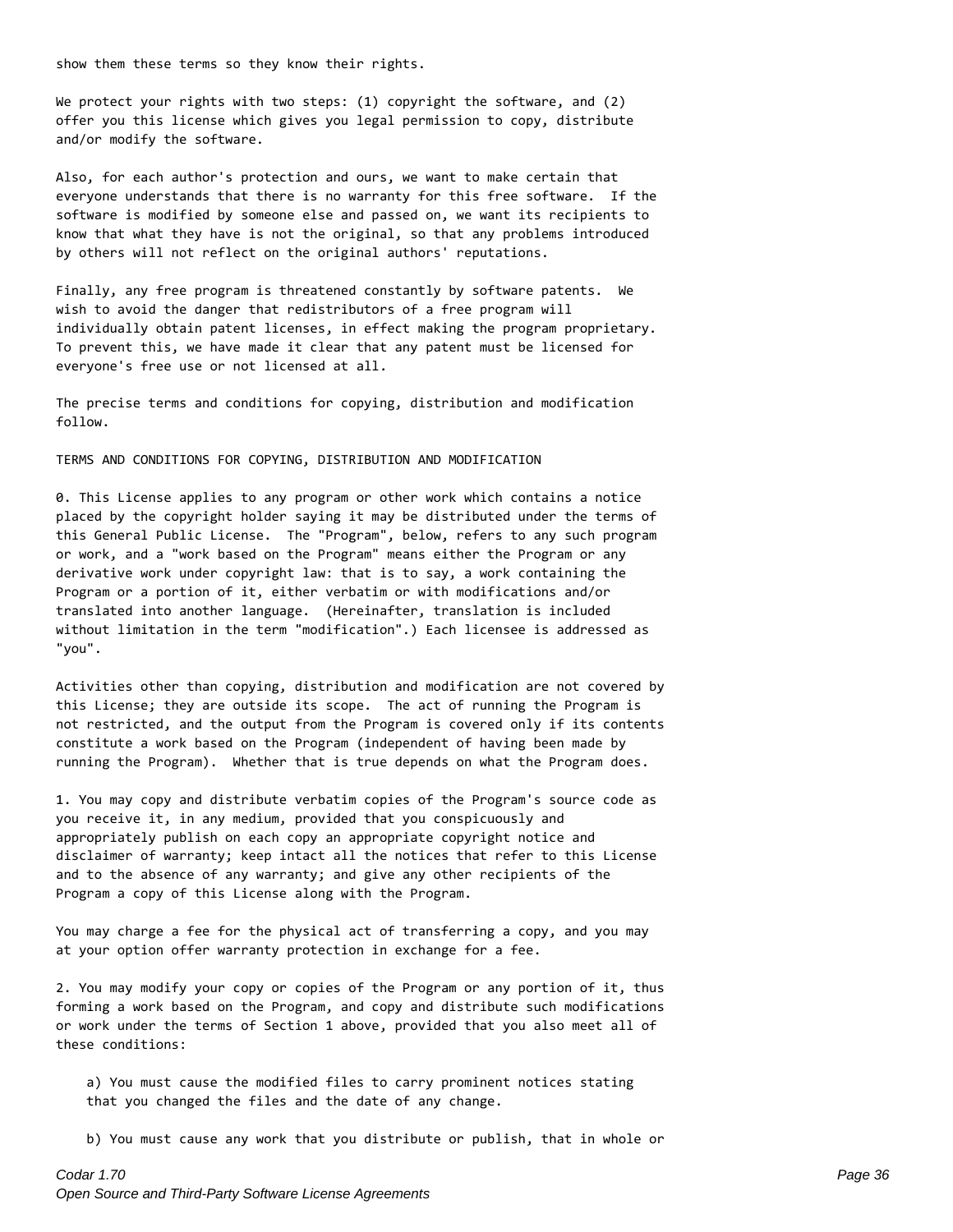in part contains or is derived from the Program or any part thereof, to be licensed as a whole at no charge to all third parties under the terms of this License.

 c) If the modified program normally reads commands interactively when run, you must cause it, when started running for such interactive use in the most ordinary way, to print or display an announcement including an appropriate copyright notice and a notice that there is no warranty (or else, saying that you provide a warranty) and that users may redistribute the program under these conditions, and telling the user how to view a copy of this License. (Exception: if the Program itself is interactive but does not normally print such an announcement, your work based on the Program is not required to print an announcement.)

These requirements apply to the modified work as a whole. If identifiable sections of that work are not derived from the Program, and can be reasonably considered independent and separate works in themselves, then this License, and its terms, do not apply to those sections when you distribute them as separate works. But when you distribute the same sections as part of a whole which is a work based on the Program, the distribution of the whole must be on the terms of this License, whose permissions for other licensees extend to the entire whole, and thus to each and every part regardless of who wrote it.

Thus, it is not the intent of this section to claim rights or contest your rights to work written entirely by you; rather, the intent is to exercise the right to control the distribution of derivative or collective works based on the Program.

In addition, mere aggregation of another work not based on the Program with the Program (or with a work based on the Program) on a volume of a storage or distribution medium does not bring the other work under the scope of this License.

3. You may copy and distribute the Program (or a work based on it, under Section 2) in object code or executable form under the terms of Sections 1 and 2 above provided that you also do one of the following:

 a) Accompany it with the complete corresponding machine-readable source code, which must be distributed under the terms of Sections 1 and 2 above on a medium customarily used for software interchange; or,

 b) Accompany it with a written offer, valid for at least three years, to give any third party, for a charge no more than your cost of physically performing source distribution, a complete machine-readable copy of the corresponding source code, to be distributed under the terms of Sections 1 and 2 above on a medium customarily used for software interchange; or,

 c) Accompany it with the information you received as to the offer to distribute corresponding source code. (This alternative is allowed only for noncommercial distribution and only if you received the program in object code or executable form with such an offer, in accord with Subsection b above.)

The source code for a work means the preferred form of the work for making modifications to it. For an executable work, complete source code means all the source code for all modules it contains, plus any associated interface definition files, plus the scripts used to control compilation and installation of the executable. However, as a special exception, the source code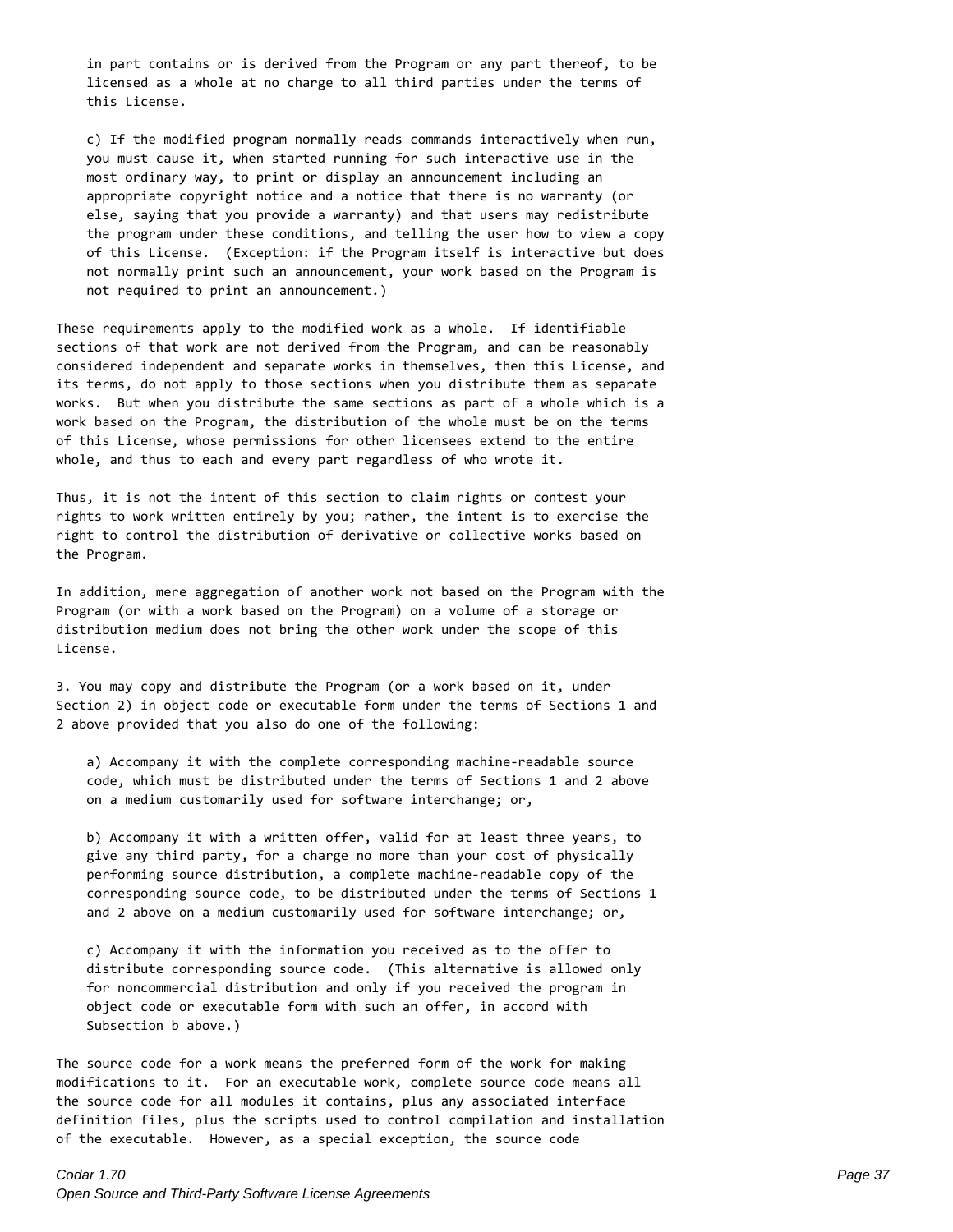distributed need not include anything that is normally distributed (in either source or binary form) with the major components (compiler, kernel, and so on) of the operating system on which the executable runs, unless that component itself accompanies the executable.

If distribution of executable or object code is made by offering access to copy from a designated place, then offering equivalent access to copy the source code from the same place counts as distribution of the source code, even though third parties are not compelled to copy the source along with the object code.

4. You may not copy, modify, sublicense, or distribute the Program except as expressly provided under this License. Any attempt otherwise to copy, modify, sublicense or distribute the Program is void, and will automatically terminate your rights under this License. However, parties who have received copies, or rights, from you under this License will not have their licenses terminated so long as such parties remain in full compliance.

5. You are not required to accept this License, since you have not signed it. However, nothing else grants you permission to modify or distribute the Program or its derivative works. These actions are prohibited by law if you do not accept this License. Therefore, by modifying or distributing the Program (or any work based on the Program), you indicate your acceptance of this License to do so, and all its terms and conditions for copying, distributing or modifying the Program or works based on it.

6. Each time you redistribute the Program (or any work based on the Program), the recipient automatically receives a license from the original licensor to copy, distribute or modify the Program subject to these terms and conditions. You may not impose any further restrictions on the recipients' exercise of the rights granted herein. You are not responsible for enforcing compliance by third parties to this License.

7. If, as a consequence of a court judgment or allegation of patent infringement or for any other reason (not limited to patent issues), conditions are imposed on you (whether by court order, agreement or otherwise) that contradict the conditions of this License, they do not excuse you from the conditions of this License. If you cannot distribute so as to satisfy simultaneously your obligations under this License and any other pertinent obligations, then as a consequence you may not distribute the Program at all. For example, if a patent license would not permit royalty-free redistribution of the Program by all those who receive copies directly or indirectly through you, then the only way you could satisfy both it and this License would be to refrain entirely from distribution of the Program.

If any portion of this section is held invalid or unenforceable under any particular circumstance, the balance of the section is intended to apply and the section as a whole is intended to apply in other circumstances.

It is not the purpose of this section to induce you to infringe any patents or other property right claims or to contest validity of any such claims; this section has the sole purpose of protecting the integrity of the free software distribution system, which is implemented by public license practices. Many people have made generous contributions to the wide range of software distributed through that system in reliance on consistent application of that system; it is up to the author/donor to decide if he or she is willing to distribute software through any other system and a licensee cannot impose that choice.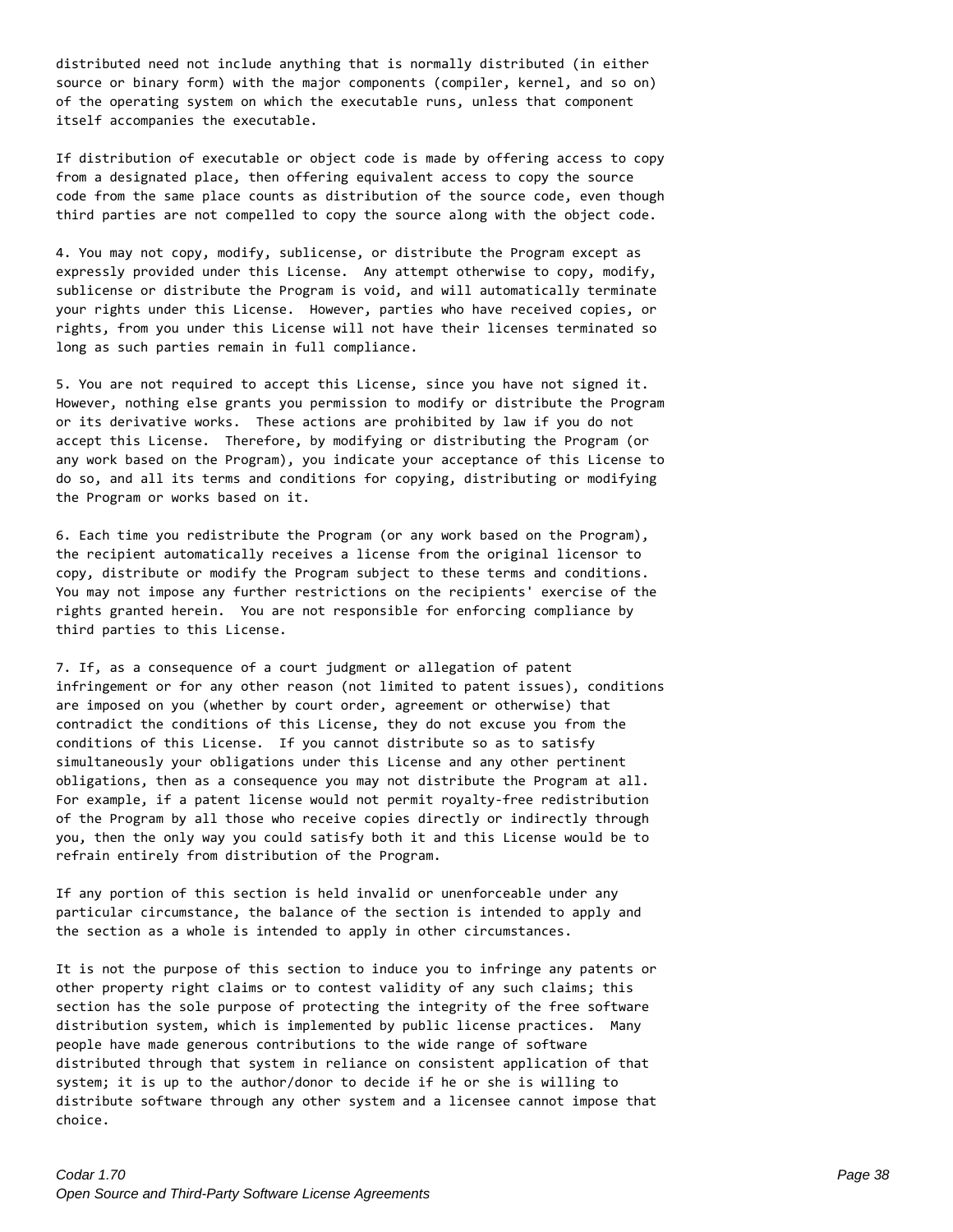This section is intended to make thoroughly clear what is believed to be a consequence of the rest of this License.

8. If the distribution and/or use of the Program is restricted in certain countries either by patents or by copyrighted interfaces, the original copyright holder who places the Program under this License may add an explicit geographical distribution limitation excluding those countries, so that distribution is permitted only in or among countries not thus excluded. such case, this License incorporates the limitation as if written in the body of this License.

9. The Free Software Foundation may publish revised and/or new versions of the General Public License from time to time. Such new versions will be similar in spirit to the present version, but may differ in detail to address new problems or concerns.

Each version is given a distinguishing version number. If the Program specifies a version number of this License which applies to it and "any later version", you have the option of following the terms and conditions either of that version or of any later version published by the Free Software Foundation. If the Program does not specify a version number of this License, you may choose any version ever published by the Free Software Foundation.

10. If you wish to incorporate parts of the Program into other free programs whose distribution conditions are different, write to the author to ask for permission. For software which is copyrighted by the Free Software Foundation, write to the Free Software Foundation; we sometimes make exceptions for this. Our decision will be guided by the two goals of preserving the free status of all derivatives of our free software and of promoting the sharing and reuse of software generally.

#### NO WARRANTY

11. BECAUSE THE PROGRAM IS LICENSED FREE OF CHARGE, THERE IS NO WARRANTY FOR THE PROGRAM, TO THE EXTENT PERMITTED BY APPLICABLE LAW. EXCEPT WHEN OTHERWISE STATED IN WRITING THE COPYRIGHT HOLDERS AND/OR OTHER PARTIES PROVIDE THE PROGRAM "AS IS" WITHOUT WARRANTY OF ANY KIND, EITHER EXPRESSED OR IMPLIED, INCLUDING, BUT NOT LIMITED TO, THE IMPLIED WARRANTIES OF MERCHANTABILITY AND FITNESS FOR A PARTICULAR PURPOSE. THE ENTIRE RISK AS TO THE QUALITY AND PERFORMANCE OF THE PROGRAM IS WITH YOU. SHOULD THE PROGRAM PROVE DEFECTIVE, YOU ASSUME THE COST OF ALL NECESSARY SERVICING, REPAIR OR CORRECTION.

12. IN NO EVENT UNLESS REQUIRED BY APPLICABLE LAW OR AGREED TO IN WRITING WILL ANY COPYRIGHT HOLDER, OR ANY OTHER PARTY WHO MAY MODIFY AND/OR REDISTRIBUTE THE PROGRAM AS PERMITTED ABOVE, BE LIABLE TO YOU FOR DAMAGES, INCLUDING ANY GENERAL, SPECIAL, INCIDENTAL OR CONSEQUENTIAL DAMAGES ARISING OUT OF THE USE OR INABILITY TO USE THE PROGRAM (INCLUDING BUT NOT LIMITED TO LOSS OF DATA OR DATA BEING RENDERED INACCURATE OR LOSSES SUSTAINED BY YOU OR THIRD PARTIES OR A FAILURE OF THE PROGRAM TO OPERATE WITH ANY OTHER PROGRAMS), EVEN IF SUCH HOLDER OR OTHER PARTY HAS BEEN ADVISED OF THE POSSIBILITY OF SUCH DAMAGES.

END OF TERMS AND CONDITIONS

How to Apply These Terms to Your New Programs

If you develop a new program, and you want it to be of the greatest possible use to the public, the best way to achieve this is to make it free software which everyone can redistribute and change under these terms.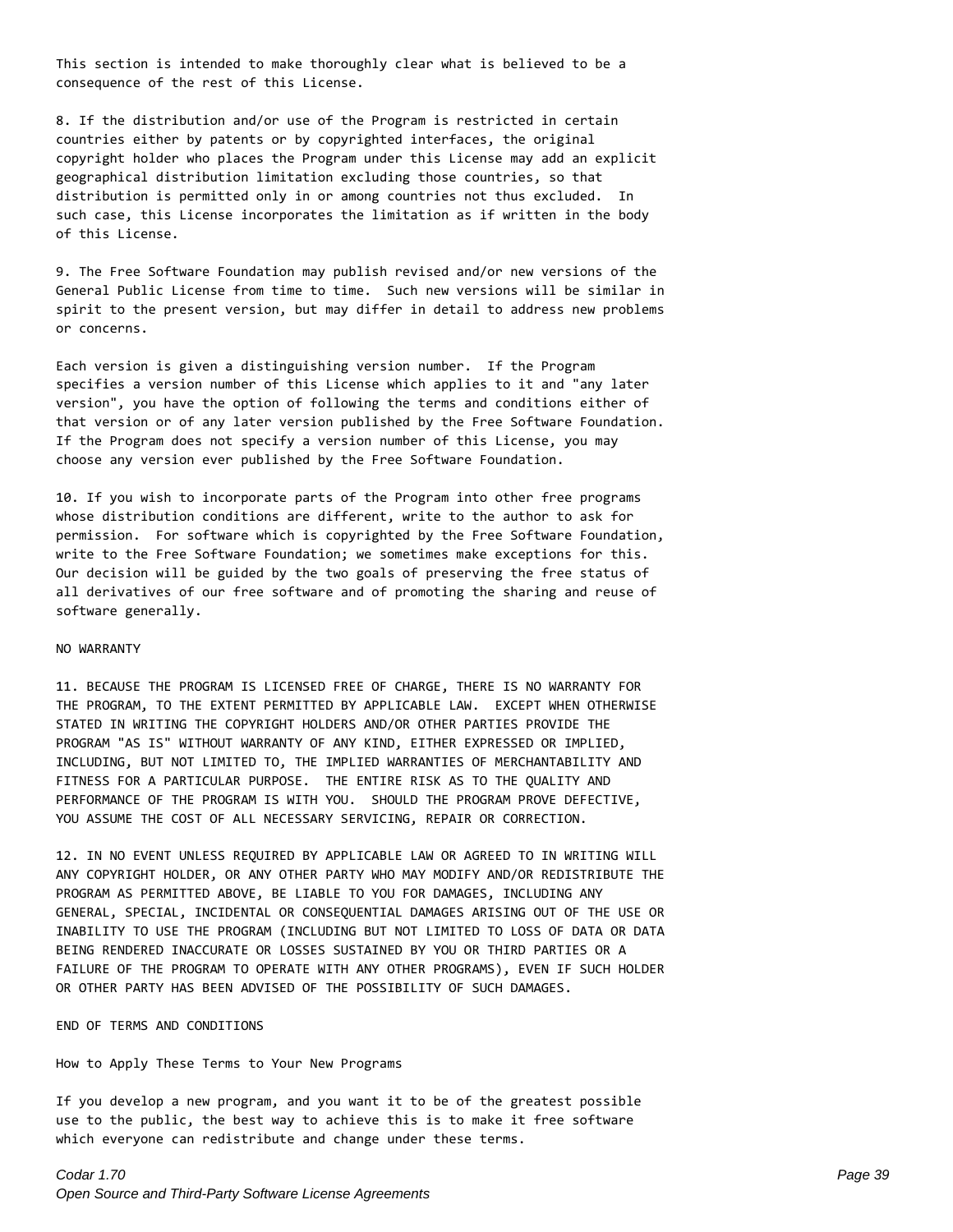To do so, attach the following notices to the program. It is safest to attach them to the start of each source file to most effectively convey the exclusion of warranty; and each file should have at least the "copyright" line and a pointer to where the full notice is found.

One line to give the program's name and a brief idea of what it does.

Copyright (C) <year> <name of author>

 This program is free software; you can redistribute it and/or modify it under the terms of the GNU General Public License as published by the Free Software Foundation; either version 2 of the License, or (at your option) any later version.

 This program is distributed in the hope that it will be useful, but WITHOUT ANY WARRANTY; without even the implied warranty of MERCHANTABILITY or FITNESS FOR A PARTICULAR PURPOSE. See the GNU General Public License for more details.

 You should have received a copy of the GNU General Public License along with this program; if not, write to the Free Software Foundation, Inc., 59 Temple Place, Suite 330, Boston, MA 02111-1307 USA

Also add information on how to contact you by electronic and paper mail.

If the program is interactive, make it output a short notice like this when it starts in an interactive mode:

 Gnomovision version 69, Copyright (C) year name of author Gnomovision comes with ABSOLUTELY NO WARRANTY; for details type 'show w'. This is free software, and you are welcome to redistribute it under certain conditions; type 'show c' for details.

The hypothetical commands 'show w' and 'show c' should show the appropriate parts of the General Public License. Of course, the commands you use may be called something other than 'show w' and 'show c'; they could even be mouse-clicks or menu items--whatever suits your program.

You should also get your employer (if you work as a programmer) or your school, if any, to sign a "copyright disclaimer" for the program, if necessary. Here is a sample; alter the names:

 Yoyodyne, Inc., hereby disclaims all copyright interest in the program 'Gnomovision' (which makes passes at compilers) written by James Hacker.

signature of Ty Coon, 1 April 1989

Ty Coon, President of Vice

This General Public License does not permit incorporating your program into proprietary programs. If your program is a subroutine library, you may consider it more useful to permit linking proprietary applications with the library. If this is what you want to do, use the GNU Library General Public License instead of this License.

"CLASSPATH" EXCEPTION TO THE GPL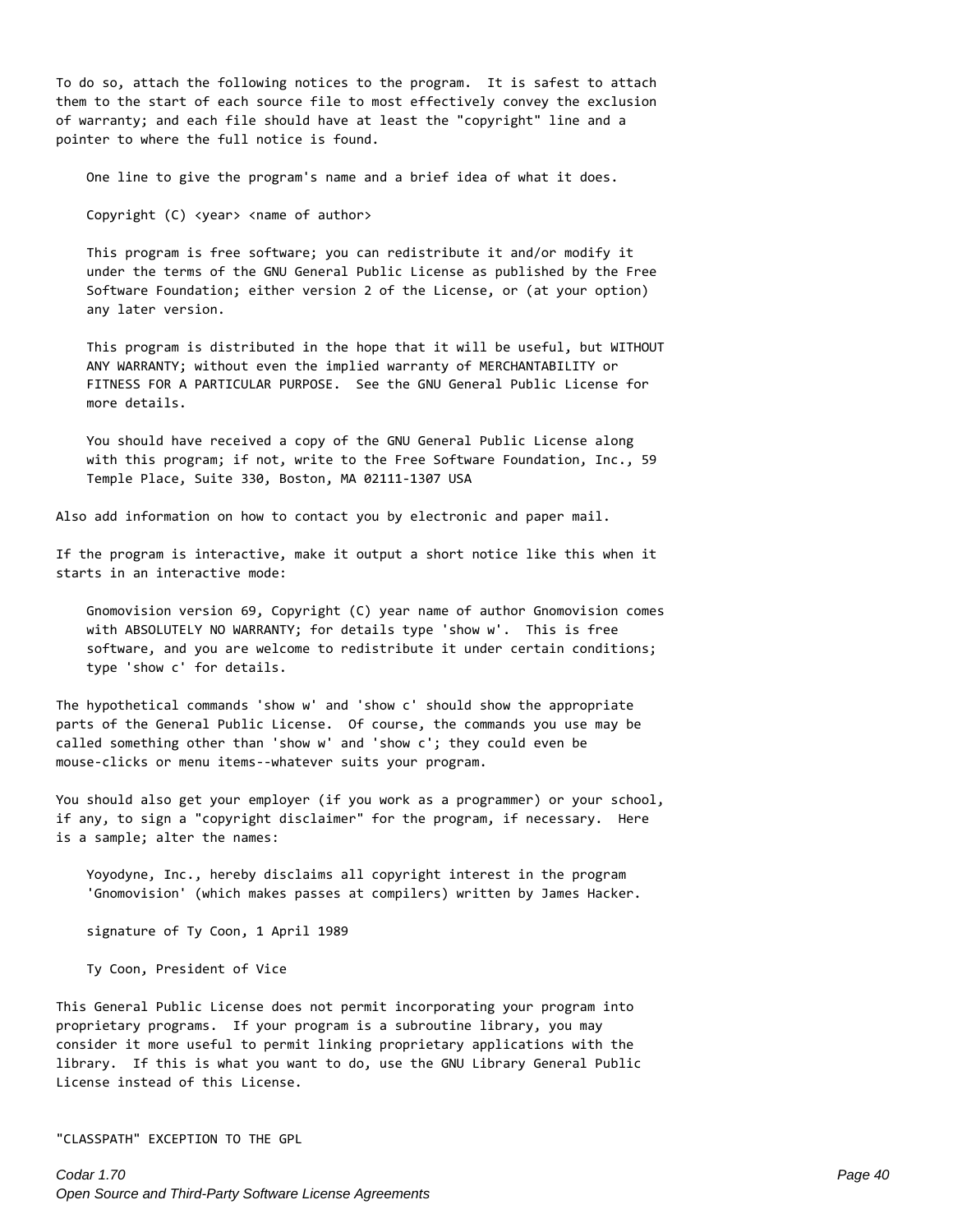Certain source files distributed by Oracle America and/or its affiliates are subject to the following clarification and special exception to the GPL, but only where Oracle has expressly included in the particular source file's header the words "Oracle designates this particular file as subject to the "Classpath" exception as provided by Oracle in the LICENSE file that accompanied this code."

 Linking this library statically or dynamically with other modules is making a combined work based on this library. Thus, the terms and conditions of the GNU General Public License cover the whole combination.

 As a special exception, the copyright holders of this library give you permission to link this library with independent modules to produce an executable, regardless of the license terms of these independent modules, and to copy and distribute the resulting executable under terms of your choice, provided that you also meet, for each linked independent module, the terms and conditions of the license of that module. An independent module is a module which is not derived from or based on this library. If you modify this library, you may extend this exception to your version of the library, but you are not obligated to do so. If you do not wish to do so, delete this exception statement from your version.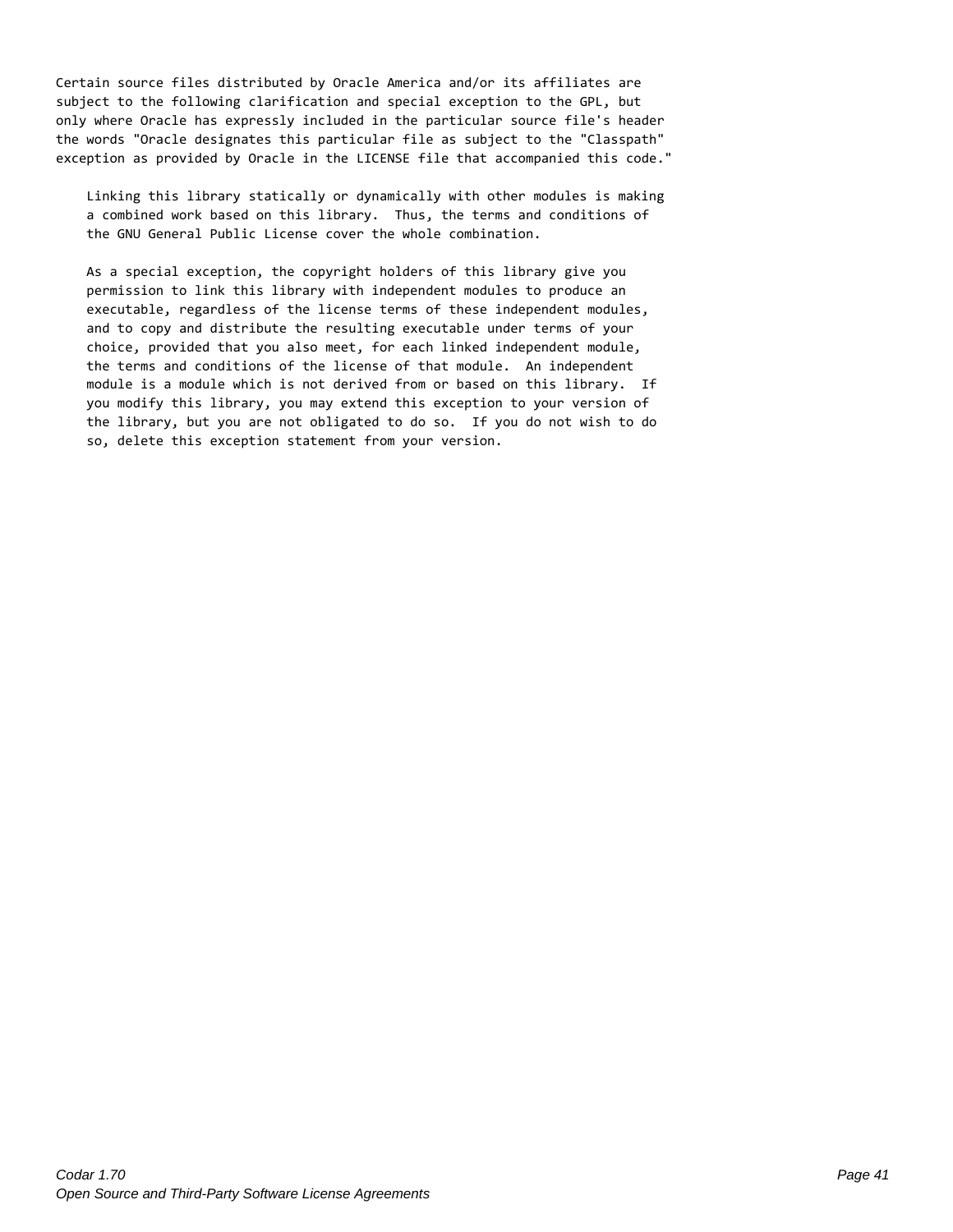# <span id="page-41-0"></span>GNU Lesser General Public License (LGPL) Version 2.1

HP acknowledges the redistribution of the following open source components that are provided under this license:

|  | Hibernate3-Entity Manager |  |
|--|---------------------------|--|
|--|---------------------------|--|

| javassist,  Versions 3.12.1 and 3.14.0 |  |
|----------------------------------------|--|
|                                        |  |
|                                        |  |
|                                        |  |
|                                        |  |
|                                        |  |
|                                        |  |
|                                        |  |
|                                        |  |
|                                        |  |
|                                        |  |
|                                        |  |

jboss-marshalling, .......................................... Version 1.4.9

| ٠<br>$\blacksquare$ |                                           |               |
|---------------------|-------------------------------------------|---------------|
| ٠                   |                                           |               |
| ٠                   |                                           |               |
| ٠                   | hibernate3-entitymanager,  Version 3.6.10 |               |
| $\blacksquare$      |                                           |               |
| ٠                   |                                           |               |
| Ξ                   |                                           |               |
| $\blacksquare$      |                                           |               |
| ٠                   |                                           |               |
| ٠                   |                                           |               |
| ٠                   |                                           |               |
| ٠                   |                                           | Version 3.0.6 |
| $\blacksquare$      |                                           | Version 4.0.1 |
| ٠                   |                                           |               |
| $\blacksquare$      |                                           |               |
| $\blacksquare$      |                                           |               |

GNU Lesser General Public License Version 2.1 (LGPL v2.1)

#### Version 2.1, February 1999

Copyright © 1991, 1999 Free Software Foundation, Inc. 59 Temple Place, Suite 330, Boston, MA 02111-1307 USA Everyone is permitted to copy and distribute verbatim copies of this license document, but changing it is not allowed.

[This is the first released version of the Lesser GPL. It also counts as the successor of the GNU Library Public License, version 2, hence the version number 2.1.] Preamble

The licenses for most software are designed to take away your freedom to share and change it. By contrast, the GNU General Public Licenses are intended to guarantee your freedom to share and change free software--to make sure the software is free for all its users.

This license, the Lesser General Public License, applies to some specially designated software packages- typically libraries--of the Free Software Foundation and other authors who decide to use it. You can use it too, but we suggest you first think carefully about whether this license or the ordinary General Public License is the better strategy to use in any particular case, based on the explanations below.

When we speak of free software, we are referring to freedom of use, not price. Our General Public Licenses are designed to make sure that you have the freedom to distribute copies of free software (and charge for this service if you wish); that you receive source code or can get it if you want it; that you can change the software and use pieces of it in new free programs; and that you are informed that you can do these things. To protect your rights, we need to make restrictions that forbid distributors to deny you these rights or to ask you to surrender these rights. These restrictions translate to certain responsibilities for you if you distribute copies of the library or if you modify it.

For example, if you distribute copies of the library, whether gratis or for a fee, you must give the recipients all the rights that we gave you. You must make sure that they, too, receive or can get the source code. If you link other code with the library, you must provide complete object files to the recipients, so that they can relink them with the library after making changes to the library and recompiling it. And you must show them these terms so they know their rights.

We protect your rights with a two-step method: (1) we copyright the library, and (2) we offer you this license, which gives you legal permission to copy, distribute and/or modify the library.

To protect each distributor, we want to make it very clear that there is no warranty for the free library. Also, if the library is modified by someone else and passed on, the recipients should know that what they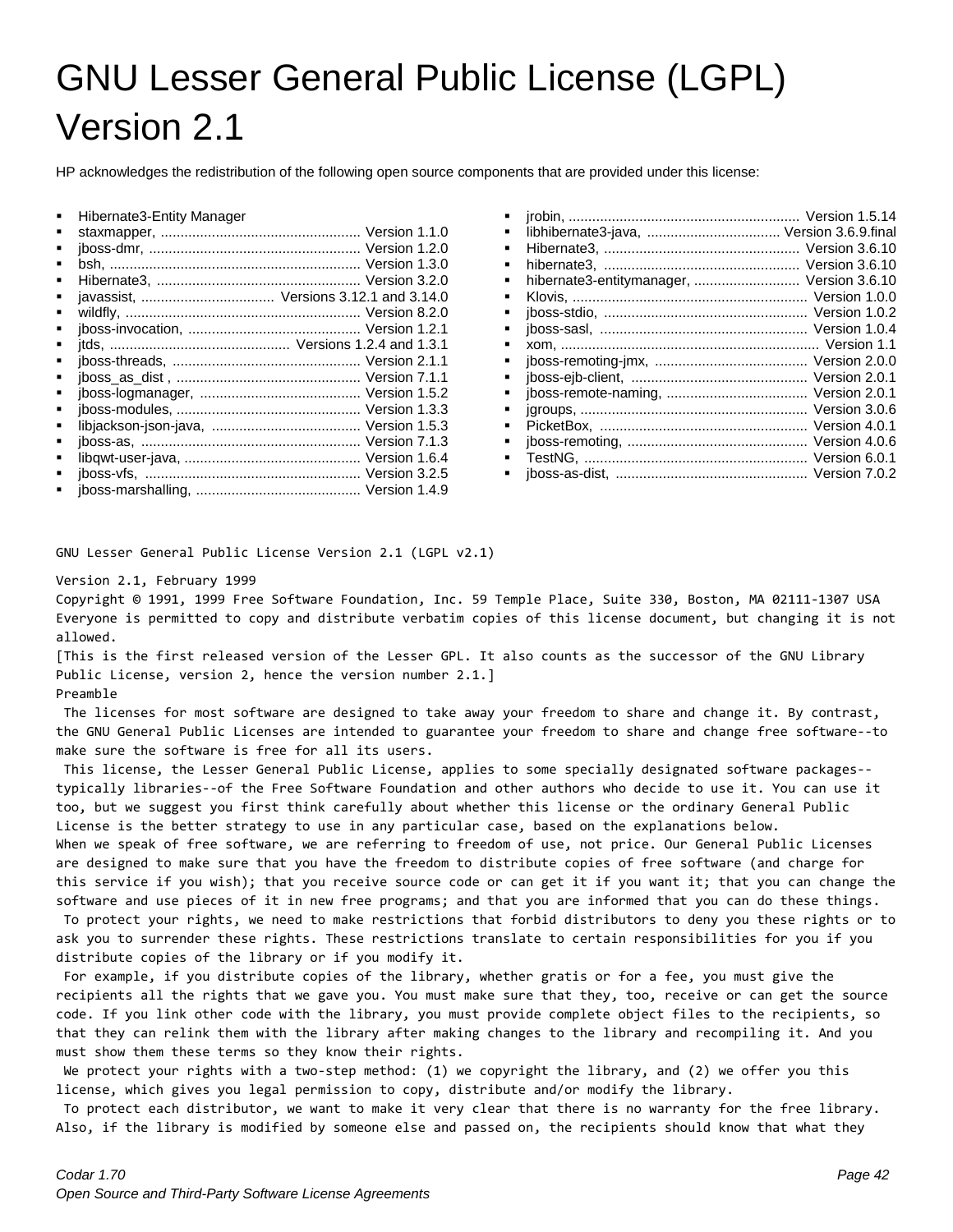have is not the original version, so that the original author's reputation will not be affected by problems that might be introduced by others.

Finally, software patents pose a constant threat to the existence of any free program. We wish to make sure that a company cannot effectively restrict the users of a free program by obtaining a restrictive license from a patent holder. Therefore, we insist that any patent license obtained for a version of the library must be consistent with the full freedom of use specified in this license.

Most GNU software, including some libraries, is covered by the ordinary GNU General Public License. This license, the GNU Lesser General Public License, applies to certain designated libraries, and is quite different from the ordinary General Public License. We use this license for certain libraries in order to permit linking those libraries into non-free programs.

When a program is linked with a library, whether statically or using a shared library, the combination of the two is legally speaking a combined work, a derivative of the original library. The ordinary General Public License therefore permits such linking only if the entire combination fits its criteria of freedom. The Lesser General Public License permits more lax criteria for linking other code with the library. We call this license the "Lesser" General Public License because it does Less to protect the user's freedom than the ordinary General Public License. It also provides other free software developers Less of an advantage over competing non-free programs. These disadvantages are the reason we use the ordinary General Public License for many libraries. However, the Lesser license provides advantages in certain special circumstances.

For example, on rare occasions, there may be a special need to encourage the widest possible use of a certain library, so that it becomes a de-facto standard. To achieve this, non-free programs must be allowed to use the library. A more frequent case is that a free library does the same job as widely used non-free libraries. In this case, there is little to gain by limiting the free library to free software only, so we use the Lesser General Public License.

In other cases, permission to use a particular library in non-free programs enables a greater number of people to use a large body of free software. For example, permission to use the GNU C Library in non-free programs enables many more people to use the whole GNU operating system, as well as its variant, the GNU/Linux operating system.

Although the Lesser General Public License is Less protective of the users' freedom, it does ensure that the user of a program that is linked with the Library has the freedom and the wherewithal to run that program using a modified version of the Library.

The precise terms and conditions for copying, distribution and modification follow. Pay close attention to the difference between a "work based on the library" and a "work that uses the library". The former contains code derived from the library, whereas the latter must be combined with the library in order to run.

#### GNU LESSER GENERAL PUBLIC LICENSE

#### TERMS AND CONDITIONS FOR COPYING, DISTRIBUTION AND MODIFICATION

This License Agreement applies to any software library or other program which contains a notice placed by the copyright holder or other authorized party saying it may be distributed under the terms of this Lesser General Public License (also called "this License"). Each licensee is addressed as "you".

A "library" means a collection of software functions and/or data prepared so as to be conveniently linked with application programs (which use some of those functions and data) to form executables.

The "Library", below, refers to any such software library or work which has been distributed under these terms. A "work based on the Library" means either the Library or any derivative work under copyright law: that is to say, a work containing the Library or a portion of it, either verbatim or with modifications and/or translated straightforwardly into another language. (Hereinafter, translation is included without limitation in the term "modification".)

"Source code" for a work means the preferred form of the work for making modifications to it. For a library, complete source code means all the source code for all modules it contains, plus any associated interface definition files, plus the scripts used to control compilation and installation of the library.

Activities other than copying, distribution and modification are not covered by this License; they are outside its scope. The act of running a program using the Library is not restricted, and output from such a program is covered only if its contents constitute a work based on the Library (independent of the use of the Library in a tool for writing it). Whether that is true depends on what the Library does and what the program that uses the Library does.

You may copy and distribute verbatim copies of the Library's complete source code as you receive it, in any medium, provided that you conspicuously and appropriately publish on each copy an appropriate copyright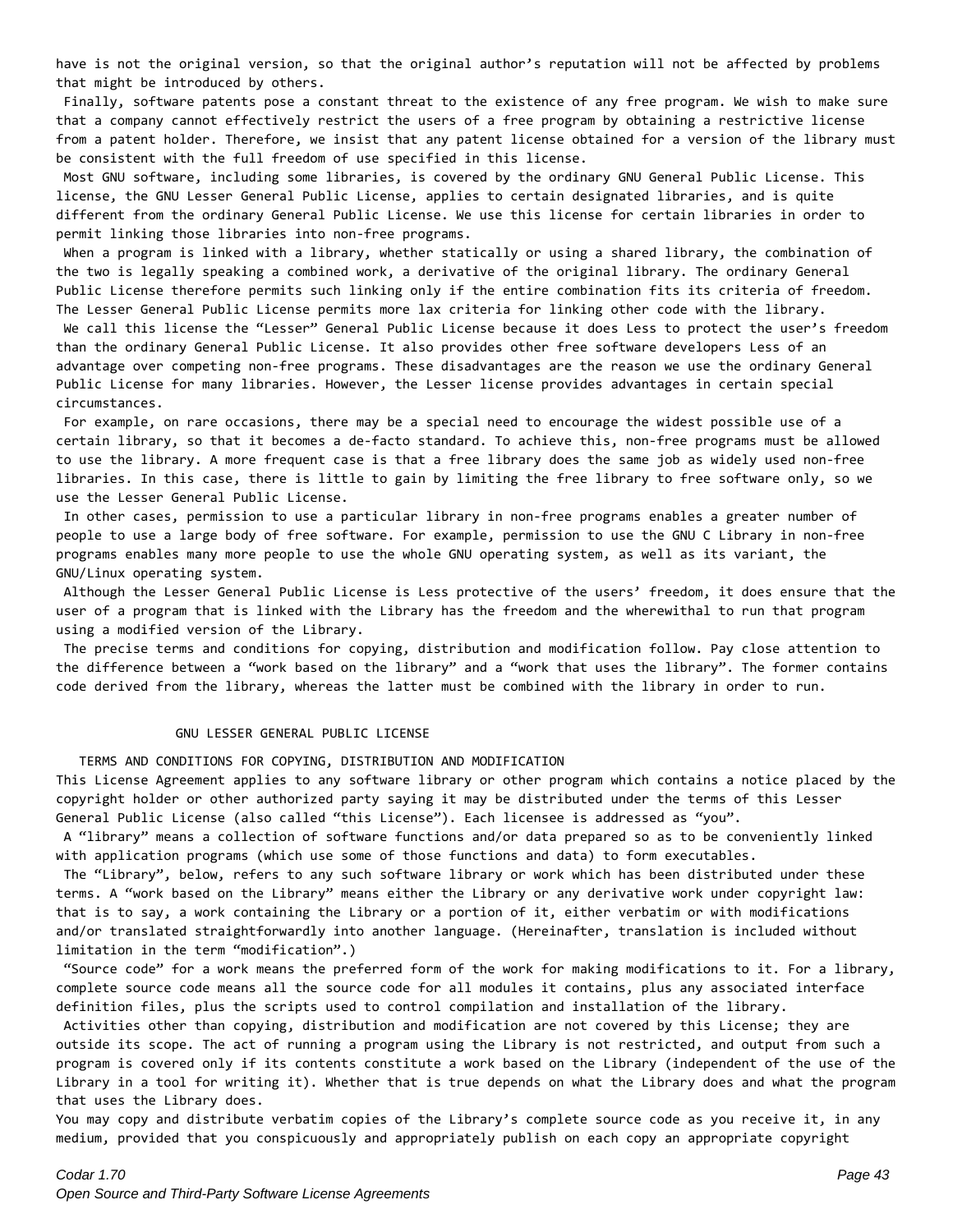notice and disclaimer of warranty; keep intact all the notices that refer to this License and to the absence of any warranty; and distribute a copy of this License along with the Library.

You may charge a fee for the physical act of transferring a copy, and you may at your option offer warranty protection in exchange for a fee.

You may modify your copy or copies of the Library or any portion of it, thus forming a work based on the Library, and copy and distribute such modifications or work under the terms of Section 1 above, provided that you also meet all of these conditions:

The modified work must itself be a software library.

You must cause the files modified to carry prominent notices stating that you changed the files and the date of any change.

You must cause the whole of the work to be licensed at no charge to all third parties under the terms of this License.

If a facility in the modified Library refers to a function or a table of data to be supplied by an application program that uses the facility, other than as an argument passed when the facility is invoked, then you must make a good faith effort to ensure that, in the event an application does not supply such function or table, the facility still operates, and performs whatever part of its purpose remains meaningful. (For example, a function in a library to compute square roots has a purpose that is entirely well-defined independent of the application. Therefore, Subsection 2d requires that any application-supplied function or table used by this function must be optional: if the application does not supply it, the square root function must still compute square roots.)

These requirements apply to the modified work as a whole. If identifiable sections of that work are not derived from the Library, and can be reasonably considered independent and separate works in themselves, then this License, and its terms, do not apply to those sections when you distribute them as separate works. But when you distribute the same sections as part of a whole which is a work based on the Library, the distribution of the whole must be on the terms of this License, whose permissions for other licensees extend to the entire whole, and thus to each and every part regardless of who wrote it.

Thus, it is not the intent of this section to claim rights or contest your rights to work written entirely by you; rather, the intent is to exercise the right to control the distribution of derivative or collective works based on the Library.

In addition, mere aggregation of another work not based on the Library with the Library (or with a work based on the Library) on a volume of a storage or distribution medium does not bring the other work under the scope of this License.

You may opt to apply the terms of the ordinary GNU General Public License instead of this License to a given copy of the Library. To do this, you must alter all the notices that refer to this License, so that they refer to the ordinary GNU General Public License, version 2, instead of to this License. (If a newer version than version 2 of the ordinary GNU General Public License has appeared, then you can specify that version instead if you wish.) Do not make any other change in these notices.

Once this change is made in a given copy, it is irreversible for that copy, so the ordinary GNU General Public License applies to all subsequent copies and derivative works made from that copy.

This option is useful when you wish to copy part of the code of the Library into a program that is not a library.

You may copy and distribute the Library (or a portion or derivative of it, under Section 2) in object code or executable form under the terms of Sections 1 and 2 above provided that you accompany it with the complete corresponding machine-readable source code, which must be distributed under the terms of Sections 1 and 2 above on a medium customarily used for software interchange.

If distribution of object code is made by offering access to copy from a designated place, then offering equivalent access to copy the source code from the same place satisfies the requirement to distribute the source code, even though third parties are not compelled to copy the source along with the object code. A program that contains no derivative of any portion of the Library, but is designed to work with the Library by being compiled or linked with it, is called a "work that uses the Library". Such a work, in isolation, is not a derivative work of the Library, and therefore falls outside the scope of this License.

However, linking a "work that uses the Library" with the Library creates an executable that is a derivative of the Library (because it contains portions of the Library), rather than a "work that uses the library". The executable is therefore covered by this License. Section 6 states terms for distribution of such executables. When a "work that uses the Library" uses material from a header file that is part of the Library, the object code for the work may be a derivative work of the Library even though the source code is not. Whether this is true is especially significant if the work can be linked without the Library, or if the work is itself a library. The threshold for this to be true is not precisely defined by law.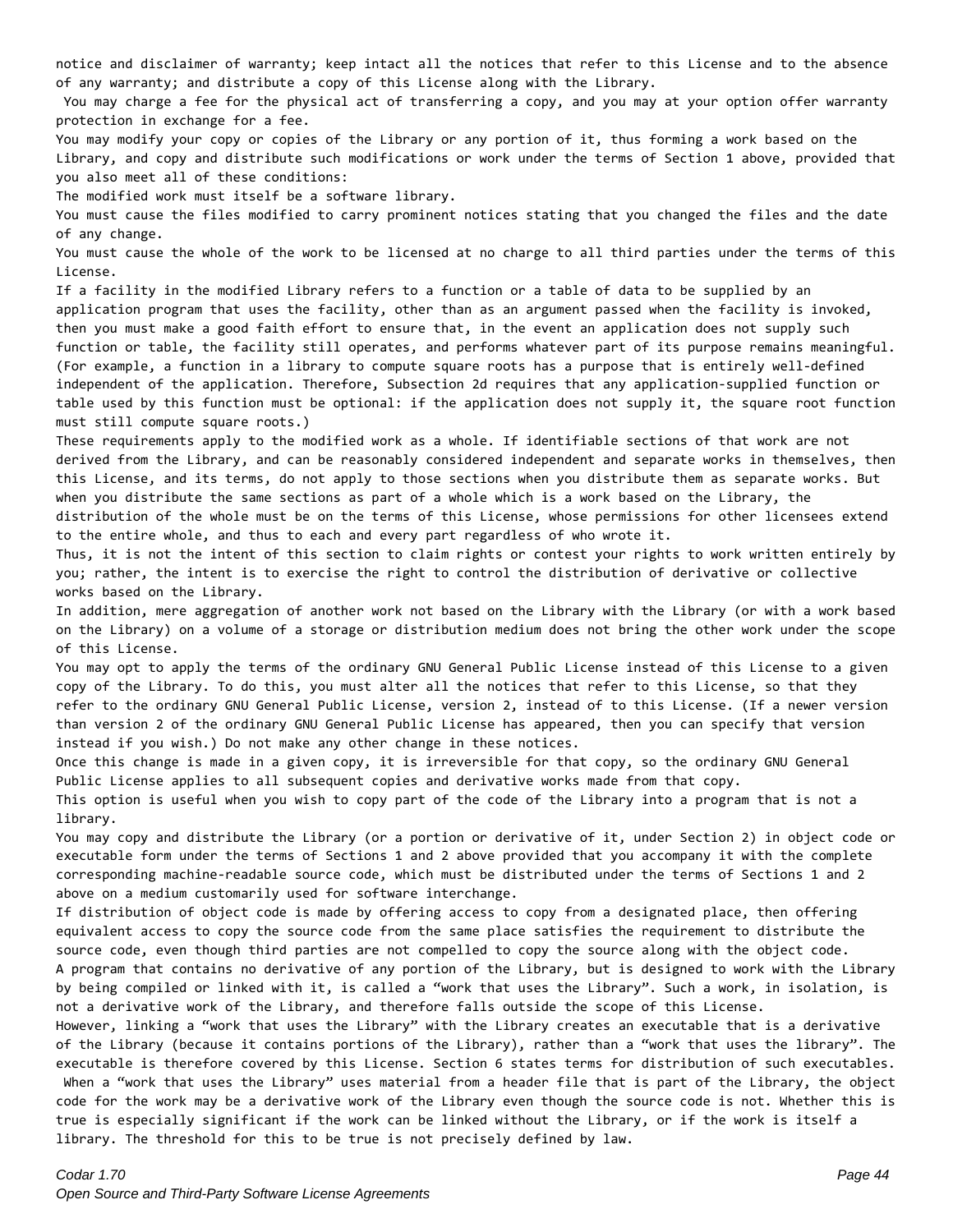If such an object file uses only numerical parameters, data structure layouts and accessors, and small macros and small inline functions (ten lines or less in length), then the use of the object file is unrestricted, regardless of whether it is legally a derivative work. (Executables containing this object code plus portions of the Library will still fall under Section 6.)

Otherwise, if the work is a derivative of the Library, you may distribute the object code for the work under the terms of Section 6. Any executables containing that work also fall under Section 6, whether or not they are linked directly with the Library itself.

As an exception to the Sections above, you may also combine or link a "work that uses the Library" with the Library to produce a work containing portions of the Library, and distribute that work under terms of your choice, provided that the terms permit modification of the work for the customer's own use and reverse engineering for debugging such modifications.

You must give prominent notice with each copy of the work that the Library is used in it and that the Library and its use are covered by this License. You must supply a copy of this License. If the work during execution displays copyright notices, you must include the copyright notice for the Library among them, as well as a reference directing the user to the copy of this License. Also, you must do one of these things: Accompany the work with the complete corresponding machine-readable source code for the Library including whatever changes were used in the work (which must be distributed under Sections 1 and 2 above); and, if the work is an executable linked with the Library, with the complete machine-readable "work that uses the Library", as object code and/or source code, so that the user can modify the Library and then relink to produce a modified executable containing the modified Library. (It is understood that the user who changes the contents of definitions files in the Library will not necessarily be able to recompile the application to use the modified definitions.)

Use a suitable shared library mechanism for linking with the Library. A suitable mechanism is one that (1) uses at run time a copy of the library already present on the user's computer system, rather than copying library functions into the executable, and (2) will operate properly with a modified version of the library, if the user installs one, as long as the modified version is interface-compatible with the version that the work was made with.

Accompany the work with a written offer, valid for at least three years, to give the same user the materials specified in Subsection 6a, above, for a charge no more than the cost of performing this distribution. If distribution of the work is made by offering access to copy from a designated place, offer equivalent access to copy the above specified materials from the same place.

Verify that the user has already received a copy of these materials or that you have already sent this user a copy.

For an executable, the required form of the "work that uses the Library" must include any data and utility programs needed for reproducing the executable from it. However, as a special exception, the materials to be distributed need not include anything that is normally distributed (in either source or binary form) with the major components (compiler, kernel, and so on) of the operating system on which the executable runs, unless that component itself accompanies the executable.

It may happen that this requirement contradicts the license restrictions of other proprietary libraries that do not normally accompany the operating system. Such a contradiction means you cannot use both them and the Library together in an executable that you distribute.

You may place library facilities that are a work based on the Library side-by-side in a single library together with other library facilities not covered by this License, and distribute such a combined library, provided that the separate distribution of the work based on the Library and of the other library facilities is otherwise permitted, and provided that you do these two things:

Accompany the combined library with a copy of the same work based on the Library, uncombined with any other library facilities. This must be distributed under the terms of the Sections above.

Give prominent notice with the combined library of the fact that part of it is a work based on the Library, and explaining where to find the accompanying uncombined form of the same work.

You may not copy, modify, sublicense, link with, or distribute the Library except as expressly provided under this License. Any attempt otherwise to copy, modify, sublicense, link with, or distribute the Library is void, and will automatically terminate your rights under this License. However, parties who have received copies, or rights, from you under this License will not have their licenses terminated so long as such parties remain in full compliance.

You are not required to accept this License, since you have not signed it. However, nothing else grants you permission to modify or distribute the Library or its derivative works. These actions are prohibited by law if you do not accept this License. Therefore, by modifying or distributing the Library (or any work based on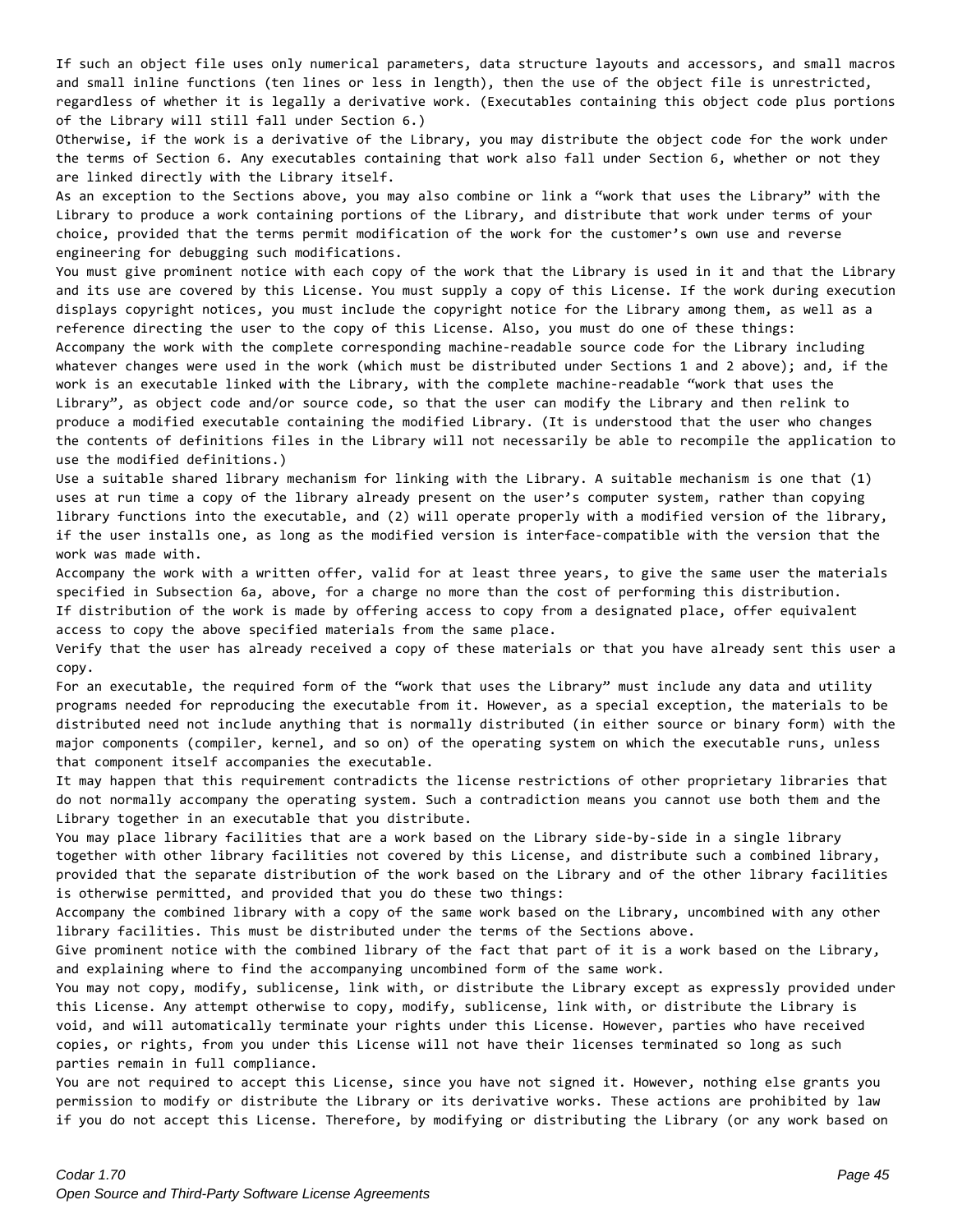the Library), you indicate your acceptance of this License to do so, and all its terms and conditions for copying, distributing or modifying the Library or works based on it.

Each time you redistribute the Library (or any work based on the Library), the recipient automatically receives a license from the original licensor to copy, distribute, link with or modify the Library subject to these terms and conditions. You may not impose any further restrictions on the recipients' exercise of the rights granted herein. You are not responsible for enforcing compliance by third parties with this License. If, as a consequence of a court judgment or allegation of patent infringement or for any other reason (not limited to patent issues), conditions are imposed on you (whether by court order, agreement or otherwise) that contradict the conditions of this License, they do not excuse you from the conditions of this License. If you cannot distribute so as to satisfy simultaneously your obligations under this License and any other pertinent obligations, then as a consequence you may not distribute the Library at all. For example, if a patent license would not permit royalty-free redistribution of the Library by all those who receive copies directly or indirectly through you, then the only way you could satisfy both it and this License would be to refrain entirely from distribution of the Library.

If any portion of this section is held invalid or unenforceable under any particular circumstance, the balance of the section is intended to apply, and the section as a whole is intended to apply in other circumstances.

It is not the purpose of this section to induce you to infringe any patents or other property right claims or to contest validity of any such claims; this section has the sole purpose of protecting the integrity of the free software distribution system which is implemented by public license practices. Many people have made generous contributions to the wide range of software distributed through that system in reliance on consistent application of that system; it is up to the author/donor to decide if he or she is willing to distribute software through any other system and a licensee cannot impose that choice.

This section is intended to make thoroughly clear what is believed to be a consequence of the rest of this License.

If the distribution and/or use of the Library is restricted in certain countries either by patents or by copyrighted interfaces, the original copyright holder who places the Library under this License may add an explicit geographical distribution limitation excluding those countries, so that distribution is permitted only in or among countries not thus excluded. In such case, this License incorporates the limitation as if written in the body of this License.

The Free Software Foundation may publish revised and/or new versions of the Lesser General Public License from time to time. Such new versions will be similar in spirit to the present version, but may differ in detail to address new problems or concerns.

Each version is given a distinguishing version number. If the Library specifies a version number of this License which applies to it and "any later version", you have the option of following the terms and conditions either of that version or of any later version published by the Free Software Foundation. If the Library does not specify a license version number, you may choose any version ever published by the Free Software Foundation.

If you wish to incorporate parts of the Library into other free programs whose distribution conditions are incompatible with these, write to the author to ask for permission. For software which is copyrighted by the Free Software Foundation, write to the Free Software Foundation; we sometimes make exceptions for this. Our decision will be guided by the two goals of preserving the free status of all derivatives of our free software and of promoting the sharing and reuse of software generally.

#### NO WARRANTY

BECAUSE THE LIBRARY IS LICENSED FREE OF CHARGE, THERE IS NO WARRANTY FOR THE LIBRARY, TO THE EXTENT PERMITTED BY APPLICABLE LAW. EXCEPT WHEN OTHERWISE STATED IN WRITING THE COPYRIGHT HOLDERS AND/OR OTHER PARTIES PROVIDE THE LIBRARY "AS IS" WITHOUT WARRANTY OF ANY KIND, EITHER EXPRESSED OR IMPLIED, INCLUDING, BUT NOT LIMITED TO, THE IMPLIED WARRANTIES OF MERCHANTABILITY AND FITNESS FOR A PARTICULAR PURPOSE. THE ENTIRE RISK AS TO THE QUALITY AND PERFORMANCE OF THE LIBRARY IS WITH YOU. SHOULD THE LIBRARY PROVE DEFECTIVE, YOU ASSUME THE COST OF ALL NECESSARY SERVICING, REPAIR OR CORRECTION.

IN NO EVENT UNLESS REQUIRED BY APPLICABLE LAW OR AGREED TO IN WRITING WILL ANY COPYRIGHT HOLDER, OR ANY OTHER PARTY WHO MAY MODIFY AND/OR REDISTRIBUTE THE LIBRARY AS PERMITTED ABOVE, BE LIABLE TO YOU FOR DAMAGES, INCLUDING ANY GENERAL, SPECIAL, INCIDENTAL OR CONSEQUENTIAL DAMAGES ARISING OUT OF THE USE OR INABILITY TO USE THE LIBRARY (INCLUDING BUT NOT LIMITED TO LOSS OF DATA OR DATA BEING RENDERED INACCURATE OR LOSSES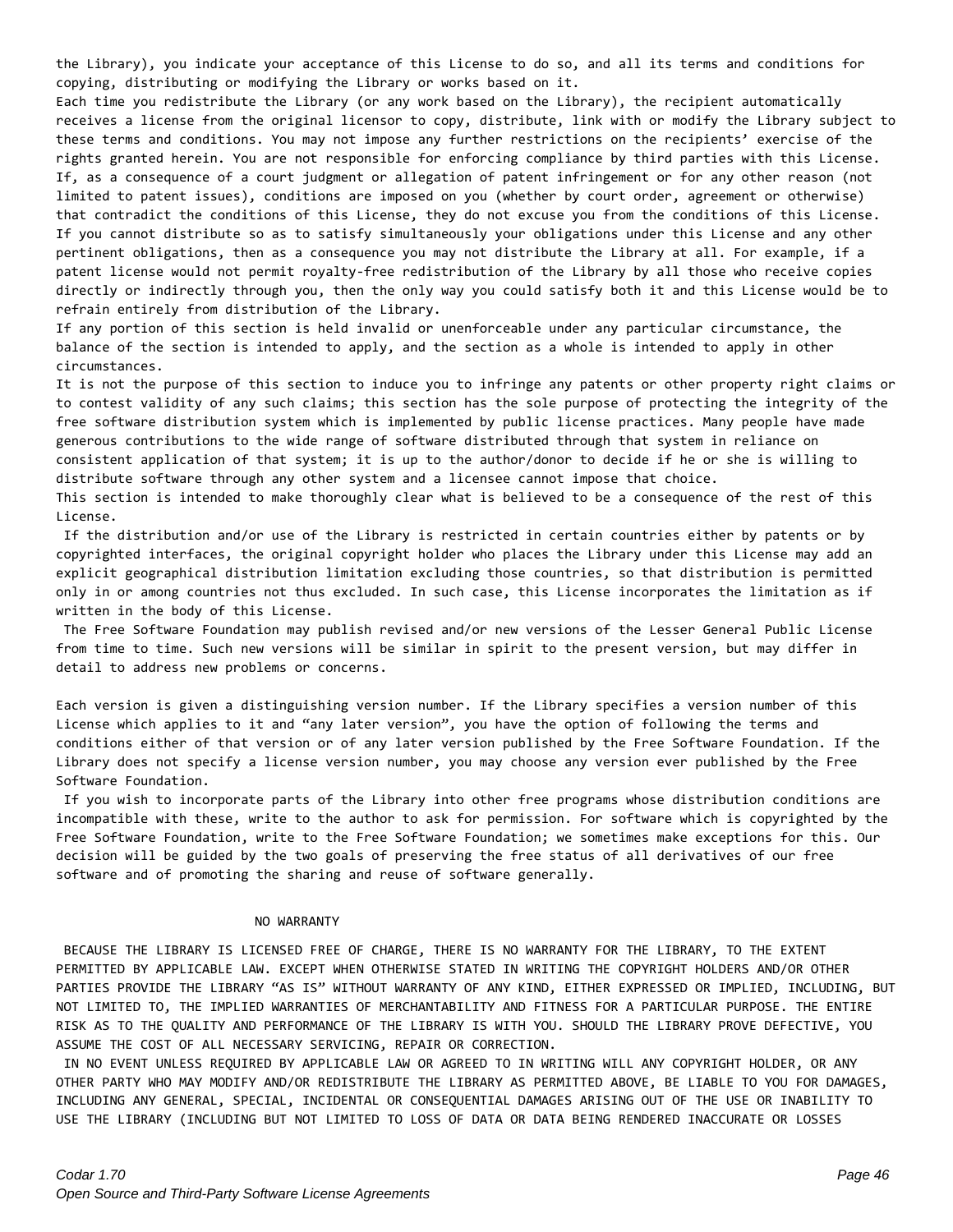SUSTAINED BY YOU OR THIRD PARTIES OR A FAILURE OF THE LIBRARY TO OPERATE WITH ANY OTHER SOFTWARE), EVEN IF SUCH HOLDER OR OTHER PARTY HAS BEEN ADVISED OF THE POSSIBILITY OF SUCH DAMAGES.

#### END OF TERMS AND CONDITIONS

How to Apply These Terms to Your New Libraries

If you develop a new library, and you want it to be of the greatest possible use to the public, we recommend making it free software that everyone can redistribute and change. You can do so by permitting redistribution under these terms (or, alternatively, under the terms of the ordinary General Public License).

To apply these terms, attach the following notices to the library. It is safest to attach them to the start of each source file to most effectively convey the exclusion of warranty; and each file should have at least the "copyright" line and a pointer to where the full notice is found.

<one line to give the library's name and a brief idea of what it does.>

Copyright © <year> <name of author>

This library is free software; you can redistribute it and/or modify it under the terms of the GNU Lesser General Public License as published by the Free Software Foundation; either version 2.1 of the License, or (at your option) any later version.

This library is distributed in the hope that it will be useful, but WITHOUT ANY WARRANTY; without even the implied warranty of MERCHANTABILITY or FITNESS FOR A PARTICULAR PURPOSE. See the GNU

Lesser General Public License for more details.

You should have received a copy of the GNU Lesser General Public License along with this library; if not, write to the Free Software Foundation, Inc., 59 Temple Place, Suite 330, Boston, MA 02111-1307 USA Also add information on how to contact you by electronic and paper mail.

You should also get your employer (if you work as a programmer) or your school, if any, to sign a "copyright disclaimer" for the library, if necessary. Here is a sample; alter the names:

Yoyodyne, Inc., hereby disclaims all copyright interest in the library 'Frob' (a library for tweaking knobs) written by James Random Hacker.

<signature of Thy Coon>, 1 April 1990 Thy Coon, President of Vice

That's all there is to it!

# <span id="page-46-0"></span>GNU Lesser General Public License (LGPL) Version 3.0

|--|--|--|--|--|

- BeanShell, ................................................................... Version 1.3.0
- Jasperreports, .............................................................. Version 5.1.0
- bsh-core, .............................................................. Version 2.0b4, 2.0

GNU LESSER GENERAL PUBLIC LICENSE

Version 3, 29 June 2007

Copyright (C) 2007 Free Software Foundation, Inc. <http://fsf.org/> Everyone is permitted to copy and distribute verbatim copies of this license document, but changing it is not allowed.

 This version of the GNU Lesser General Public License incorporates the terms and conditions of version 3 of the GNU General Public License, supplemented by the additional permissions listed below.

0. Additional Definitions.

As used herein, "this License" refers to version 3 of the GNU Lesser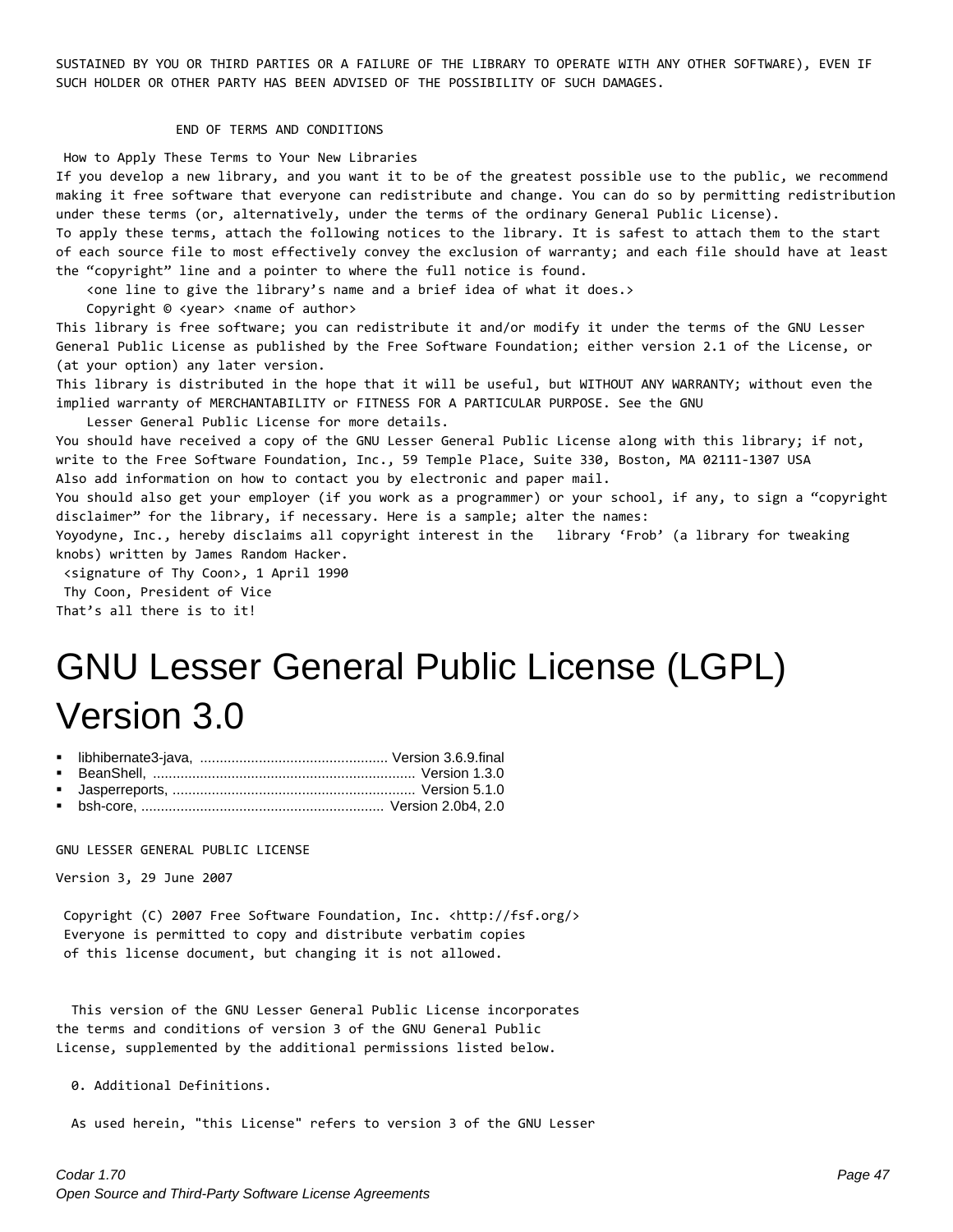General Public License, and the "GNU GPL" refers to version 3 of the GNU General Public License.

 "The Library" refers to a covered work governed by this License, other than an Application or a Combined Work as defined below.

 An "Application" is any work that makes use of an interface provided by the Library, but which is not otherwise based on the Library. Defining a subclass of a class defined by the Library is deemed a mode of using an interface provided by the Library.

 A "Combined Work" is a work produced by combining or linking an Application with the Library. The particular version of the Library with which the Combined Work was made is also called the "Linked Version".

 The "Minimal Corresponding Source" for a Combined Work means the Corresponding Source for the Combined Work, excluding any source code for portions of the Combined Work that, considered in isolation, are based on the Application, and not on the Linked Version.

 The "Corresponding Application Code" for a Combined Work means the object code and/or source code for the Application, including any data and utility programs needed for reproducing the Combined Work from the Application, but excluding the System Libraries of the Combined Work.

1. Exception to Section 3 of the GNU GPL.

 You may convey a covered work under sections 3 and 4 of this License without being bound by section 3 of the GNU GPL.

2. Conveying Modified Versions.

 If you modify a copy of the Library, and, in your modifications, a facility refers to a function or data to be supplied by an Application that uses the facility (other than as an argument passed when the facility is invoked), then you may convey a copy of the modified version:

 a) under this License, provided that you make a good faith effort to ensure that, in the event an Application does not supply the function or data, the facility still operates, and performs whatever part of its purpose remains meaningful, or

 b) under the GNU GPL, with none of the additional permissions of this License applicable to that copy.

3. Object Code Incorporating Material from Library Header Files.

 The object code form of an Application may incorporate material from a header file that is part of the Library. You may convey such object code under terms of your choice, provided that, if the incorporated material is not limited to numerical parameters, data structure layouts and accessors, or small macros, inline functions and templates (ten or fewer lines in length), you do both of the following:

 a) Give prominent notice with each copy of the object code that the Library is used in it and that the Library and its use are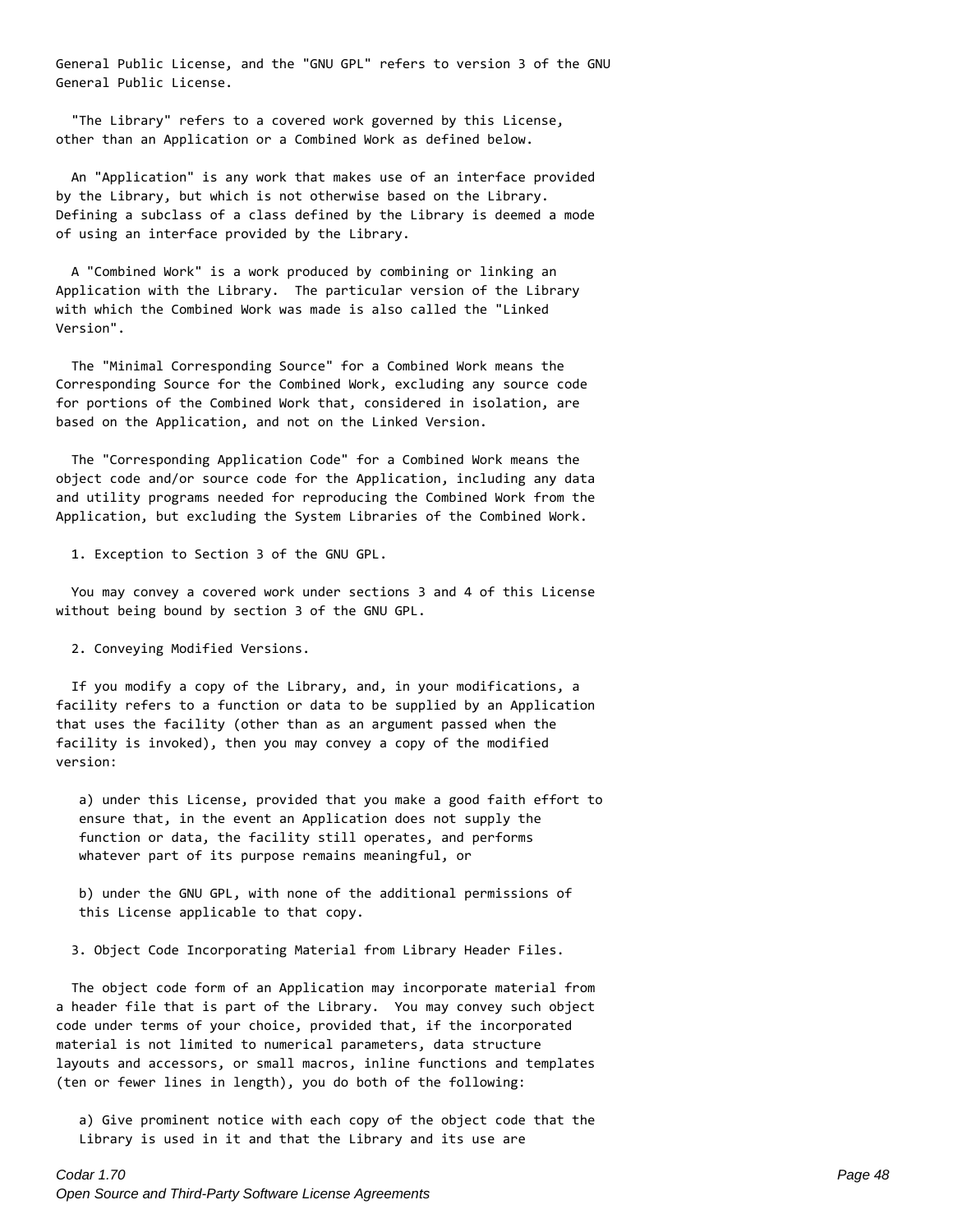covered by this License.

 b) Accompany the object code with a copy of the GNU GPL and this license document.

4. Combined Works.

You may convey a Combined Work under terms of your choice that, taken together, effectively do not restrict modification of the portions of the Library contained in the Combined Work and reverse engineering for debugging such modifications, if you also do each of the following:

 a) Give prominent notice with each copy of the Combined Work that the Library is used in it and that the Library and its use are covered by this License.

 b) Accompany the Combined Work with a copy of the GNU GPL and this license document.

 c) For a Combined Work that displays copyright notices during execution, include the copyright notice for the Library among these notices, as well as a reference directing the user to the copies of the GNU GPL and this license document.

d) Do one of the following:

 0) Convey the Minimal Corresponding Source under the terms of this License, and the Corresponding Application Code in a form suitable for, and under terms that permit, the user to recombine or relink the Application with a modified version of the Linked Version to produce a modified Combined Work, in the manner specified by section 6 of the GNU GPL for conveying Corresponding Source.

 1) Use a suitable shared library mechanism for linking with the Library. A suitable mechanism is one that (a) uses at run time a copy of the Library already present on the user's computer system, and (b) will operate properly with a modified version of the Library that is interface-compatible with the Linked Version.

 e) Provide Installation Information, but only if you would otherwise be required to provide such information under section 6 of the GNU GPL, and only to the extent that such information is necessary to install and execute a modified version of the Combined Work produced by recombining or relinking the Application with a modified version of the Linked Version. (If you use option 4d0, the Installation Information must accompany the Minimal Corresponding Source and Corresponding Application Code. If you use option 4d1, you must provide the Installation Information in the manner specified by section 6 of the GNU GPL for conveying Corresponding Source.)

5. Combined Libraries.

 You may place library facilities that are a work based on the Library side by side in a single library together with other library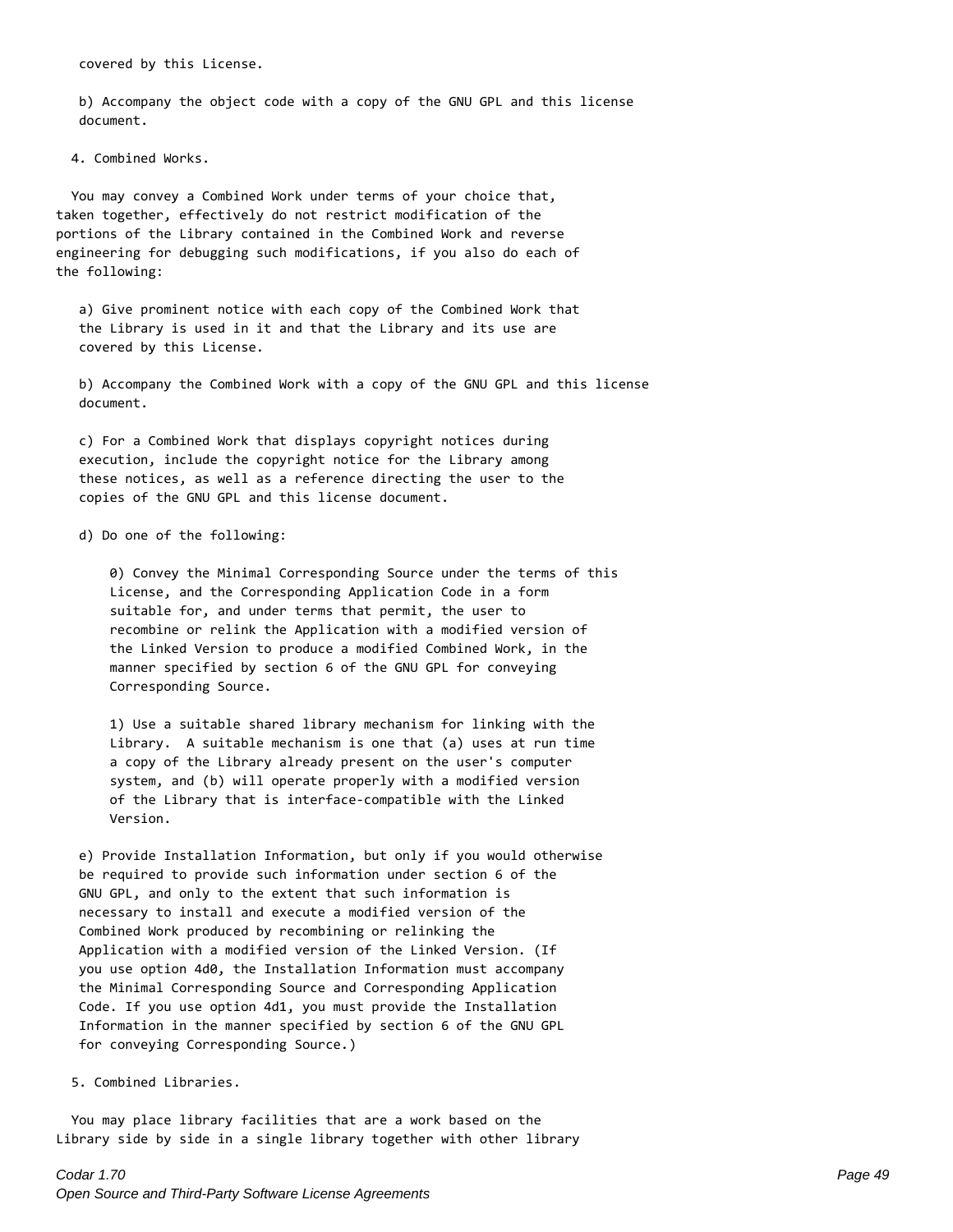facilities that are not Applications and are not covered by this License, and convey such a combined library under terms of your choice, if you do both of the following:

 a) Accompany the combined library with a copy of the same work based on the Library, uncombined with any other library facilities, conveyed under the terms of this License.

 b) Give prominent notice with the combined library that part of it is a work based on the Library, and explaining where to find the accompanying uncombined form of the same work.

6. Revised Versions of the GNU Lesser General Public License.

 The Free Software Foundation may publish revised and/or new versions of the GNU Lesser General Public License from time to time. Such new versions will be similar in spirit to the present version, but may differ in detail to address new problems or concerns.

 Each version is given a distinguishing version number. If the Library as you received it specifies that a certain numbered version of the GNU Lesser General Public License "or any later version" applies to it, you have the option of following the terms and conditions either of that published version or of any later version published by the Free Software Foundation. If the Library as you received it does not specify a version number of the GNU Lesser General Public License, you may choose any version of the GNU Lesser General Public License ever published by the Free Software Foundation.

 If the Library as you received it specifies that a proxy can decide whether future versions of the GNU Lesser General Public License shall apply, that proxy's public statement of acceptance of any version is permanent authorization for you to choose that version for the Library.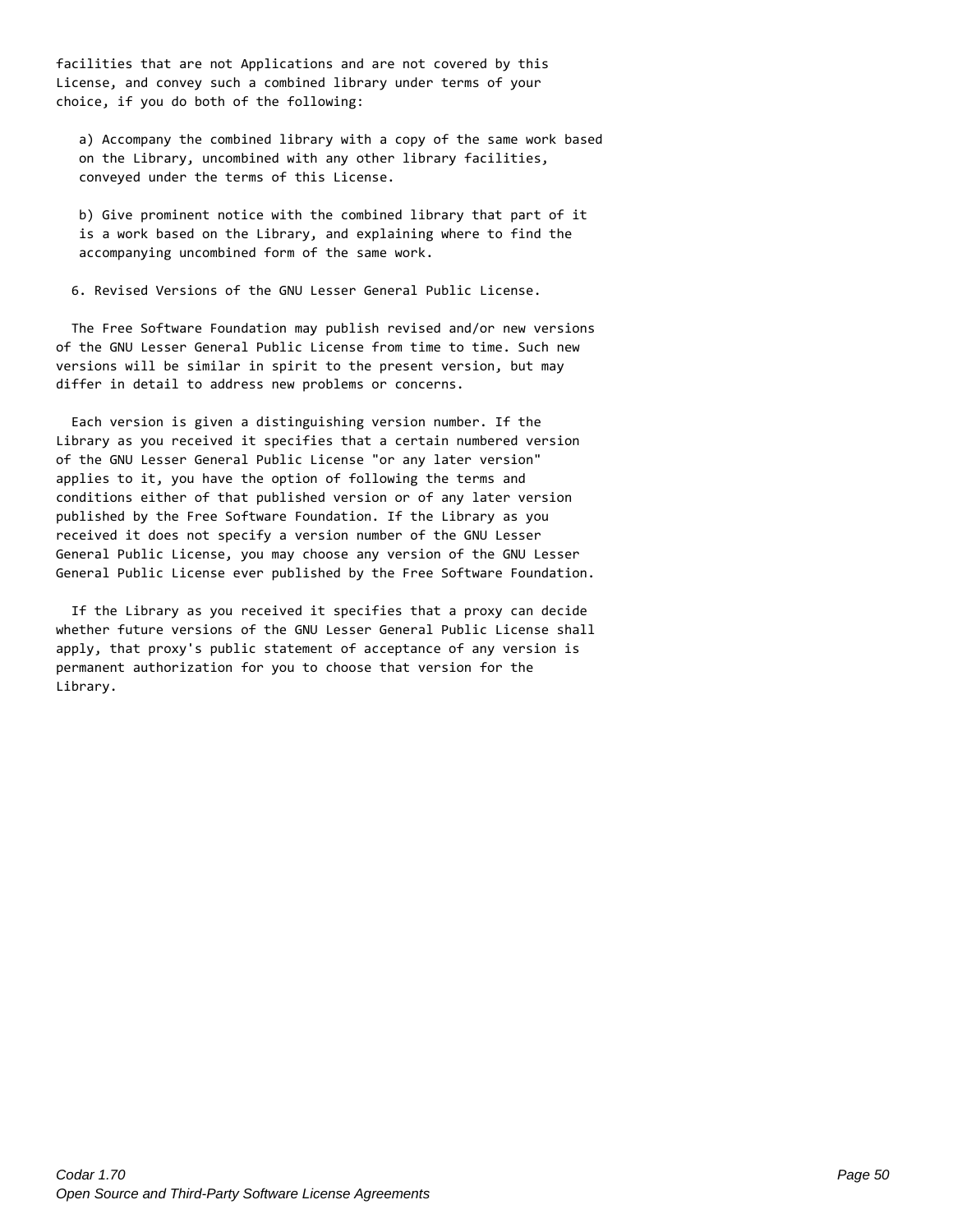# <span id="page-50-0"></span>Massachusetts Institute of Technology (MIT)

HP acknowledges the redistribution of the following open source components that are provided under this license:

| П              |                                           |  |
|----------------|-------------------------------------------|--|
| $\blacksquare$ |                                           |  |
| $\blacksquare$ |                                           |  |
| ٠              |                                           |  |
| $\blacksquare$ |                                           |  |
| ٠              | angular-ui-breadcrumb,  Version 0.4.1     |  |
| $\blacksquare$ |                                           |  |
| ٠              | angular-drag-and-drop,  Version 1.4.0     |  |
| ٠              |                                           |  |
| $\blacksquare$ |                                           |  |
|                |                                           |  |
| $\blacksquare$ |                                           |  |
| ٠              |                                           |  |
| $\blacksquare$ |                                           |  |
| $\blacksquare$ |                                           |  |
| ٠              |                                           |  |
| $\blacksquare$ |                                           |  |
| ٠              |                                           |  |
| $\blacksquare$ | blueimp-canvas-to-blob,  Version 2.0.5    |  |
| $\blacksquare$ |                                           |  |
| $\blacksquare$ |                                           |  |
| $\blacksquare$ |                                           |  |
| ٠              |                                           |  |
| $\blacksquare$ |                                           |  |
| $\blacksquare$ |                                           |  |
| $\blacksquare$ |                                           |  |
| $\blacksquare$ |                                           |  |
| ٠              |                                           |  |
| $\blacksquare$ |                                           |  |
| $\blacksquare$ |                                           |  |
| $\blacksquare$ |                                           |  |
| $\blacksquare$ | encoder.js, current                       |  |
| ٠              | enums.js, none                            |  |
| ٠              |                                           |  |
| $\blacksquare$ |                                           |  |
| $\blacksquare$ |                                           |  |
| П              |                                           |  |
| $\blacksquare$ |                                           |  |
| $\blacksquare$ |                                           |  |
| $\blacksquare$ |                                           |  |
| $\blacksquare$ | jquery.dotdotdot,  Version 1.5.9, GPL 2.0 |  |
| ٠              | jquery.dropdownchecklist,  Version 1.4    |  |
| $\blacksquare$ | jquery.mb.browser, current                |  |
| ٠              | jquery.numberformatter,  Version 1.2.3    |  |
| ٠              |                                           |  |
| $\blacksquare$ |                                           |  |

| jquery-fileupload,  Version 5.21.1, 5.28.8       |  |
|--------------------------------------------------|--|
|                                                  |  |
|                                                  |  |
| jquery-simplecolorpicker,  Version 0.1.0         |  |
| jquery-simplecolorpicker,  Version 0.10., 0.1.0, |  |
|                                                  |  |
|                                                  |  |
|                                                  |  |
|                                                  |  |
|                                                  |  |
|                                                  |  |
|                                                  |  |
|                                                  |  |
|                                                  |  |
|                                                  |  |
|                                                  |  |
|                                                  |  |
| libjs-jquery-ui,  Version 1.10.1, 1.11.3,        |  |
|                                                  |  |
|                                                  |  |
|                                                  |  |
|                                                  |  |
|                                                  |  |
|                                                  |  |
|                                                  |  |
|                                                  |  |
|                                                  |  |
|                                                  |  |
|                                                  |  |
|                                                  |  |
|                                                  |  |
|                                                  |  |
|                                                  |  |
|                                                  |  |
|                                                  |  |
|                                                  |  |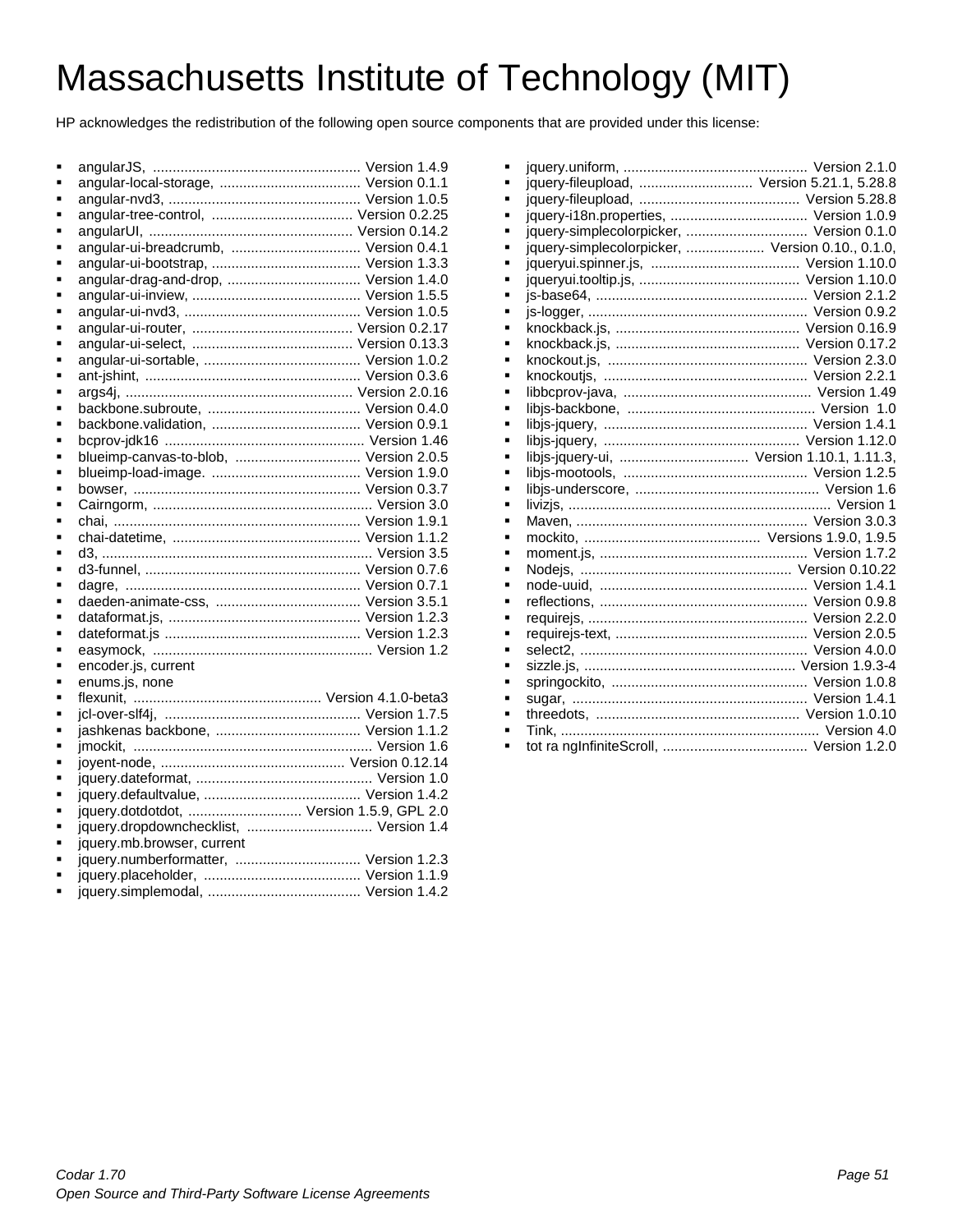The MIT License (MIT)

Copyright (c) <year> <copyright holders>

Permission is hereby granted, free of charge, to any person obtaining a copy of this software and associated documentation files (the "Software"), to deal in the Software without restriction, including without limitation the rights to use, copy, modify, merge, publish, distribute, sublicense, and/or sell copies of the Software, and to permit persons to whom the Software is furnished to do so, subject to the following conditions:

The above copyright notice and this permission notice shall be included in all copies or substantial portions of the Software.

THE SOFTWARE IS PROVIDED "AS IS", WITHOUT WARRANTY OF ANY KIND, EXPRESS OR IMPLIED, INCLUDING BUT NOT LIMITED TO THE WARRANTIES OF MERCHANTABILITY, FITNESS FOR A PARTICULAR PURPOSE AND NONINFRINGEMENT. IN NO EVENT SHALL THE AUTHORS OR COPYRIGHT HOLDERS BE LIABLE FOR ANY CLAIM, DAMAGES OR OTHER LIABILITY, WHETHER IN AN ACTION OF CONTRACT, TORT OR OTHERWISE, ARISING FROM, OUT OF OR IN CONNECTION WITH THE SOFTWARE OR THE USE OR OTHER DEALINGS IN THE SOFTWARE.

### <span id="page-51-0"></span>Mozilla Public License (MPL) Version 2.0

HP acknowledges the redistribution of the following open source components that are provided under this license:

- Adobe Flex SDK ............................................................. Version 4.6
- Rhino, .......................................................................... Version 1.7.6
- h2 Database Engine, ............................................... Version 1.3.170

### Mozilla Public License Version 2.0

==================================

1. Definitions

#### --------------

1.1. "Contributor"

 means each individual or legal entity that creates, contributes to the creation of, or owns Covered Software.

1.2. "Contributor Version"

 means the combination of the Contributions of others (if any) used by a Contributor and that particular Contributor's Contribution.

1.3. "Contribution"

means Covered Software of a particular Contributor.

1.4. "Covered Software"

 means Source Code Form to which the initial Contributor has attached the notice in Exhibit A, the Executable Form of such Source Code Form, and Modifications of such Source Code Form, in each case including portions thereof.

- 1.5. "Incompatible With Secondary Licenses" means
	- (a) that the initial Contributor has attached the notice described in Exhibit B to the Covered Software; or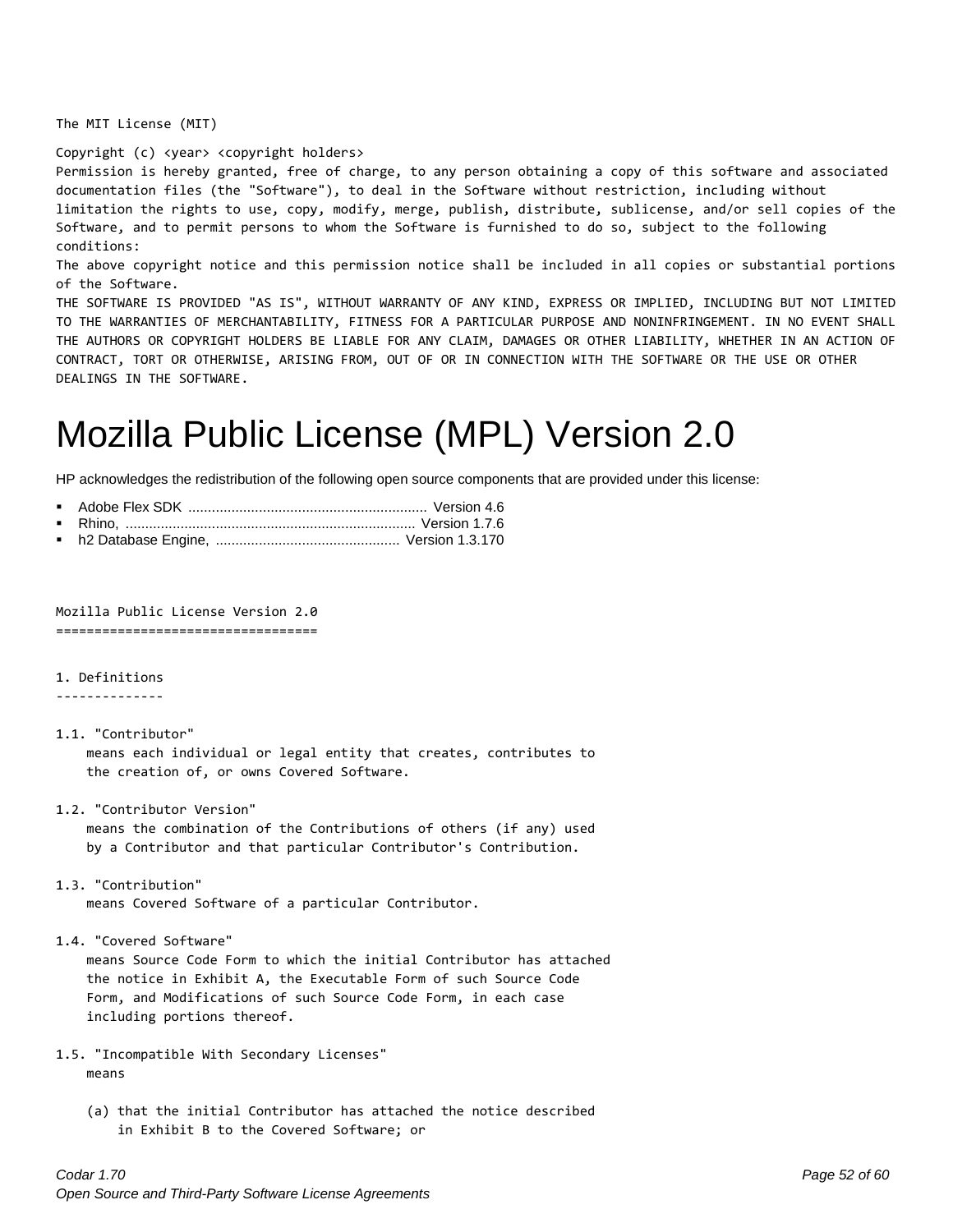- (b) that the Covered Software was made available under the terms of version 1.1 or earlier of the License, but not also under the terms of a Secondary License.
- 1.6. "Executable Form"

means any form of the work other than Source Code Form.

1.7. "Larger Work"

 means a work that combines Covered Software with other material, in a separate file or files, that is not Covered Software.

1.8. "License"

means this document.

1.9. "Licensable"

 means having the right to grant, to the maximum extent possible, whether at the time of the initial grant or subsequently, any and all of the rights conveyed by this License.

#### 1.10. "Modifications"

means any of the following:

- (a) any file in Source Code Form that results from an addition to, deletion from, or modification of the contents of Covered Software; or
- (b) any new file in Source Code Form that contains any Covered Software.

#### 1.11. "Patent Claims" of a Contributor

 means any patent claim(s), including without limitation, method, process, and apparatus claims, in any patent Licensable by such Contributor that would be infringed, but for the grant of the License, by the making, using, selling, offering for sale, having made, import, or transfer of either its Contributions or its Contributor Version.

#### 1.12. "Secondary License"

 means either the GNU General Public License, Version 2.0, the GNU Lesser General Public License, Version 2.1, the GNU Affero General Public License, Version 3.0, or any later versions of those licenses.

- 1.13. "Source Code Form" means the form of the work preferred for making modifications.
- 1.14. "You" (or "Your")

 means an individual or a legal entity exercising rights under this License. For legal entities, "You" includes any entity that controls, is controlled by, or is under common control with You. For purposes of this definition, "control" means (a) the power, direct or indirect, to cause the direction or management of such entity, whether by contract or otherwise, or (b) ownership of more than fifty percent (50%) of the outstanding shares or beneficial ownership of such entity.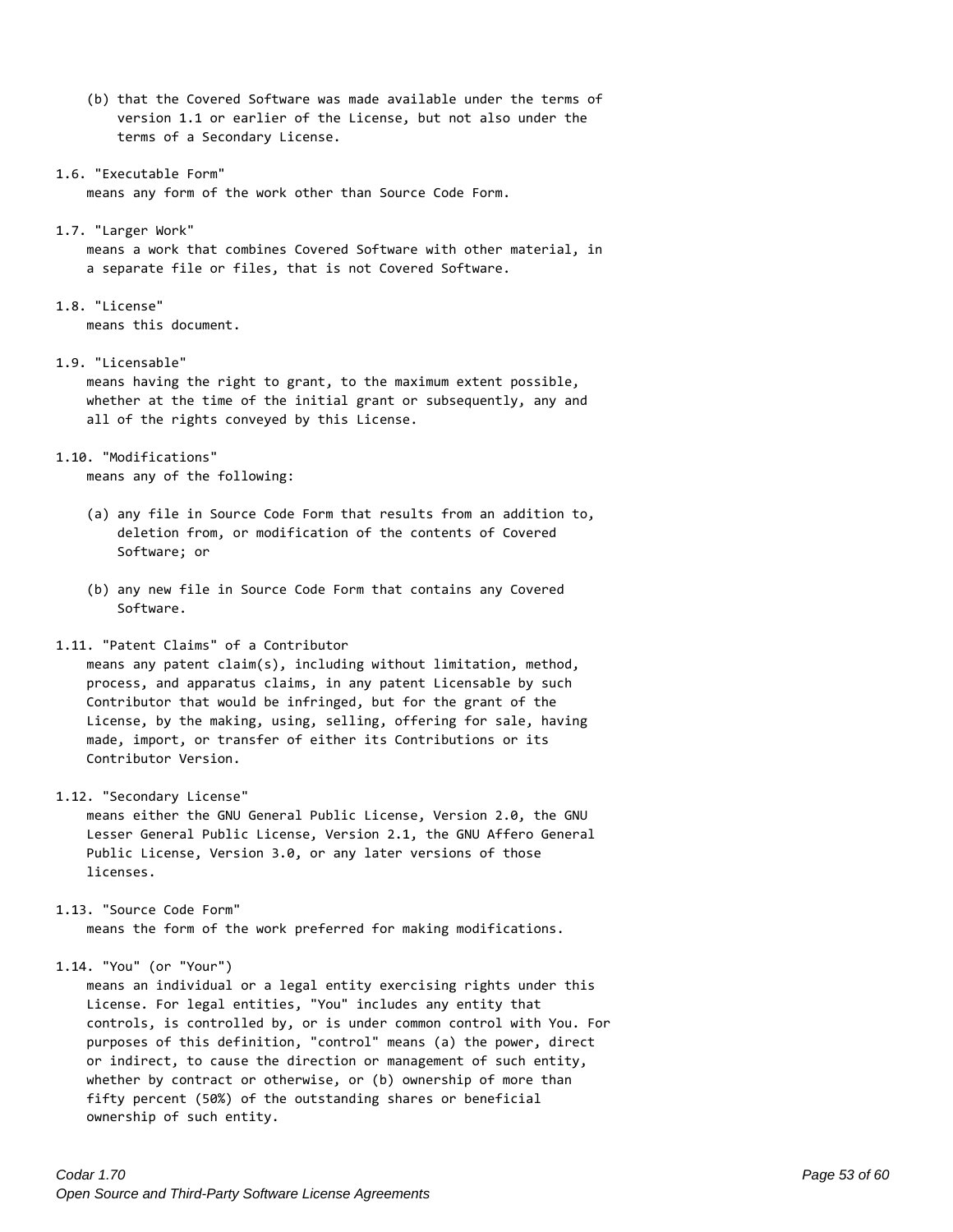#### 2. License Grants and Conditions

--------------------------------

#### 2.1. Grants

Each Contributor hereby grants You a world-wide, royalty-free, non-exclusive license:

- (a) under intellectual property rights (other than patent or trademark) Licensable by such Contributor to use, reproduce, make available, modify, display, perform, distribute, and otherwise exploit its Contributions, either on an unmodified basis, with Modifications, or as part of a Larger Work; and
- (b) under Patent Claims of such Contributor to make, use, sell, offer for sale, have made, import, and otherwise transfer either its Contributions or its Contributor Version.

2.2. Effective Date

The licenses granted in Section 2.1 with respect to any Contribution become effective for each Contribution on the date the Contributor first distributes such Contribution.

#### 2.3. Limitations on Grant Scope

The licenses granted in this Section 2 are the only rights granted under this License. No additional rights or licenses will be implied from the distribution or licensing of Covered Software under this License. Notwithstanding Section 2.1(b) above, no patent license is granted by a Contributor:

- (a) for any code that a Contributor has removed from Covered Software; or
- (b) for infringements caused by: (i) Your and any other third party's modifications of Covered Software, or (ii) the combination of its Contributions with other software (except as part of its Contributor Version); or
- (c) under Patent Claims infringed by Covered Software in the absence of its Contributions.

This License does not grant any rights in the trademarks, service marks, or logos of any Contributor (except as may be necessary to comply with the notice requirements in Section 3.4).

#### 2.4. Subsequent Licenses

No Contributor makes additional grants as a result of Your choice to distribute the Covered Software under a subsequent version of this License (see Section 10.2) or under the terms of a Secondary License (if permitted under the terms of Section 3.3).

#### 2.5. Representation

Each Contributor represents that the Contributor believes its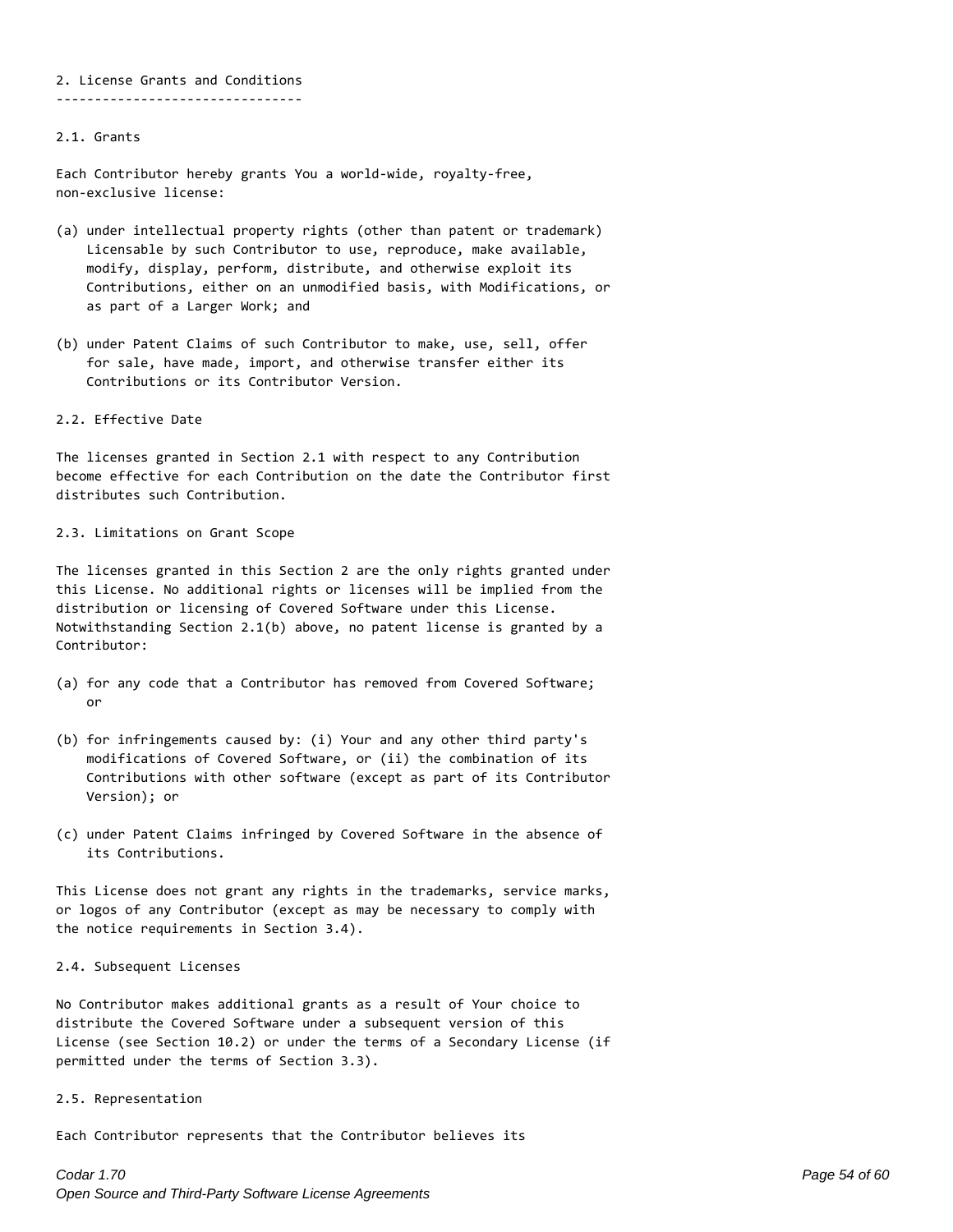Contributions are its original creation(s) or it has sufficient rights to grant the rights to its Contributions conveyed by this License.

2.6. Fair Use

This License is not intended to limit any rights You have under applicable copyright doctrines of fair use, fair dealing, or other equivalents.

2.7. Conditions

Sections 3.1, 3.2, 3.3, and 3.4 are conditions of the licenses granted in Section 2.1.

3. Responsibilities -------------------

3.1. Distribution of Source Form

All distribution of Covered Software in Source Code Form, including any Modifications that You create or to which You contribute, must be under the terms of this License. You must inform recipients that the Source Code Form of the Covered Software is governed by the terms of this License, and how they can obtain a copy of this License. You may not attempt to alter or restrict the recipients' rights in the Source Code Form.

3.2. Distribution of Executable Form

If You distribute Covered Software in Executable Form then:

- (a) such Covered Software must also be made available in Source Code Form, as described in Section 3.1, and You must inform recipients of the Executable Form how they can obtain a copy of such Source Code Form by reasonable means in a timely manner, at a charge no more than the cost of distribution to the recipient; and
- (b) You may distribute such Executable Form under the terms of this License, or sublicense it under different terms, provided that the license for the Executable Form does not attempt to limit or alter the recipients' rights in the Source Code Form under this License.

#### 3.3. Distribution of a Larger Work

You may create and distribute a Larger Work under terms of Your choice, provided that You also comply with the requirements of this License for the Covered Software. If the Larger Work is a combination of Covered Software with a work governed by one or more Secondary Licenses, and the Covered Software is not Incompatible With Secondary Licenses, this License permits You to additionally distribute such Covered Software under the terms of such Secondary License(s), so that the recipient of the Larger Work may, at their option, further distribute the Covered Software under the terms of either this License or such Secondary License(s).

3.4. Notices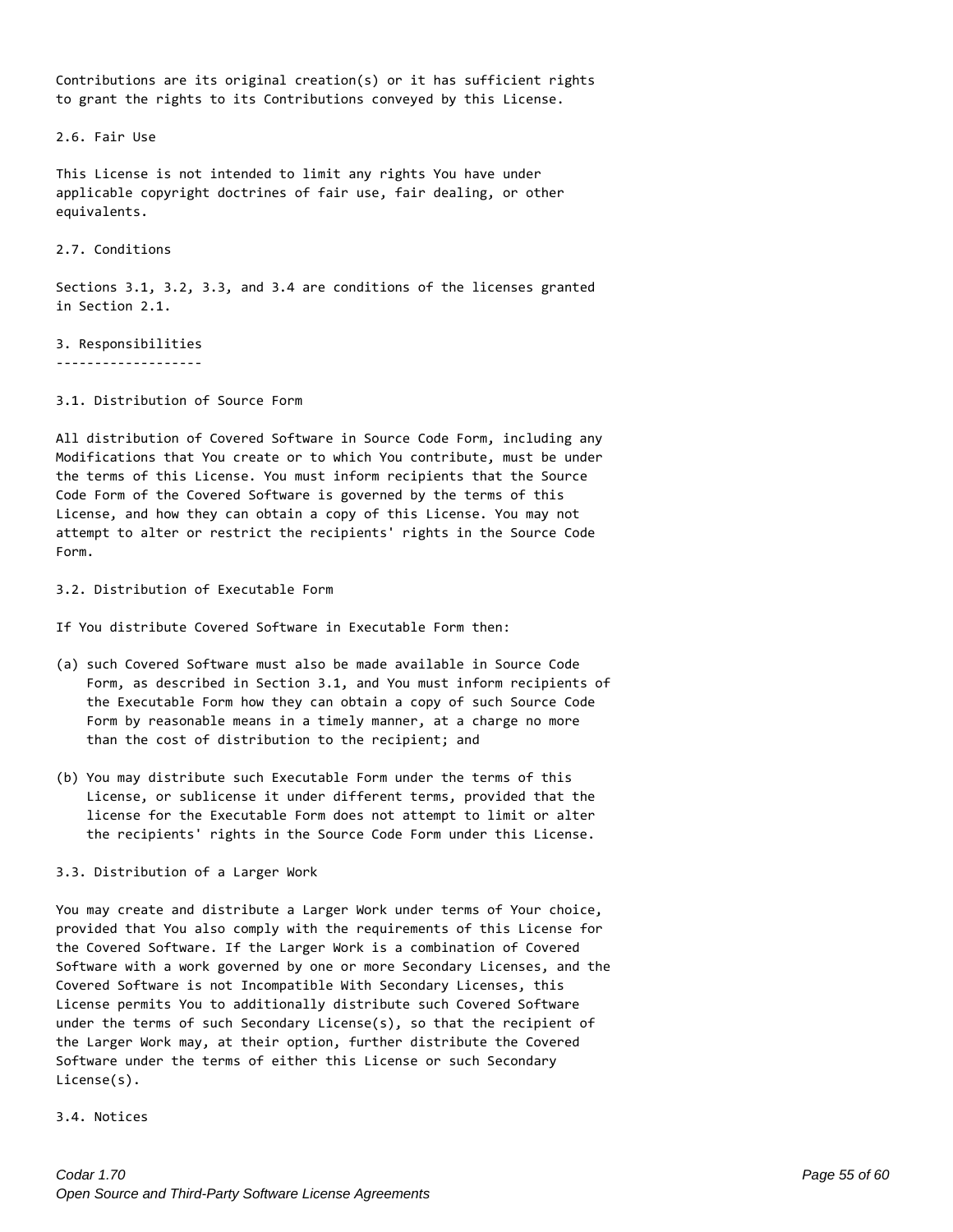You may not remove or alter the substance of any license notices (including copyright notices, patent notices, disclaimers of warranty, or limitations of liability) contained within the Source Code Form of the Covered Software, except that You may alter any license notices to the extent required to remedy known factual inaccuracies.

#### 3.5. Application of Additional Terms

You may choose to offer, and to charge a fee for, warranty, support, indemnity or liability obligations to one or more recipients of Covered Software. However, You may do so only on Your own behalf, and not on behalf of any Contributor. You must make it absolutely clear that any such warranty, support, indemnity, or liability obligation is offered by You alone, and You hereby agree to indemnify every Contributor for any liability incurred by such Contributor as a result of warranty, support, indemnity or liability terms You offer. You may include additional disclaimers of warranty and limitations of liability specific to any jurisdiction.

#### 4. Inability to Comply Due to Statute or Regulation ---------------------------------------------------

If it is impossible for You to comply with any of the terms of this License with respect to some or all of the Covered Software due to statute, judicial order, or regulation then You must: (a) comply with the terms of this License to the maximum extent possible; and (b) describe the limitations and the code they affect. Such description must be placed in a text file included with all distributions of the Covered Software under this License. Except to the extent prohibited by statute or regulation, such description must be sufficiently detailed for a recipient of ordinary skill to be able to understand it.

#### 5. Termination

--------------

5.1. The rights granted under this License will terminate automatically if You fail to comply with any of its terms. However, if You become compliant, then the rights granted under this License from a particular Contributor are reinstated (a) provisionally, unless and until such Contributor explicitly and finally terminates Your grants, and (b) on an ongoing basis, if such Contributor fails to notify You of the non-compliance by some reasonable means prior to 60 days after You have come back into compliance. Moreover, Your grants from a particular Contributor are reinstated on an ongoing basis if such Contributor notifies You of the non-compliance by some reasonable means, this is the first time You have received notice of non-compliance with this License from such Contributor, and You become compliant prior to 30 days after Your receipt of the notice.

5.2. If You initiate litigation against any entity by asserting a patent infringement claim (excluding declaratory judgment actions, counter-claims, and cross-claims) alleging that a Contributor Version directly or indirectly infringes any patent, then the rights granted to You by any and all Contributors for the Covered Software under Section 2.1 of this License shall terminate.

5.3. In the event of termination under Sections 5.1 or 5.2 above, all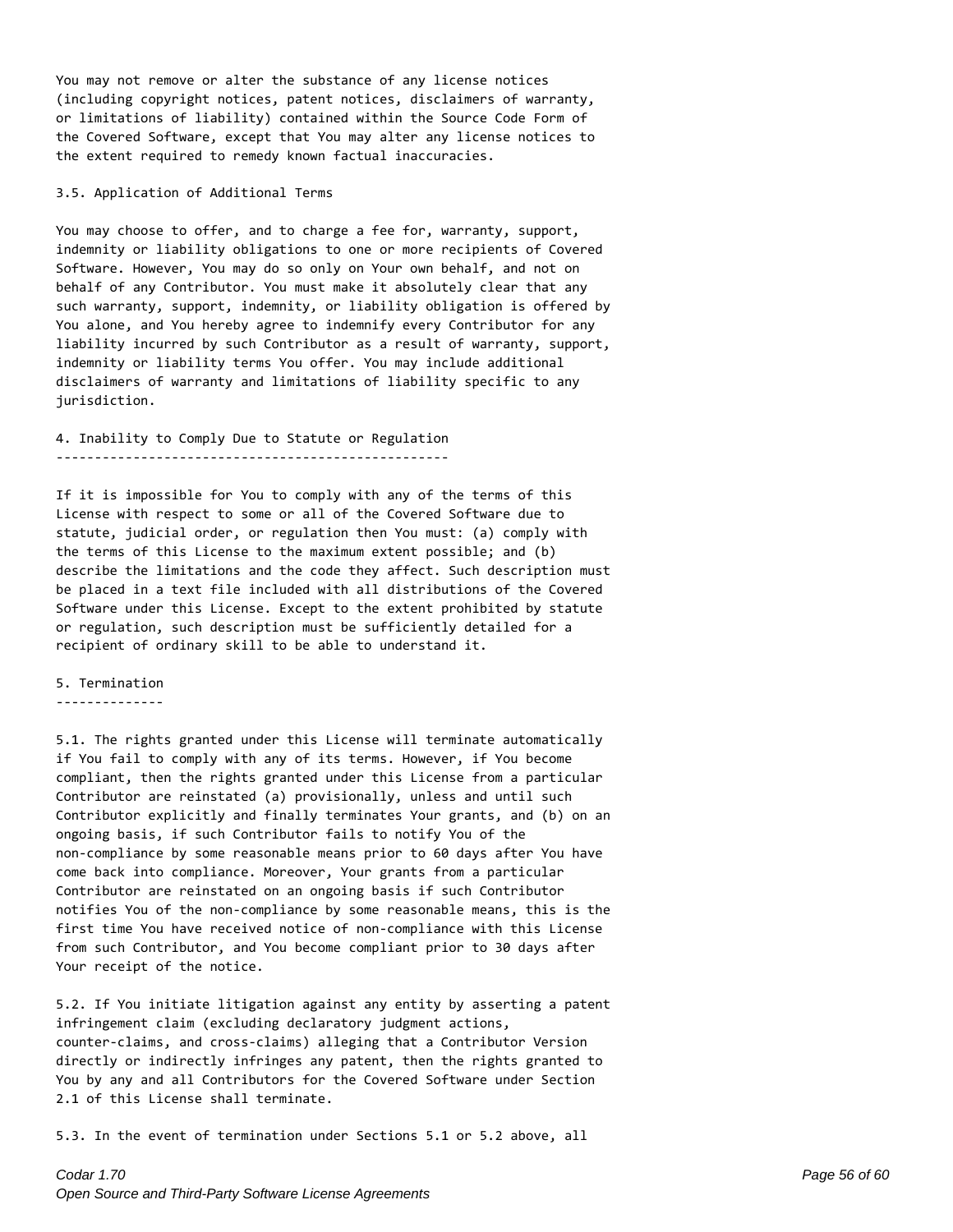end user license agreements (excluding distributors and resellers) which have been validly granted by You or Your distributors under this License prior to termination shall survive termination.

| $\ast$ |                                                                    |         |  |  |
|--------|--------------------------------------------------------------------|---------|--|--|
| $\ast$ | 6. Disclaimer of Warranty                                          | $\ast$  |  |  |
| $\ast$ |                                                                    |         |  |  |
|        |                                                                    |         |  |  |
| $\ast$ | Covered Software is provided under this License on an "as is"      | $\ast$  |  |  |
| $\ast$ | basis, without warranty of any kind, either expressed, implied, or | $\ast$  |  |  |
| $\ast$ | statutory, including, without limitation, warranties that the      | $\ast$  |  |  |
| $\ast$ | Covered Software is free of defects, merchantable, fit for a       | $\ast$  |  |  |
| $\ast$ | particular purpose or non-infringing. The entire risk as to the    | $\star$ |  |  |
| $\ast$ | quality and performance of the Covered Software is with You.       | ÷       |  |  |
| $\ast$ | Should any Covered Software prove defective in any respect, You    | $\star$ |  |  |
| $\ast$ | (not any Contributor) assume the cost of any necessary servicing,  | $\star$ |  |  |
| $\ast$ | repair, or correction. This disclaimer of warranty constitutes an  | $\ast$  |  |  |
| $\ast$ | essential part of this License. No use of any Covered Software is  | $\star$ |  |  |
| $\ast$ | authorized under this License except under this disclaimer.        |         |  |  |
|        |                                                                    |         |  |  |
|        |                                                                    |         |  |  |
|        |                                                                    |         |  |  |
| $\ast$ |                                                                    |         |  |  |
| $\ast$ |                                                                    |         |  |  |
| $\ast$ | 7. Limitation of Liability<br>---------------------------          |         |  |  |
|        |                                                                    |         |  |  |
| $\ast$ | Under no circumstances and under no legal theory, whether tort     | $\star$ |  |  |
| $\ast$ | (including negligence), contract, or otherwise, shall any          |         |  |  |
| $\ast$ | Contributor, or anyone who distributes Covered Software as         | $\star$ |  |  |
| $\ast$ | permitted above, be liable to You for any direct, indirect,        | $\ast$  |  |  |
| $\ast$ | special, incidental, or consequential damages of any character     | $\star$ |  |  |
| $\ast$ | including, without limitation, damages for lost profits, loss of   | $\star$ |  |  |
| $\ast$ | goodwill, work stoppage, computer failure or malfunction, or any   | $\ast$  |  |  |
| $\ast$ | and all other commercial damages or losses, even if such party     | $\ast$  |  |  |
| $\ast$ | shall have been informed of the possibility of such damages. This  | $\ast$  |  |  |
| $\ast$ | limitation of liability shall not apply to liability for death or  | $\ast$  |  |  |
| $\ast$ | personal injury resulting from such party's negligence to the      | $\ast$  |  |  |
| $\ast$ | extent applicable law prohibits such limitation. Some              |         |  |  |
| $\ast$ | jurisdictions do not allow the exclusion or limitation of          |         |  |  |
| $\ast$ | incidental or consequential damages, so this exclusion and         |         |  |  |
| $\ast$ | limitation may not apply to You.                                   | $\star$ |  |  |
|        |                                                                    |         |  |  |
|        |                                                                    |         |  |  |

#### 8. Litigation

-------------

Any litigation relating to this License may be brought only in the courts of a jurisdiction where the defendant maintains its principal place of business and such litigation shall be governed by laws of that jurisdiction, without reference to its conflict-of-law provisions. Nothing in this Section shall prevent a party's ability to bring cross-claims or counter-claims.

#### 9. Miscellaneous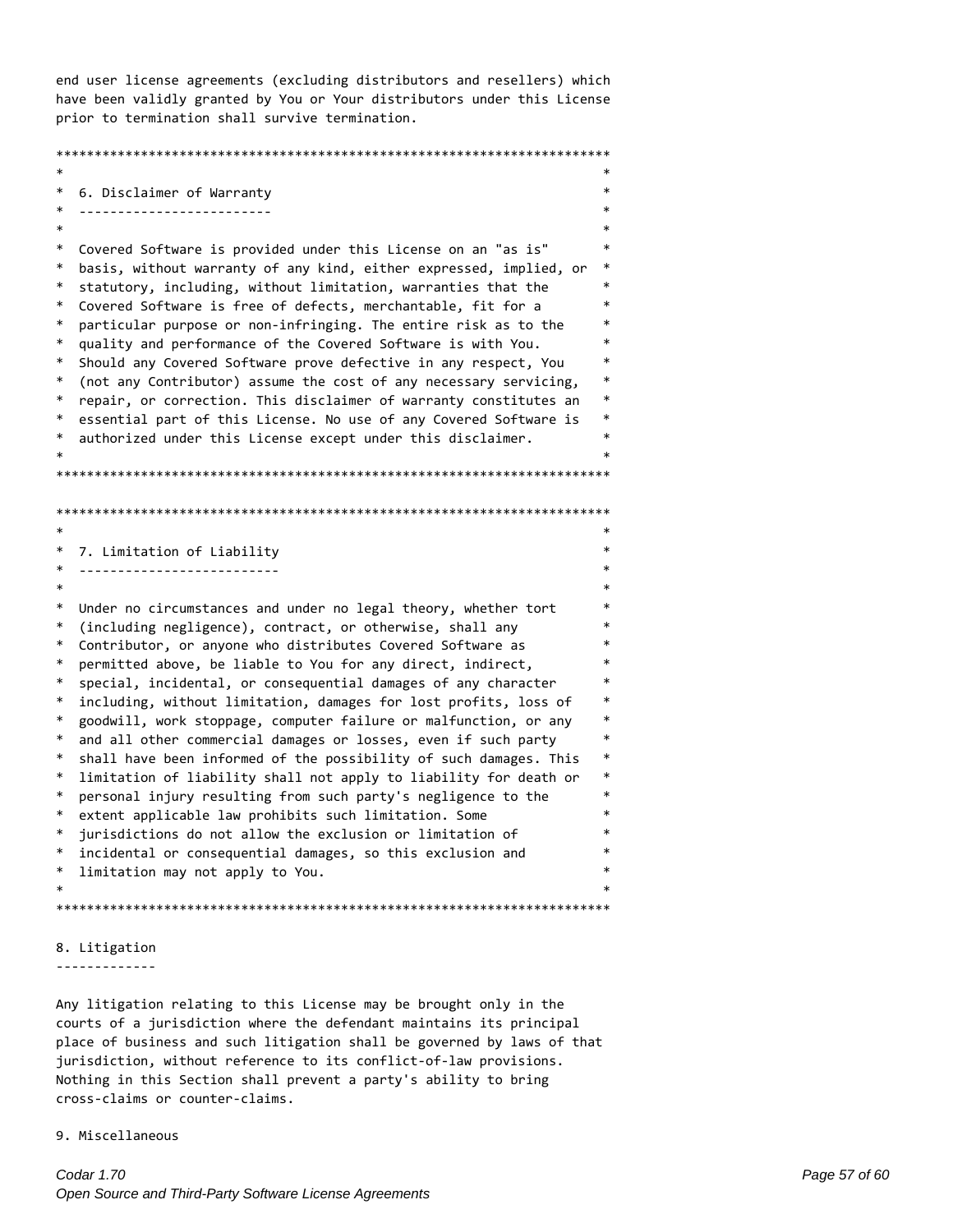----------------

This License represents the complete agreement concerning the subject matter hereof. If any provision of this License is held to be unenforceable, such provision shall be reformed only to the extent necessary to make it enforceable. Any law or regulation which provides that the language of a contract shall be construed against the drafter shall not be used to construe this License against a Contributor.

10. Versions of the License ---------------------------

10.1. New Versions

Mozilla Foundation is the license steward. Except as provided in Section 10.3, no one other than the license steward has the right to modify or publish new versions of this License. Each version will be given a distinguishing version number.

10.2. Effect of New Versions

You may distribute the Covered Software under the terms of the version of the License under which You originally received the Covered Software, or under the terms of any subsequent version published by the license steward.

10.3. Modified Versions

If you create software not governed by this License, and you want to create a new license for such software, you may create and use a modified version of this License if you rename the license and remove any references to the name of the license steward (except to note that such modified license differs from this License).

10.4. Distributing Source Code Form that is Incompatible With Secondary Licenses

If You choose to distribute Source Code Form that is Incompatible With Secondary Licenses under the terms of this version of the License, the notice described in Exhibit B of this License must be attached.

Exhibit A - Source Code Form License Notice -------------------------------------------

 This Source Code Form is subject to the terms of the Mozilla Public License, v. 2.0. If a copy of the MPL was not distributed with this file, You can obtain one at http://mozilla.org/MPL/2.0/.

If it is not possible or desirable to put the notice in a particular file, then You may include the notice in a location (such as a LICENSE file in a relevant directory) where a recipient would be likely to look for such a notice.

You may add additional accurate notices of copyright ownership.

Exhibit B - "Incompatible With Secondary Licenses" Notice ---------------------------------------------------------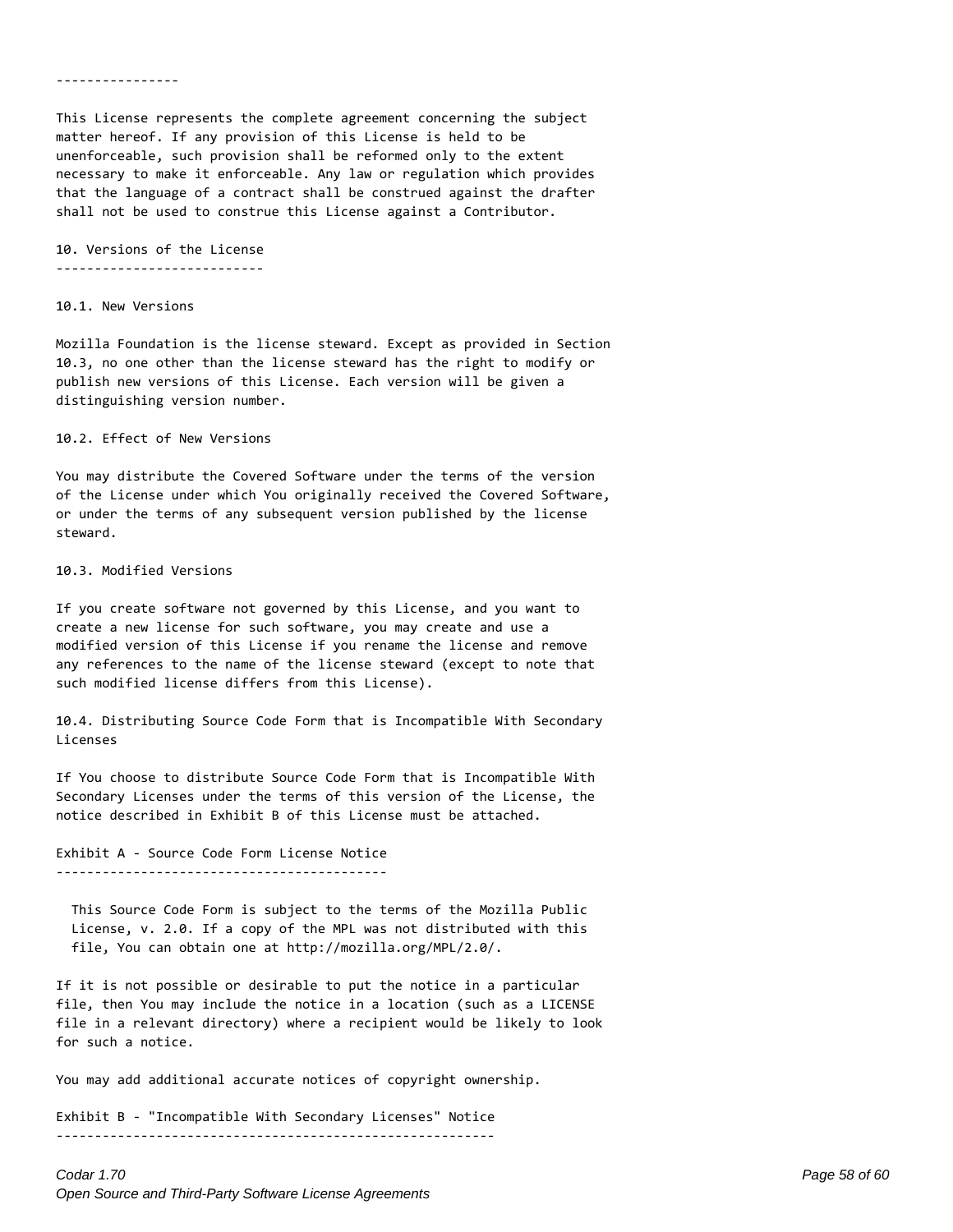# <span id="page-58-0"></span>Public Domain

HP acknowledges the redistribution of the following open source components that are provided under public domain:

- md5.js
- libbackport-util-concurrent-java, ...................................... Version 3.1
- aopalliance, ....................................................................... Version 1

# <span id="page-58-1"></span>License and Open Source Code

CSA uses the open source software described in this document without any modifications to source code.

This product includes code licensed under the GNU General Public License, the GNU Lesser General Public License, and/or certain other open source licenses. A complete machine-readable copy of the source code corresponding to such code is available in the **csa- <version>-souces.zip** file in the root directory of the CSA distribution media.

**Note**: Availability of source code for some of the open source software depends on license and whether the vendor has published a copy source code.